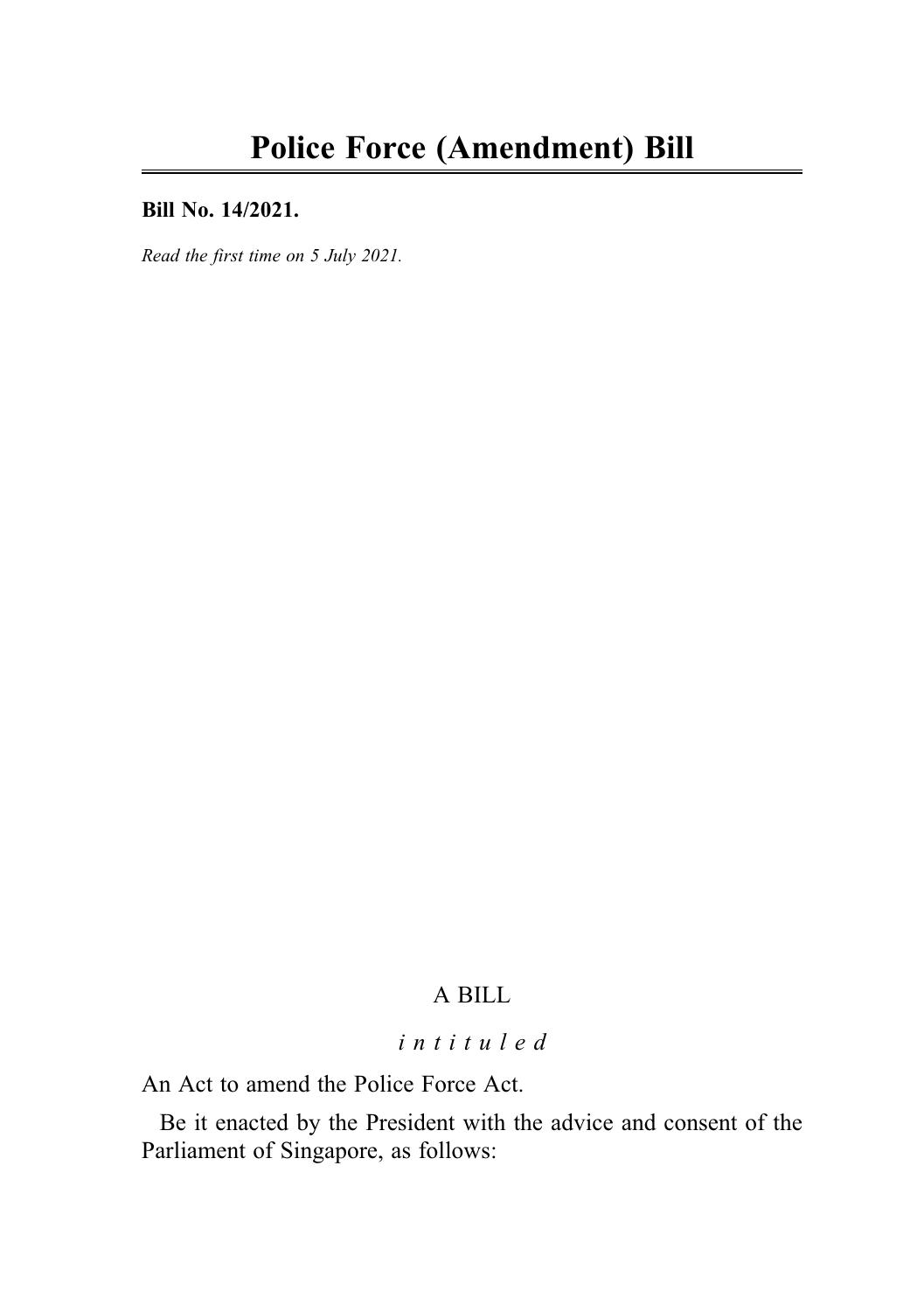### Short title and commencement

1. This Act is the Police Force (Amendment) Act 2021 and comes into operation on a date that the Minister appoints by notification in the Gazette.

### <sup>5</sup> Amendment of section 2

2. Section 2(1) of the Police Force Act (called in this Act the principal Act) is amended —

- (a) by deleting the words "lance corporal" in the definition of "constable" and substituting the word "corporal"; and
- <sup>10</sup> (b) by inserting, immediately after the definition of "national serviceman", the following definition:
- " "non-police personnel performing duties in the Police Force" means a public officer or any other individual, either of whom is not a police <sup>15</sup> officer but is performing duties in the Police Force under —
	- (a) a posting; or
- (b) a secondment arrangement making available temporarily to the Police <sup>20</sup> Force the services of such public officer or individual;".

### New section 13A

3. The principal Act is amended by inserting, immediately after section 13, the following section:

# <sup>25</sup> "No resignation during crisis period

13A.—(1) Where a notice of resignation is given in accordance with section 11(3) or 13(4), or the terms of engagement mentioned in section 12, and is accepted before a crisis period starts —

<sup>30</sup> (a) the notice of resignation does not take effect before the end of the crisis period;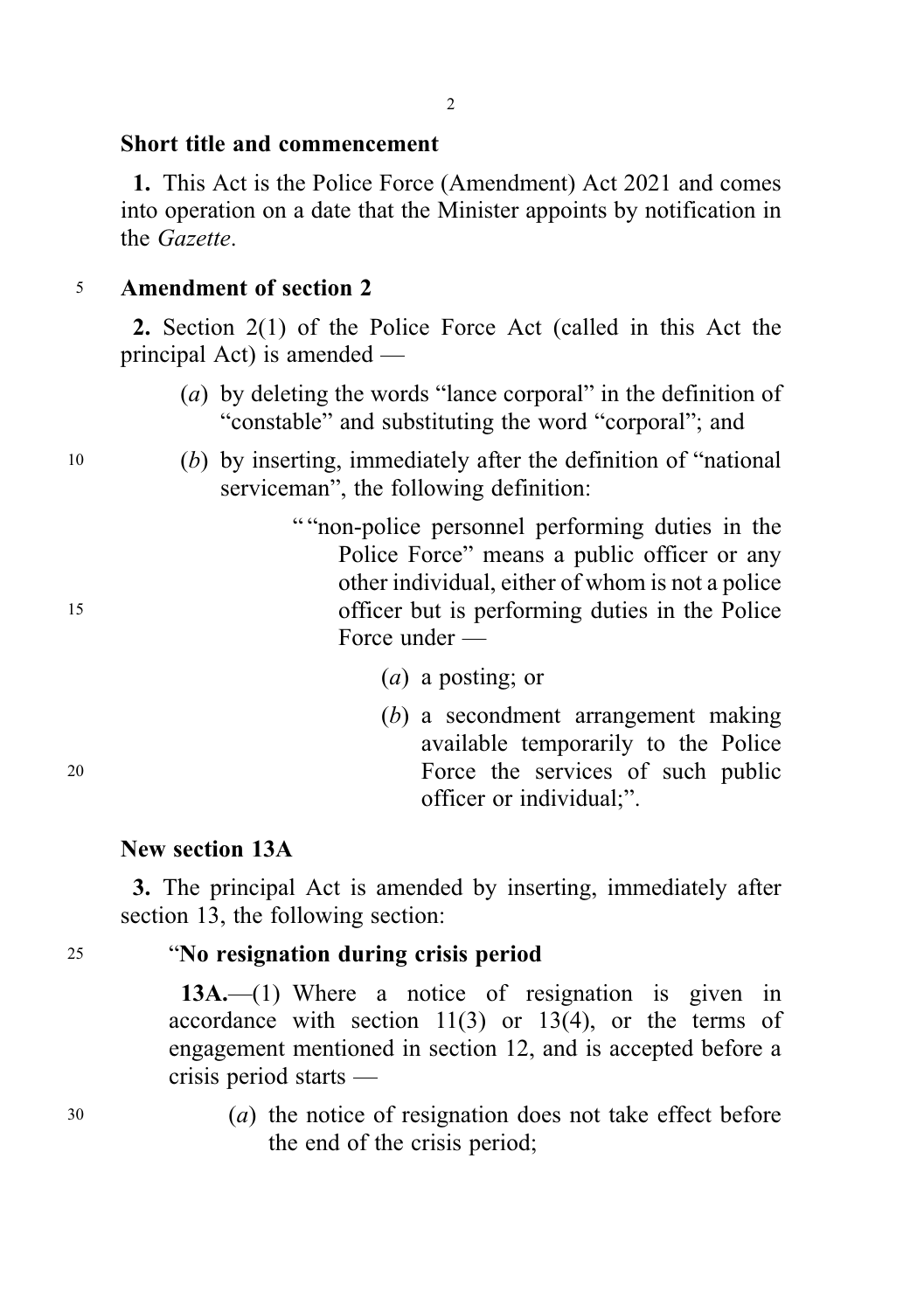- (b) the crisis period must be excluded in calculating any notice period in order for the resignation to take effect; and
- (c) any notice period for the resignation to take effect must be extended by a period equal to the length of the  $\frac{5}{5}$ crisis period,

unless the Commissioner waives the application of this subsection to the particular notice of resignation on the ground that the service of the police officer or temporary constable giving the notice is not necessary for the securing of 10 the public safety, defence and security of Singapore.

(2) Despite section 11(3), 12 or 13(4), a notice of resignation to resign from the Police Force that is given by a police officer or temporary constable is invalid if —

- (*a*) the notice of resignation is given during a crisis  $15$ period; and
- (b) the Commissioner refuses the notice of resignation.

(3) The Commissioner may refuse a notice of resignation given during a crisis period only if the Commissioner is of the opinion that the service of the police officer or temporary <sup>20</sup> constable giving the notice is necessary for the securing of the public safety, defence and security of Singapore.

(4) In this section, "crisis period" means the period when any of the following is in force:

- (a) a Proclamation of Emergency issued under <sup>25</sup> Article 150(1) of the Constitution of the Republic of Singapore;
- (b) an activation order given under section  $8(1)$  of the Public Order and Safety (Special Powers) Act 2018.".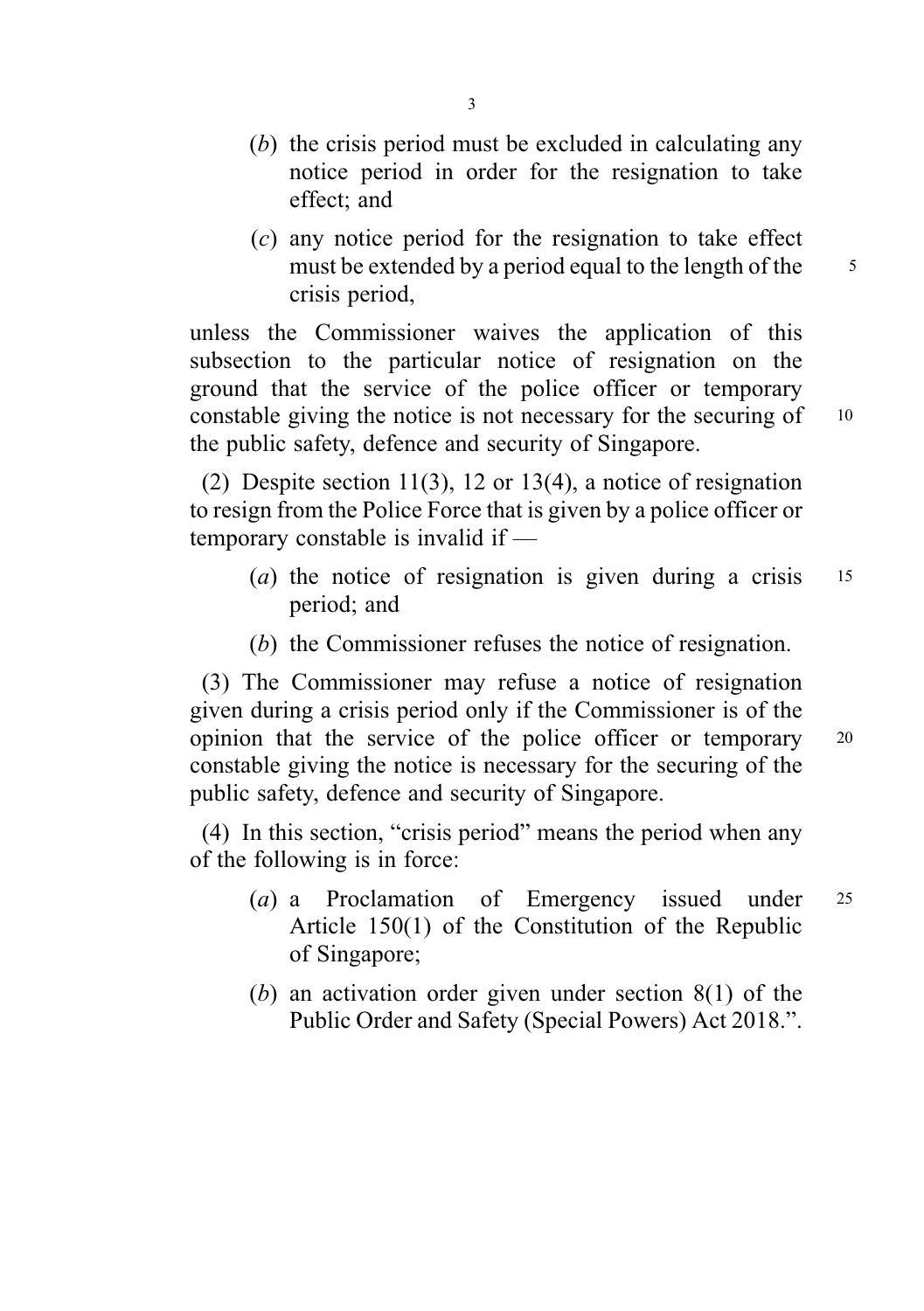### Amendment of section 15

4. Section 15 of the principal Act is amended by deleting subsection (1) and substituting the following subsection:

"(1) Every police officer must, before leaving the Police Force <sup>5</sup> because of his or her resignation, dismissal, discharge or otherwise, deliver up in good order (fair wear and tear only excepted) any of the following that belongs to the Government, is issued to the police officer and is in his or her possession:

- (a) arms or ammunition;
- <sup>10</sup> (b) any other article or property specified in the Police General Orders in section 118 or the Force Orders in section 119."

### Repeal and re-enactment of section 17

5. Section 17 of the principal Act is repealed and the following <sup>15</sup> section substituted therefor:

### "Delegation of powers

17.—(1) Except as otherwise specially provided in section 18 or 110A and the Public Order and Safety (Special Powers) Act 2018, any act or thing which may be done, ordered or <sup>20</sup> performed by the Commissioner under this Act or any other written law may, subject to the orders and directions of the Commissioner, be done, ordered or performed by —

- (a) any police officer not below the rank of superintendent; or
- <sup>25</sup> (b) any non-police personnel performing duties in the Police Force who is not below the prescribed grade.

(2) Except as otherwise specially provided in section 18 or any other written law, where a Deputy Commissioner is absent or incapable for any reason of performing or discharging any of his <sup>30</sup> or her duties under any written law, the Commissioner may authorise —

> (a) any police officer not below the rank of assistant superintendent; or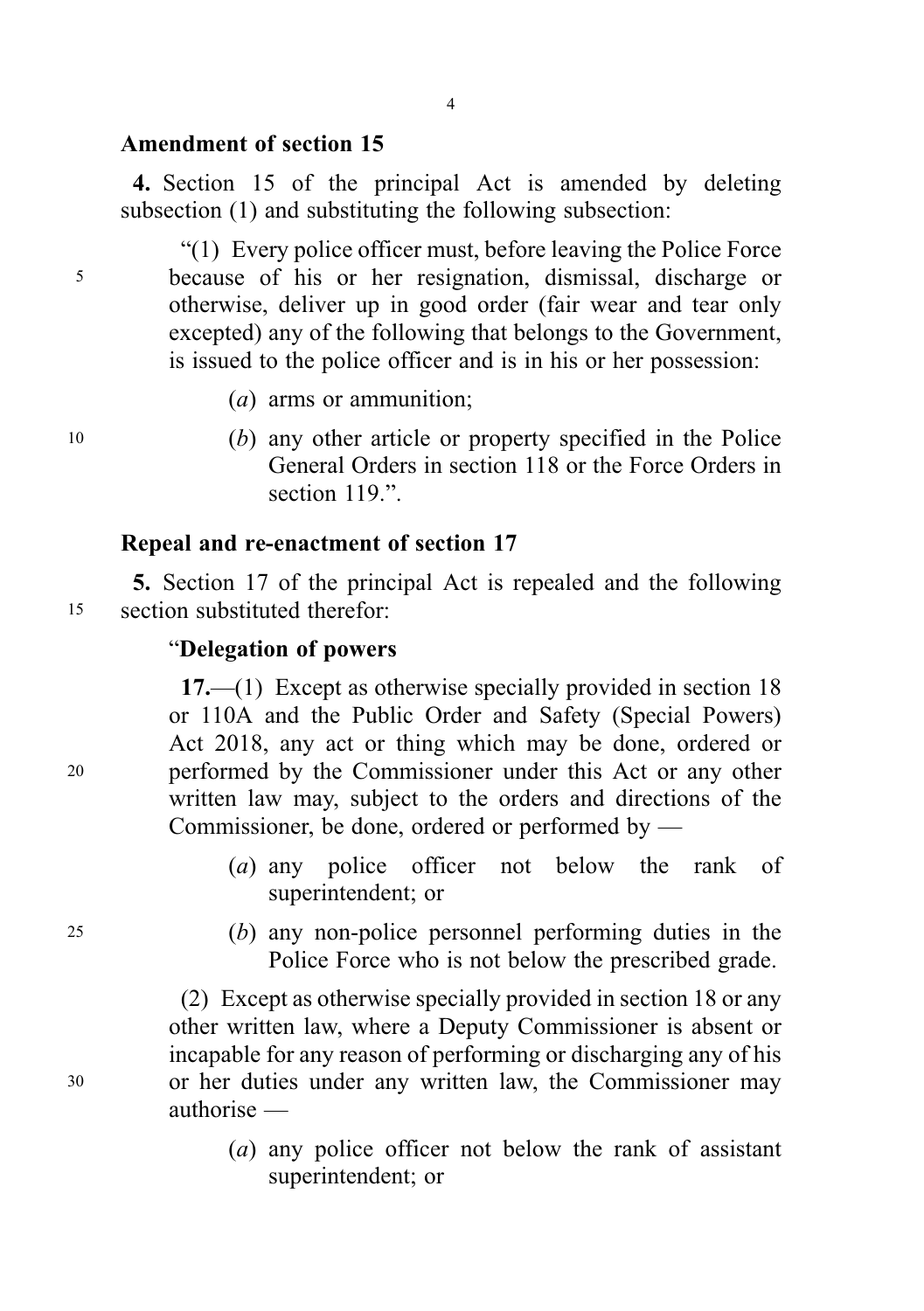(b) any non-police personnel performing duties in the Police Force who is not below the prescribed grade,

to exercise the powers conferred and perform the duties imposed on the Deputy Commissioner by any written law.".

### Repeal and re-enactment of section 26 5

6. Section 26 of the principal Act is repealed and the following section substituted therefor:

### "Road barriers

 $26$ —(1) Despite any other law in force in Singapore, any police officer may, if the police officer considers it necessary to 10 do so for the maintenance and preservation of law and order or for the prevention or detection of crime —

- (a) erect or place barriers in or across any public road or street or in any public place in such manner as the police officer may think fit; and 15
- (b) take all reasonable steps to prevent any vehicle being driven or ridden past, or any person from crossing, any such barrier.

(2) Where a barrier is erected or placed in or across any public road or street or in any public place pursuant to subsection  $(1)$ , a  $20$ police officer may order the driver or rider of any vehicle travelling in the direction of the barrier —

- (a) to proceed towards the barrier and stop the vehicle at or near, or before reaching the barrier; and
- (b) to remain in the vehicle and keep the vehicle <sup>25</sup> stationary until permitted by a police officer to proceed.

(3) An order under subsection (2) to the driver or rider of any vehicle may be given —

(a) by spoken word in a manner which is likely to be  $30$ audible to the driver or rider;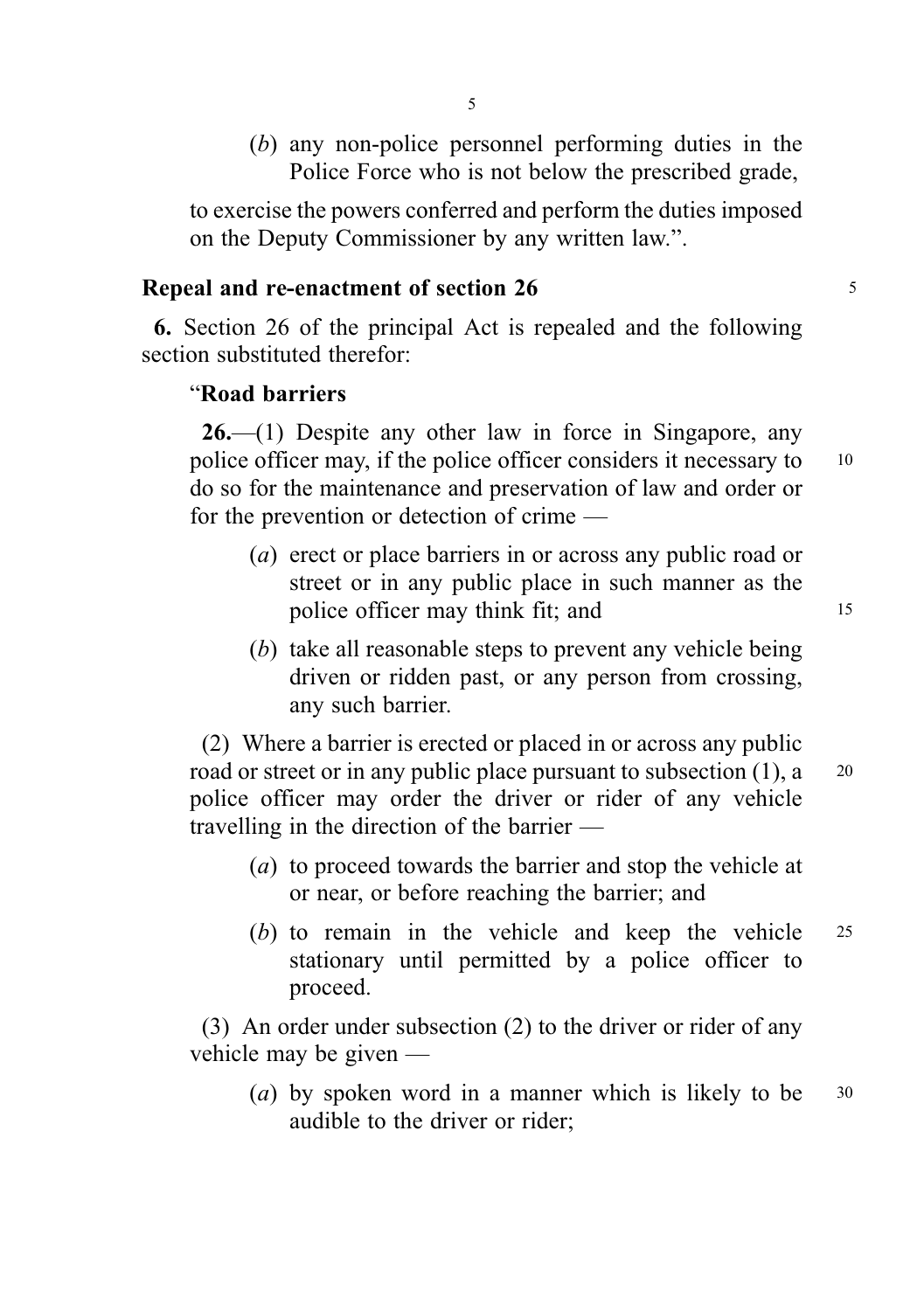- (b) by any recognised hand signal in a manner which is likely to be visible to the driver or rider; or
- (c) by any other prescribed signal which is likely to be audible or visible to the driver or rider.

<sup>5</sup> (4) If any notice or sign warning of the presence of a barrier erected or placed in or across any public road or street or in any public place pursuant to subsection (1), is displayed to traffic approaching the barrier, the notice or sign constitutes and is to be treated, for the purposes of this section, as an order under <sup>10</sup> subsection (2) addressed by a police officer to any driver or rider of any vehicle who is travelling in the direction of the barrier and who ought reasonably to have seen the notice or sign to do the following:

- (a) to proceed towards the barrier and stop the vehicle at <sup>15</sup> or near, or before reaching the barrier;
	- (b) to remain in the vehicle and keep the vehicle stationary until permitted by a police officer to proceed.
	- (5) Any driver or rider of any vehicle commits an offence if  $-$
- 20 (a) he or she is ordered under subsection (2) by a police officer —
	- (i) to proceed towards the barrier and stop the vehicle at or near, or before reaching the barrier; and
- <sup>25</sup> (ii) to remain in the vehicle and keep the vehicle stationary until permitted by a police officer to proceed; and
	- (*b*) he or she fails —
- (i) to proceed towards the barrier and stop the <sup>30</sup> vehicle at or near, or before reaching the barrier; or
	- (ii) to remain in the vehicle and keep the vehicle stationary until permitted by a police officer to proceed.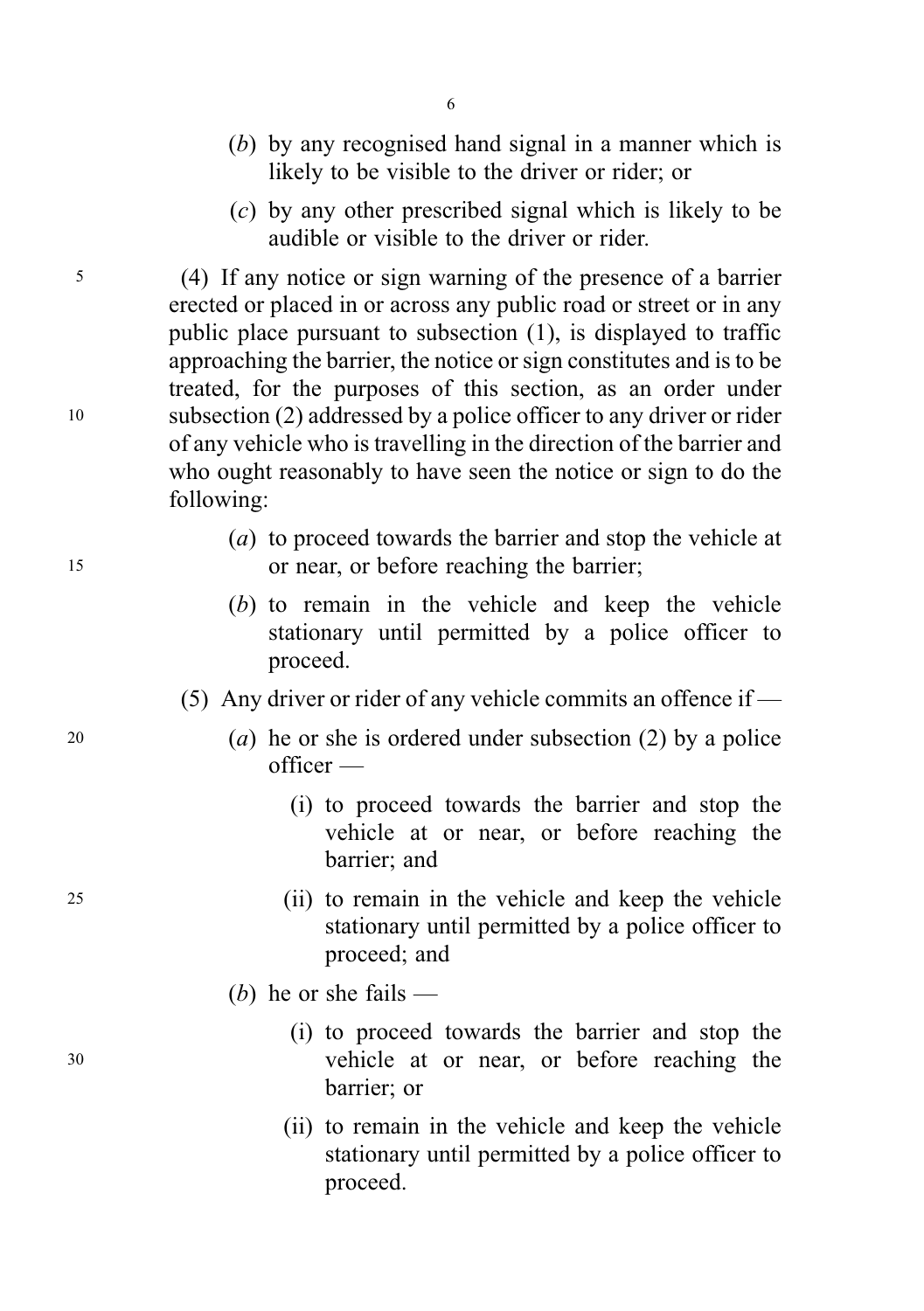(6) Where a barrier is erected or placed in or across any public road or street or in any public place pursuant to subsection (1), a police officer may direct a pedestrian travelling in the direction of the barrier —

- (a) to proceed towards the barrier and stop at or near, or  $\frac{5}{5}$ before reaching the barrier; and
- (b) to remain there until permitted by a police officer to continue.

(7) A person who is a pedestrian travelling on any public road or street or in any public place commits an offence if the person 10 fails to comply with any direction of a police officer to the person under subsection (6).

(8) A person who is guilty of an offence —

- (a) under subsection (5) shall be liable on conviction to a fine not exceeding \$10,000 or to imprisonment for a 15 term not exceeding 7 years or to both; or
- (b) under subsection (7) shall be liable on conviction to a fine not exceeding \$2,500 or to imprisonment for a term not exceeding 3 months or to both.

(9) In proceedings against an accused for an offence under <sup>20</sup> subsection (5) or (7), where it is alleged that the accused failed to comply with an order under subsection (2) or a direction under subsection (6) (as the case may be), it is a defence for the accused to prove, on a balance of probabilities, that it was not reasonably practicable to do more than what was in fact done to <sup>25</sup> comply with the order or direction, as the case may be.

(10) Any police officer may, without warrant, arrest —

- (a) any driver or rider of any vehicle who fails to comply with an order under subsection (2) by a police officer;
- (b) any pedestrian who fails to comply with a direction  $30$ under subsection (6) by a police officer; or
- (c) any driver or rider of any vehicle mentioned in paragraph (a), or any pedestrian mentioned in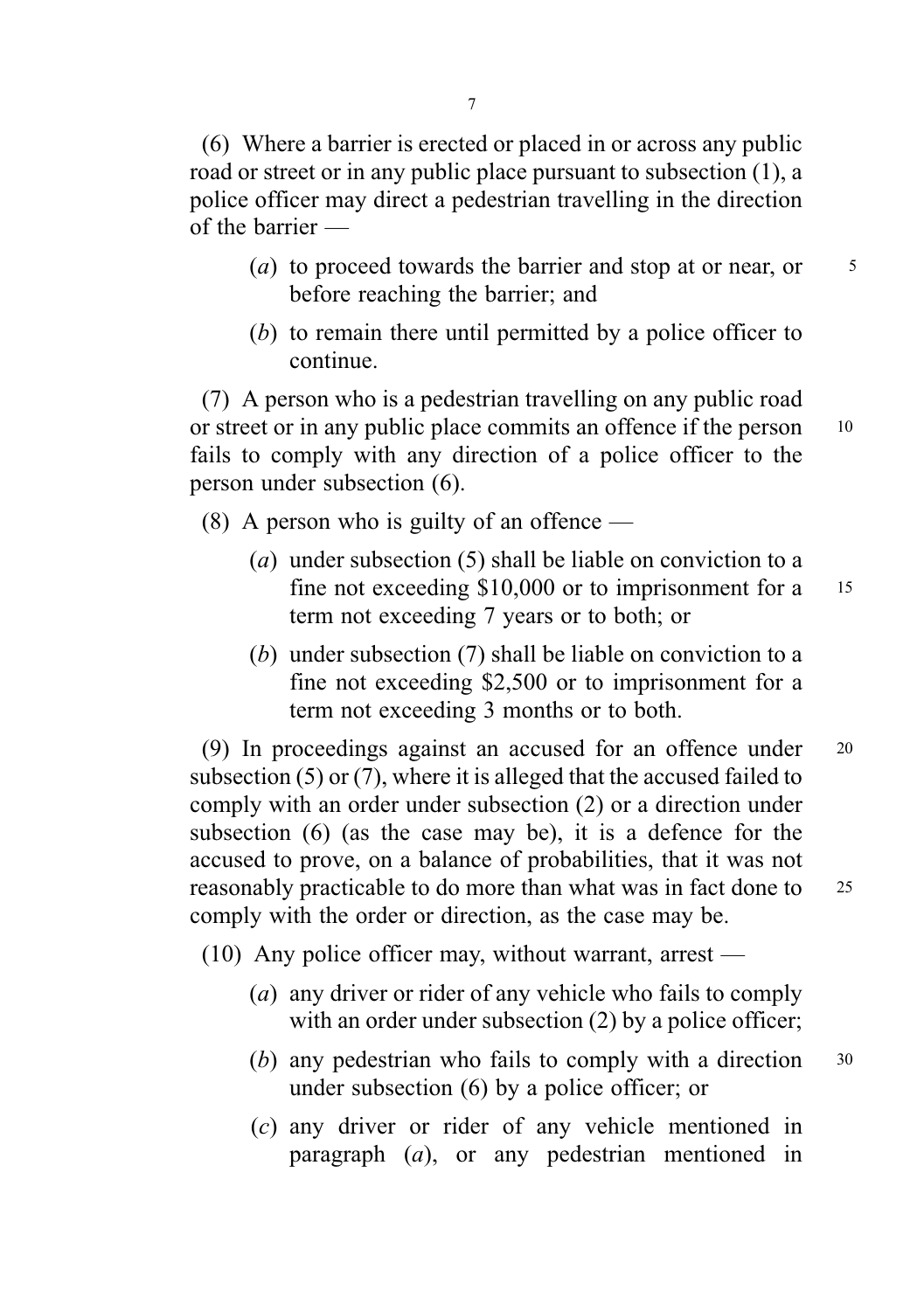8

paragraph  $(b)$ , who in response to a request by a police officer giving the order or direction —

- (i) refuses to give his or her name and a residential address in Singapore; or
- <sup>5</sup> (ii) gives a name which the police officer has reason to believe is false or misleading or gives an address other than the full and correct residential address in Singapore of the driver, rider or pedestrian, as the case may be.

<sup>10</sup> (11) No police officer shall be liable for any loss or damage to any vehicle, or for any injury to the driver or rider or any other occupant of the vehicle, as a result of the driver or rider of the vehicle failing to obey any police officer acting under this section.".

<sup>15</sup> New section 26E

7. The principal Act is amended by inserting, immediately after section 26D, the following section:

# "Forced entry in non-suicide cases

**26E.**—(1) If a police officer —

- <sup>20</sup> (a) reasonably suspects that a person in any place requires assistance because of any injury or the person's poor state of health;
	- (b) is unable to gain entry or access into the place; and
- (c) is of the view that entry or access into the place is <sup>25</sup> necessary to protect the life, health or safety of the person,

it is lawful for the police officer to break open any outer or inner door or window of the place or to use any other reasonable means in order to gain entry or access into the place.

<sup>30</sup> (2) However, no power conferred under this section may be exercised in relation to a person whom the police officer reasonably suspects is about to attempt or has attempted to commit suicide.".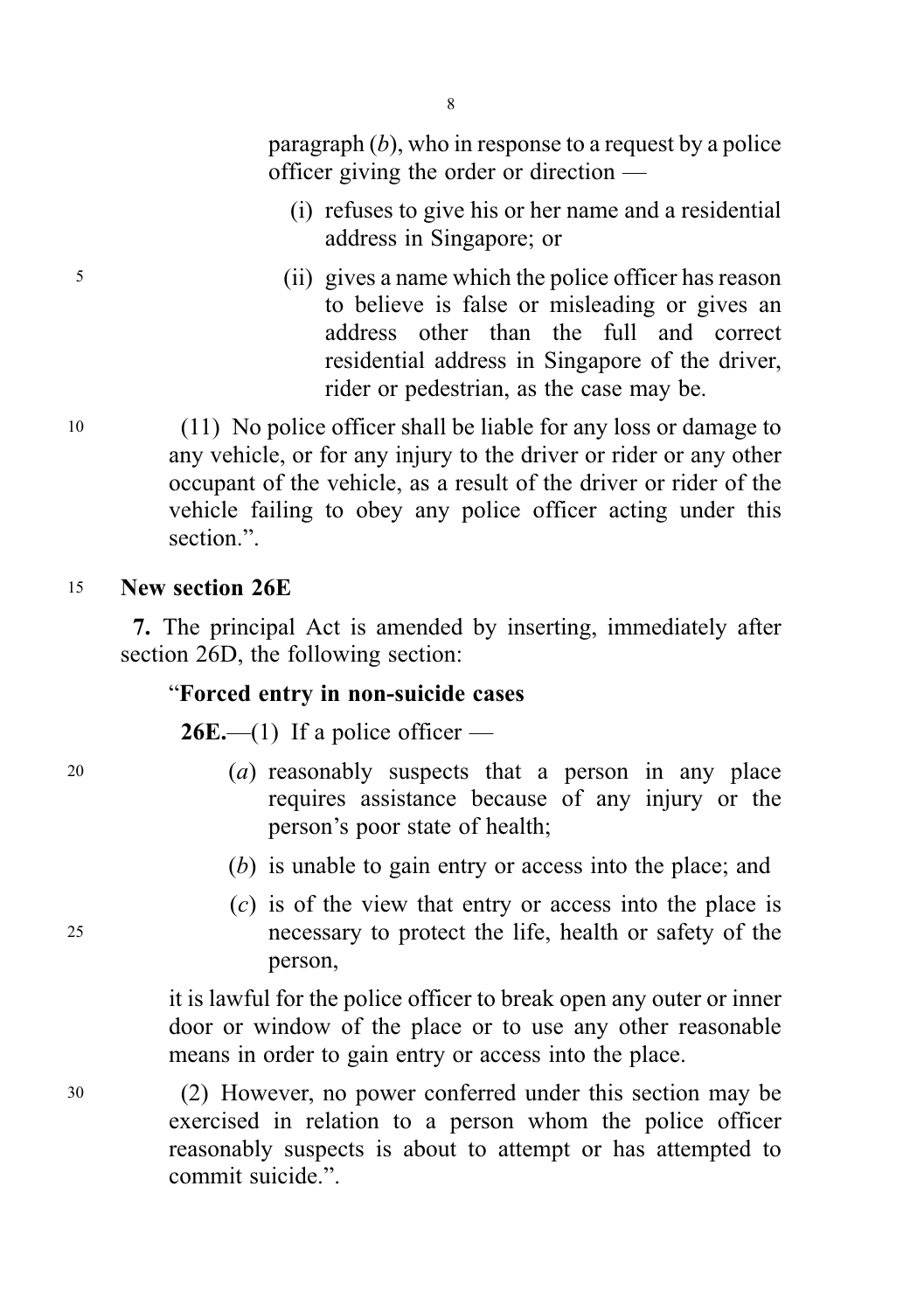# Amendment of section 40

- 8. Section 40 of the principal Act is amended
	- (a) by inserting, immediately after the words "not exceeding \$200" in subsection (4)(*a*), the words "or a higher amount prescribed in substitution"; and  $\frac{5}{5}$
	- (b) by inserting, immediately after subsection (4), the following subsection:

"(4A) Any regulations made under section 117 prescribing an amount of fine in substitution of the amount specified in subsection  $(4)$  must not apply to  $10$ or in relation to a disciplinary offence committed before the date the regulations come into force.".

# Amendment of section 64

9. Section 64 of the principal Act is amended by deleting subsection (3) and substituting the following subsections: 15

"(3) For the purposes of subsection (2), a Commercial Affairs Officer —

- (a) has all the powers of investigation conferred on police officers —
	- (i) in relation to the investigation of offences under  $20$ the Criminal Procedure Code; or
	- (ii) under such other written law as the Minister may, by notification in the *Gazette*, prescribe,

and is deemed to be a police officer not below the rank of inspector for the purposes of those written laws: 25

- (b) may without warrant, arrest any person
	- (i) who has been concerned in an arrestable offence or is reasonably suspected of having been involved in one, or against whom a reasonable complaint has been made or <sup>30</sup> credible information has been received of the person having been so concerned or involved;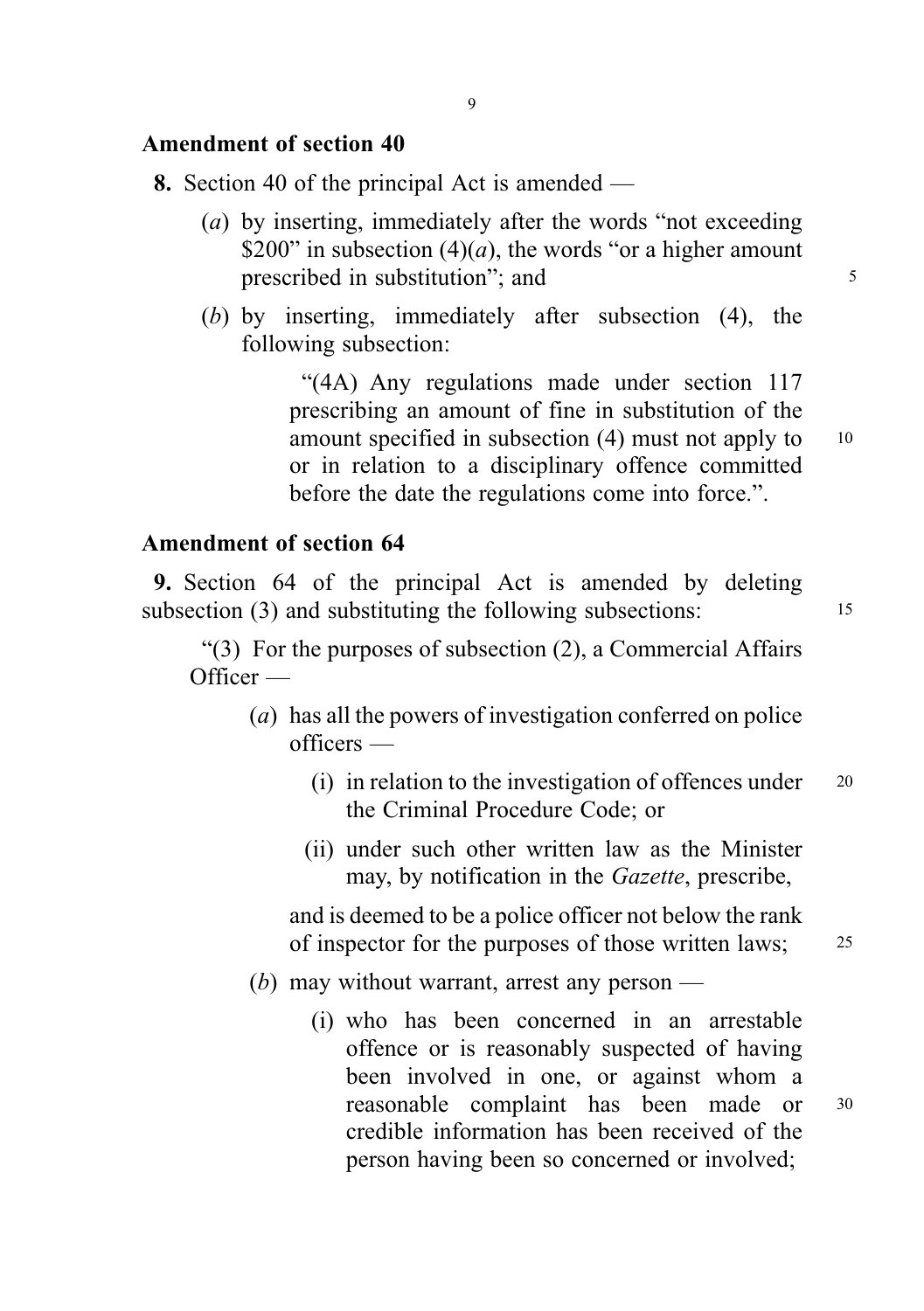| 5  | suspected to be stolen or fraudulently obtained<br>property, and who may reasonably be suspected<br>of having committed an offence in acquiring<br>it; or                                                                                   |
|----|---------------------------------------------------------------------------------------------------------------------------------------------------------------------------------------------------------------------------------------------|
| 10 | (iii) who obstructs a Commercial Affairs Officer<br>while that Commercial Affairs Officer is doing<br>his or her duty, or has escaped or tries to escape<br>from the lawful custody of a Commercial<br>Affairs Officer or any other person; |
|    | $(c)$ when exercising the powers of investigation under the<br>Criminal Procedure Code in relation to an arrestable<br>offence by virtue of paragraph $(a)$ , may —                                                                         |
| 15 | (i) enter any place belonging to or under the<br>control of any person who $-$                                                                                                                                                              |
|    | (A) is under arrest in connection with the<br>offence;                                                                                                                                                                                      |
|    | (B) is reasonably believed to be connected<br>with the offence; or                                                                                                                                                                          |
| 20 | (C) is reasonably believed to have given<br>shelter to a person under arrest; and                                                                                                                                                           |
|    | (ii) search the place for any evidence of the offence;                                                                                                                                                                                      |
|    | (d) when lawfully making a search for anything in any<br>place in respect of any offence, may $-$                                                                                                                                           |
| 25 | (i) lawfully detain every person found there until<br>the search is completed; and                                                                                                                                                          |
|    | (ii) search each person found in the place for any<br>thing sought if the thing can be concealed on a<br>person;                                                                                                                            |
| 30 | (e) may, whenever a person is arrested in the following<br>circumstances, search the person and place in safe<br>custody all articles other than necessary wearing<br>apparel found upon the person:                                        |

(ii) who possesses anything that may reasonably be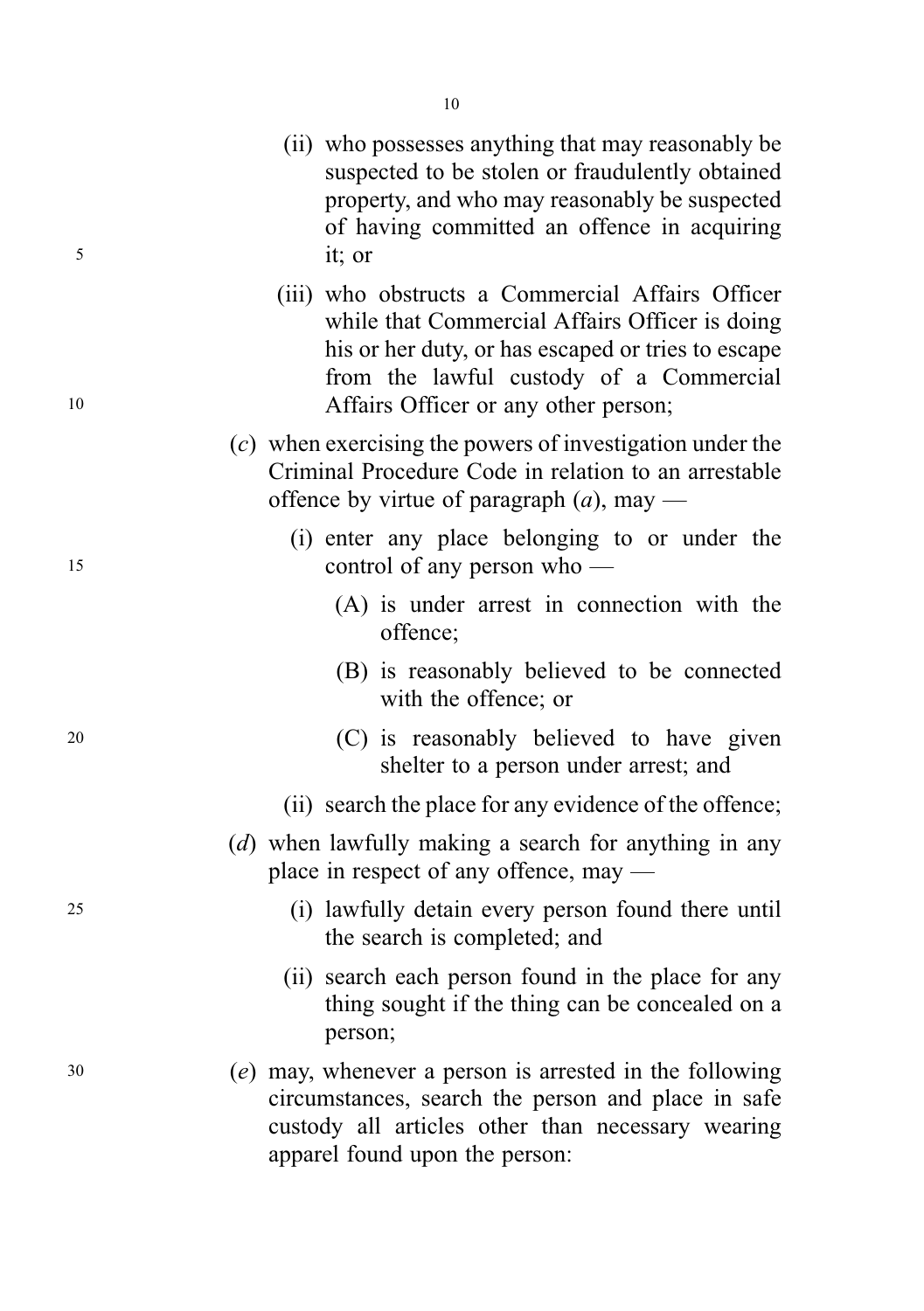- (i) a person who is arrested by a Commercial Affairs Officer under a warrant which does not provide for the taking of bail or under a warrant which provides for the taking of bail but the person arrested cannot furnish bail;  $\frac{5}{5}$
- (ii) a person who is arrested without warrant by a Commercial Affairs Officer and the person arrested cannot legally be admitted to bail or is unable to furnish bail;
- (*f*) who has reason to believe that a person whom the  $10$ Commercial Affairs Officer may lawfully arrest is inside any place —
	- (i) may demand entry to the place and any person residing in or in charge of the place must allow the Commercial Affairs Officer free entry and 15 provide all reasonable facilities for a search in the place;
	- (ii) may, if entry to the place cannot be gained under sub-paragraph (i), enter and search the place;
	- (iii) may, in any case in which an arrest warrant may 20 be issued but cannot be obtained without the risk of the person to be arrested escaping, enter and search the place; and
	- (iv) may, if the Commercial Affairs Officer is unable to obtain entry to the place despite 25 stating the Commercial Affairs Officer's authority and purpose and demanding entry to the place, break open any outer or inner door or window of the place or use any other reasonable means to gain such entry;  $30$
- (g) may break open a place to free himself or herself or any other person who, having lawfully gone inside to make an arrest, is detained in the place;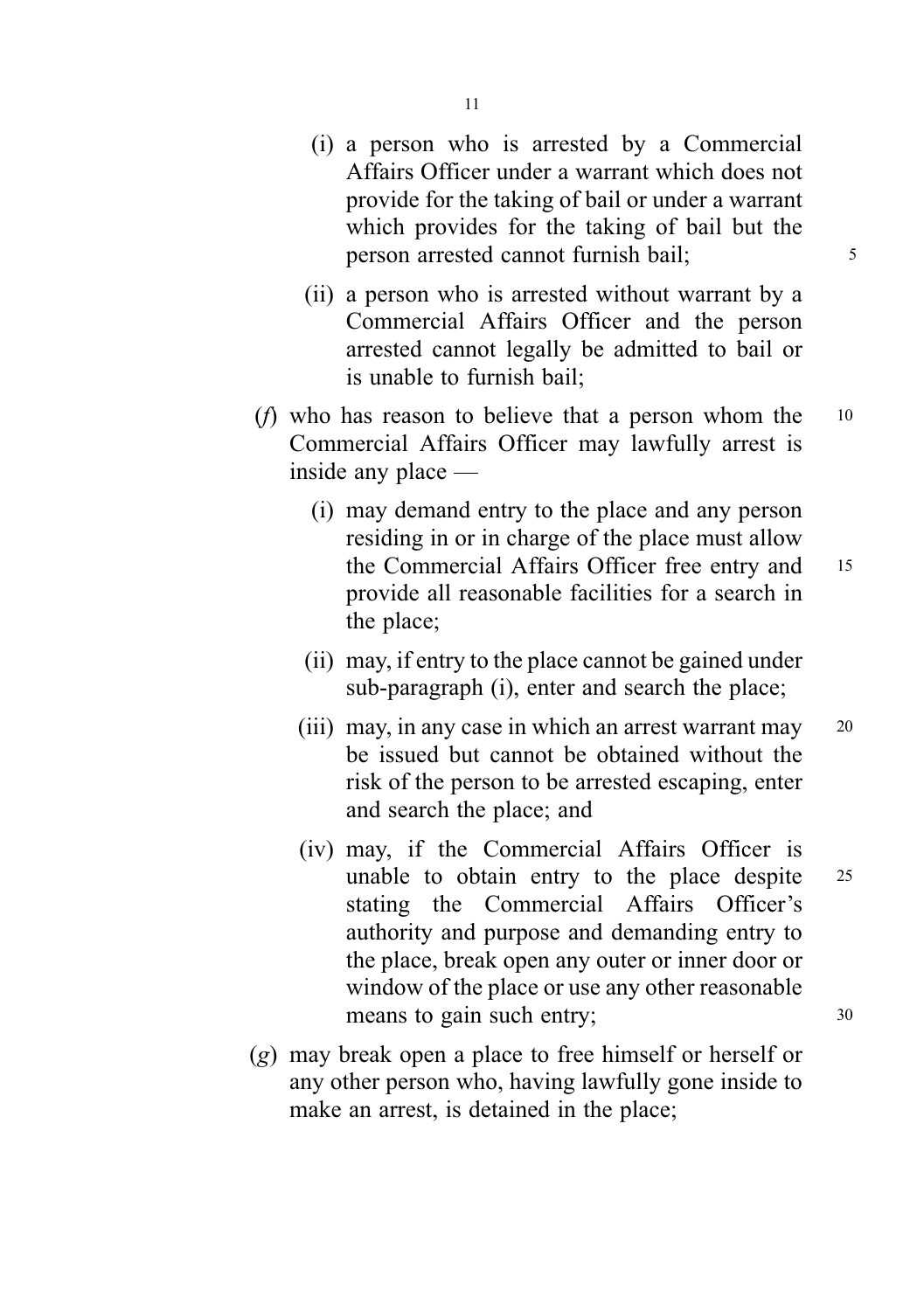- (h) may release any person on bail or personal bond in accordance with Division 5 of Part VI of the Criminal Procedure Code; and
- (i) may serve on any person (whom the Commercial <sup>5</sup> Affairs Officer has reasonable grounds for believing has committed an offence) a notice to attend court, or require any person to execute a bond to appear before a court, in accordance with Division 6 of Part VI of the Criminal Procedure Code.
- <sup>10</sup> (3A) A Commercial Affairs Officer
	- (a) when making an arrest under subsection  $(3)(b)$ , must comply with sections 67, 68, 73, 74, 75 and 76 of the Criminal Procedure Code; and
- (b) when searching a woman, must comply with <sup>15</sup> section 83(1) of the Criminal Procedure Code,

as if the Commercial Affairs Officer were a police officer.

(3B) A person arrested by a Commercial Affairs Officer must not be released except on the person's own bond or on bail, or by a written order of a court or of any Commercial Affairs Officer.

<sup>20</sup> (3C) The provisions of Divisions 5 and 6 of Part VI of the Criminal Procedure Code apply in relation to the exercise of the powers of a Commercial Affairs Officer under subsection  $(3)(h)$ or  $(i)$  and for that purpose —

- (a) any reference to an officer, a police officer or a police <sup>25</sup> officer not below the rank of sergeant is a reference to a Commercial Affairs Officer; and
- (b) the reference to the Commissioner of Police in section 92 of the Criminal Procedure Code is a reference to the head of the Commercial Affairs <sup>30</sup> Department or a person of a similar rank.

(3D) For the purposes of subsection (2), section 25 applies to a Commercial Affairs Officer as if he or she were a police officer.".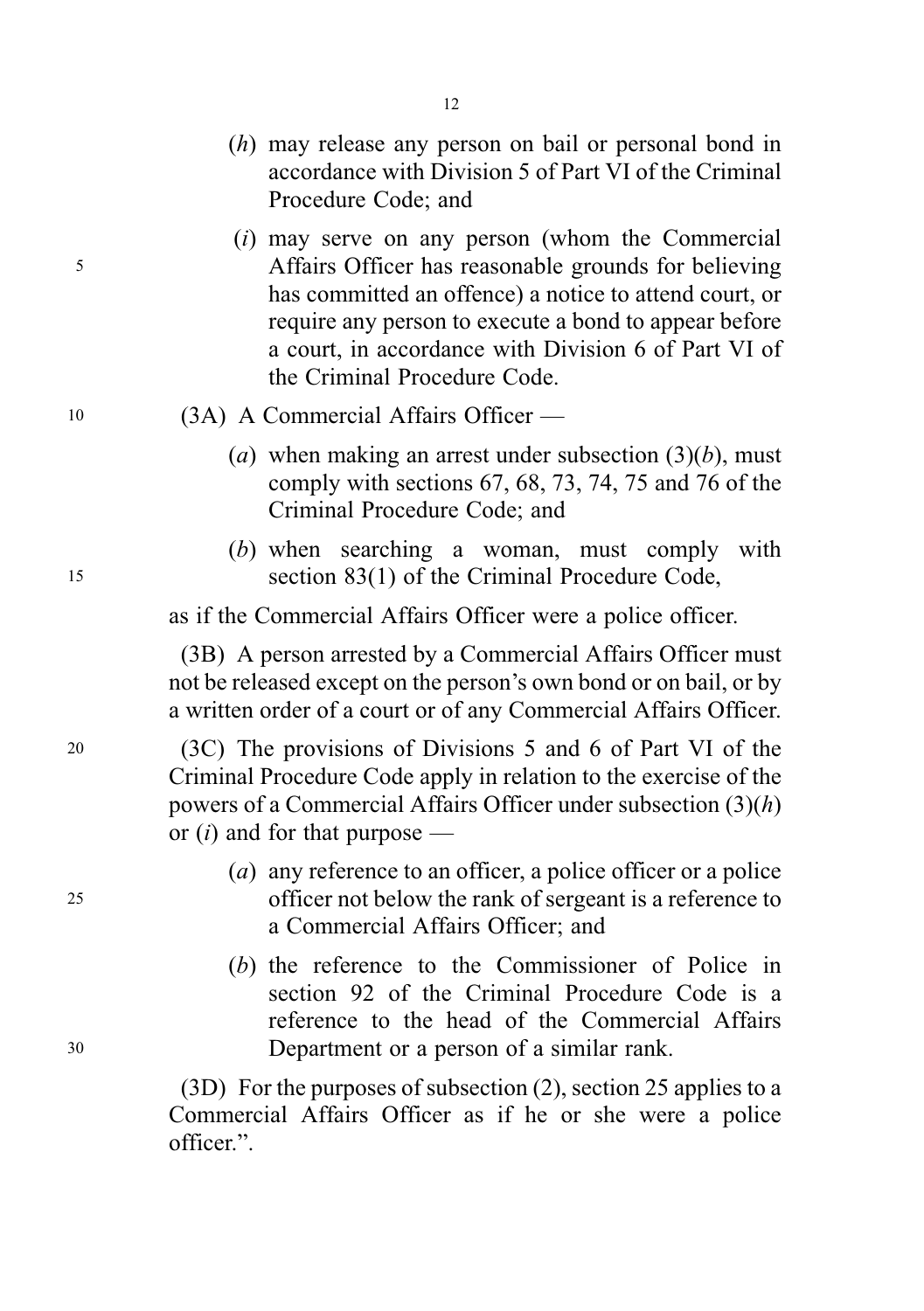### Amendment of section 67

10. Section 67(1) of the principal Act is amended by deleting paragraph  $(b)$  and substituting the following paragraph:

> $\lq\lq(b)$  have all the powers conferred on police officers under any written law; and". 5

### Amendment of section 69

11. Section 69 of the principal Act is amended —

- (a) by deleting the words "assistant superintendent" in subsection (1) and substituting the word "superintendent";
- (b) by deleting the word "inspector" in subsection  $(2)$  and  $10$ substituting the words "deputy superintendent"; and
- $(c)$  by deleting the words "dismissed or" in subsection (3).

### Amendment of section 71

12. Section 71 of the principal Act is amended by inserting, immediately after the words "special police officer", the words 15 "deployed to perform duties that require the exercise of the powers of a police officer,".

# Amendment of section 72

|  |  |  |  |  |  |  |  | <b>13.</b> Section 72 of the principal Act is amended — |  |
|--|--|--|--|--|--|--|--|---------------------------------------------------------|--|
|--|--|--|--|--|--|--|--|---------------------------------------------------------|--|

- (a) by deleting subsection  $(1)$ ; 20
- (b) by deleting subsection (2) and substituting the following subsection:

"(2) A special police officer referred to in section  $66(2)(a)$  or (b) shall be discharged from the Special Constabulary as follows: 25

- (a) from continuous full-time service in the Special Constabulary when —
	- (i) he has completed the period of full-time service prescribed by the Enlistment Act; <sup>30</sup>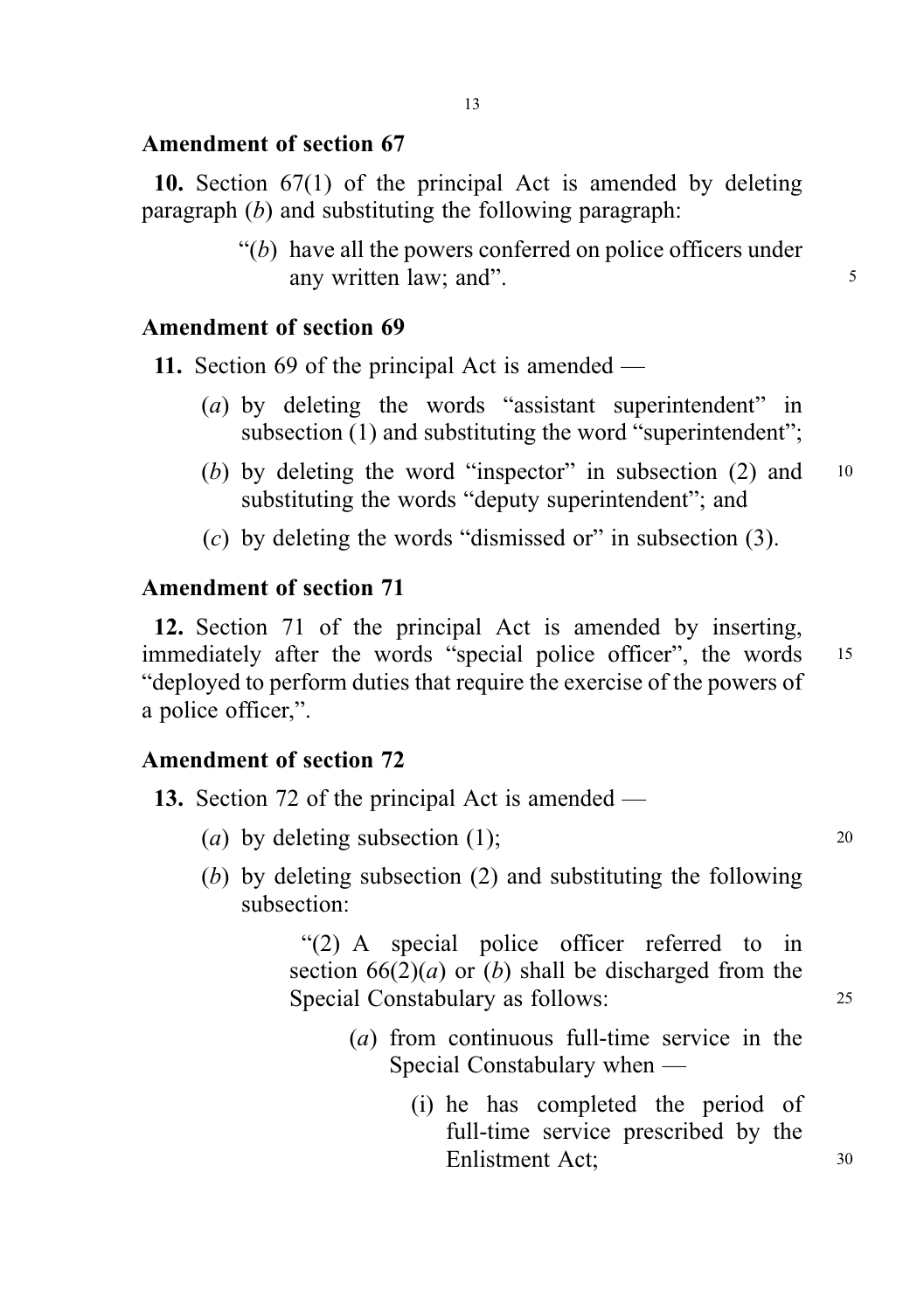|    |                          | (ii) he is transferred from the Special<br>Constabulary to another force<br>specified by the proper authority in<br>a notice given to him;                                                                                                  |
|----|--------------------------|---------------------------------------------------------------------------------------------------------------------------------------------------------------------------------------------------------------------------------------------|
| 5  |                          | (iii) he is exempted by notice under<br>section 29 of the Enlistment Act<br>from his liability to render full-time<br>service in the Special Constabulary<br>and is given the notice; or                                                    |
| 10 |                          | (iv) he ceases to be a person subject to the<br>Enlistment Act;                                                                                                                                                                             |
|    |                          | (b) from operationally ready national service<br>in the Special Constabulary when —                                                                                                                                                         |
| 15 |                          | (i) he is transferred from the Special<br>Constabulary to<br>another<br>force<br>specified by the proper authority in<br>a notice given to him;                                                                                             |
| 20 |                          | (ii) he is exempted by notice under<br>section 29 of the Enlistment Act<br>his liability to render<br>from<br>operationally ready national service<br>in the Special Constabulary and is<br>given the notice; or                            |
| 25 |                          | (iii) he ceases to be a person subject to the<br>Enlistment Act.";                                                                                                                                                                          |
|    | the following paragraph: | (c) by deleting paragraph (b) of subsection (3) and substituting                                                                                                                                                                            |
| 30 |                          | " $(b)$ upon delivering to the Commissioner in<br>good order (fair wear and tear only<br>excepted) any of the following that<br>belongs to the Government, is issued to<br>the volunteer or volunteer ex-NSman and is<br>in his possession: |
|    |                          | (i) arms and ammunition;                                                                                                                                                                                                                    |

14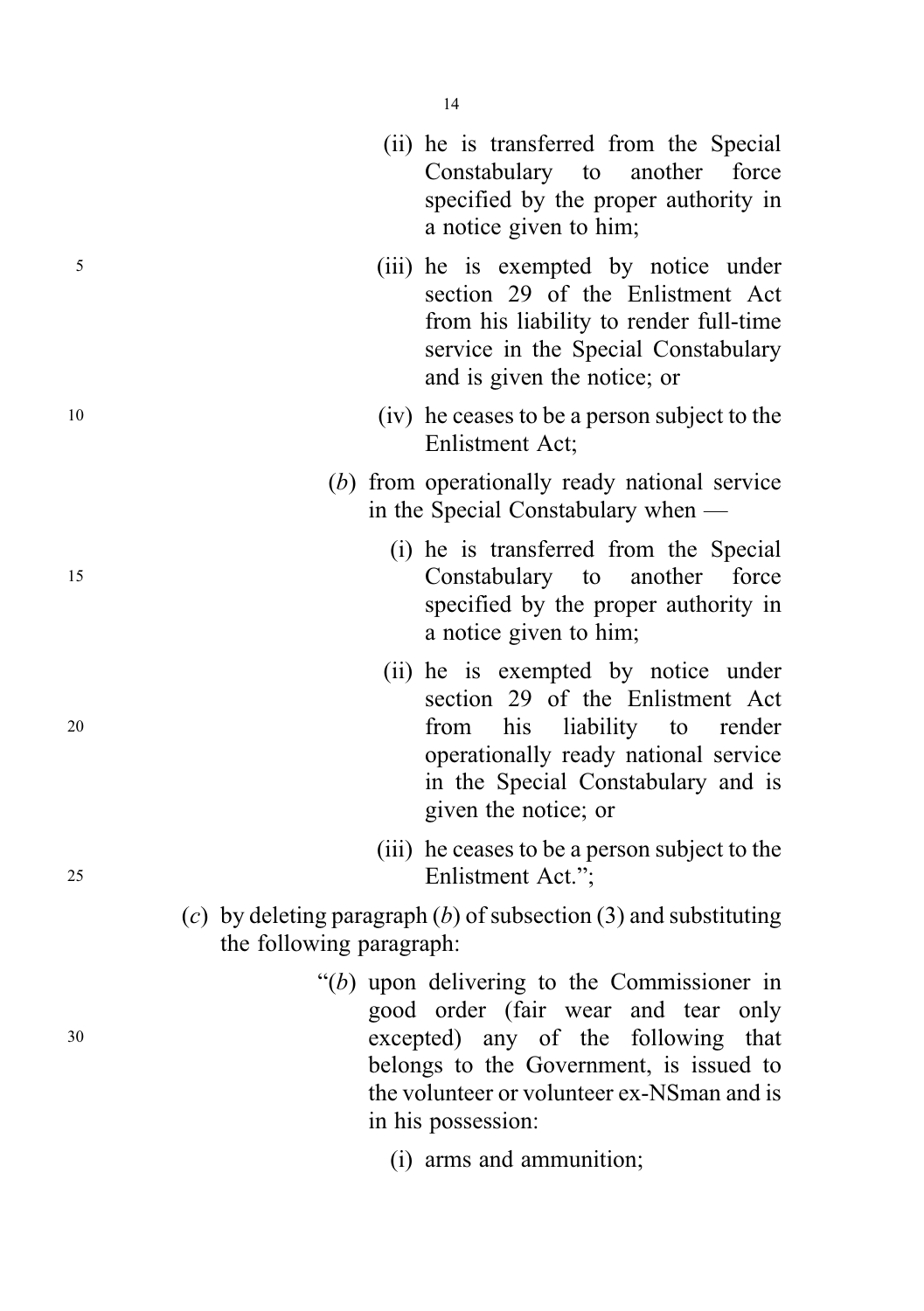- (ii) any other article or property specified in the Police General Orders in section 118 or the Force Orders in section 119."; and
- (d) by deleting subsection (3B) and substituting the following  $\frac{5}{5}$ subsection:

"(3B) Every special police officer must, before leaving the Special Constabulary because of his resignation, dismissal, discharge or otherwise, deliver up in good order (fair wear and tear only 10 excepted) any of the following that belongs to the Government, is issued to the special police officer and is in his possession:

- (a) arms and ammunition;
- (b) any other article or property specified in the  $15$ Police General Orders in section 118 or the Force Orders in section 119".

### Amendment of section 78

14. Section 78 of the principal Act is amended by deleting the words "assistant superintendent" in subsections (1) and (2) and 20 substituting in each case the word "superintendent".

### Amendment of section 81

15. Section 81 of the principal Act is amended by deleting subsection (6) and substituting the following subsection:

"(6) A disciplinary officer may, in lieu of or in addition to any  $25$ punishment specified in subsection (3) or (4), order the special police officer concerned to pay —

- (a) in the case of a special police officer below the rank of senior staff sergeant — a fine not exceeding  $$1,500$ ;
- (b) in the case of a special police officer of the rank of  $30$ senior staff sergeant or higher but below the rank of assistant superintendent — a fine not exceeding \$2,000;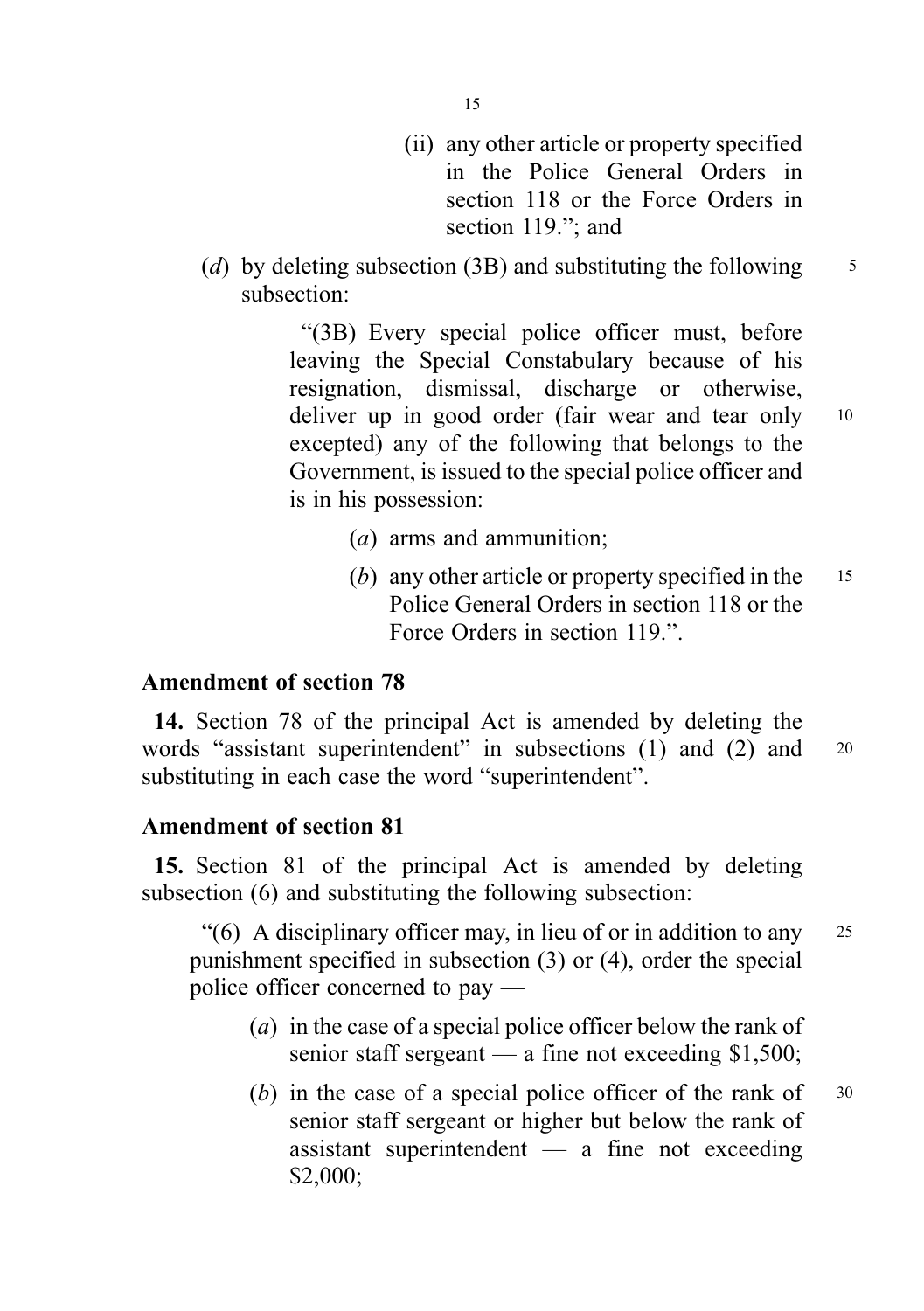- (c) in the case of a special police officer of the rank of assistant superintendent or deputy superintendent a fine not exceeding \$3,000;
- (d) in the case of a special police officer of the rank of <sup>5</sup> superintendent or deputy assistant commissioner a fine not exceeding \$6,000; or
	- (e) in the case of a special police officer of the rank of assistant commissioner or higher — a fine not exceeding \$10,000.".

# <sup>10</sup> Amendment of section 84

16. Section 84 of the principal Act is amended by inserting, immediately after subsection (1), the following subsections:

"(1A) Without limiting subsection (1), a disciplinary officer may order the person treated under subsection (1) as continuing <sup>15</sup> to be subject to this Act to appear before the disciplinary officer on the date and at the time appointed by the disciplinary officer for the purpose of any disciplinary proceedings in relation to the disciplinary offence concerned.

(1B) A person who fails to comply with any order under <sup>20</sup> subsection (1A) is deemed to have committed a disciplinary offence.".

### New Division 1 of Part IX

17. Part IX of the principal Act is amended by inserting, immediately after the Part heading, the following Division:

<sup>25</sup> "Division 1 — Preliminary

### Interpretation of this Part

 $85A$ .  $-$ (1) In this Part, unless the context otherwise requires —

"5% controller", in relation to an employer of an Auxiliary

<sup>30</sup> Police Force, means a person who, alone or together with the person's associates —

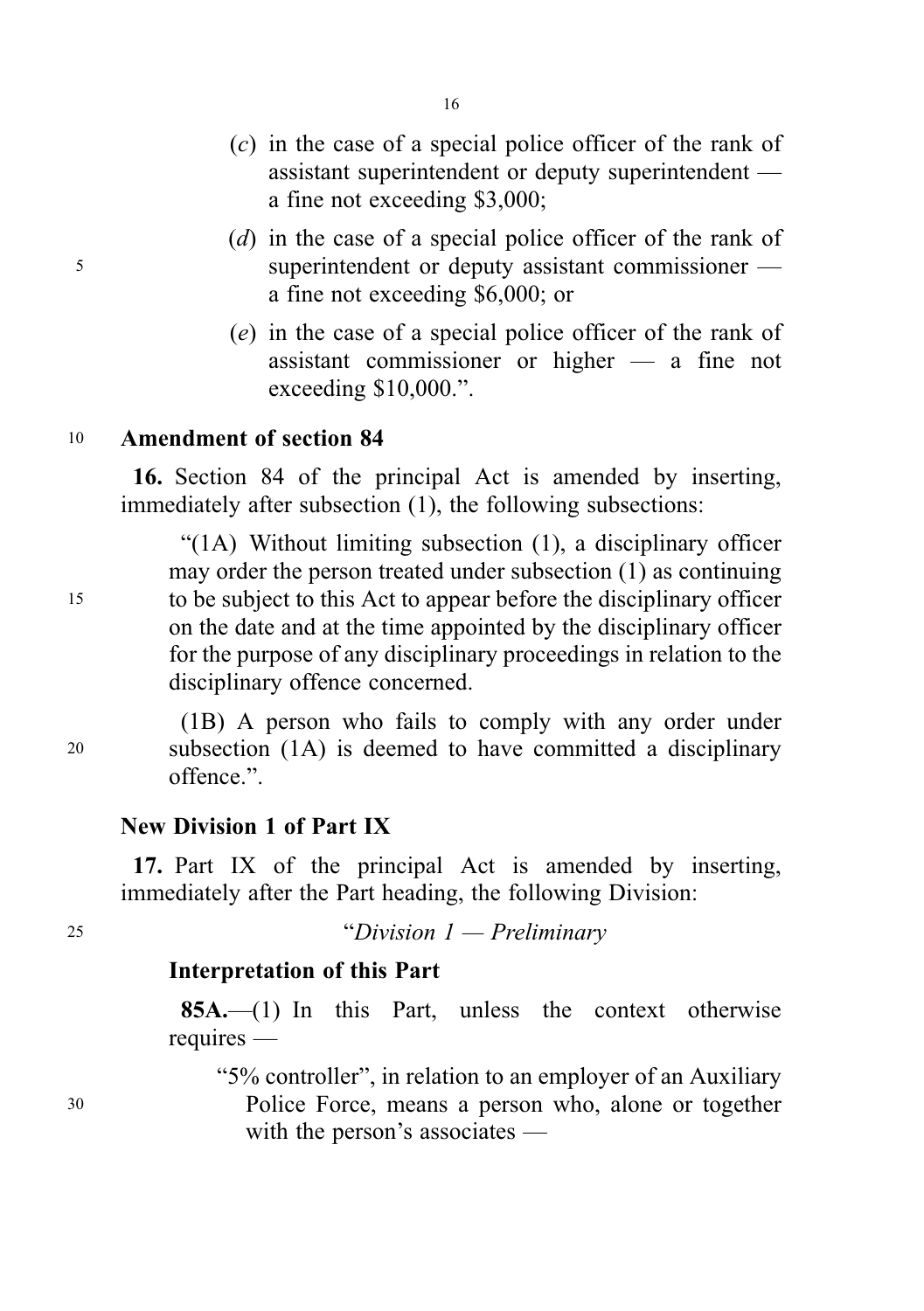- (a) holds 5% or more, but less than  $25%$ , of the total equity interests in the employer; or
- (b) is in a position to control  $5\%$  or more, but less than 25%, of the voting power in the employer;
- "25% controller", in relation to an employer of an <sup>5</sup> Auxiliary Police Force, means a person who, alone or together with the person's associates —
	- (*a*) holds  $25\%$  or more, but less than  $50\%$ , of the total equity interests in the employer; or
	- (b) is in a position to control  $25\%$  or more, but less  $10$ than 50%, of the voting power in the employer;
- "50% controller", in relation to an employer of an Auxiliary Police Force, means a person who, alone or together with the person's associates —
	- (a) holds  $50\%$  or more of the total equity interests in 15 the employer; or
	- (b) is in a position to control  $50\%$  or more of the voting power in the employer;
- "75% controller", in relation to an employer of an Auxiliary Police Force, means a person who, alone or <sup>20</sup> together with the person's associates —
	- (a) holds 75% or more of the total equity interests in the employer; or
	- (b) is in a position to control 75% or more of the voting power in the employer; 25
- "acquisition" includes an agreement to acquire, but does not include —
	- (a) an acquisition by will or by operation of law; or
	- (b) an acquisition by way of enforcement of a security for any loan or other debt; 30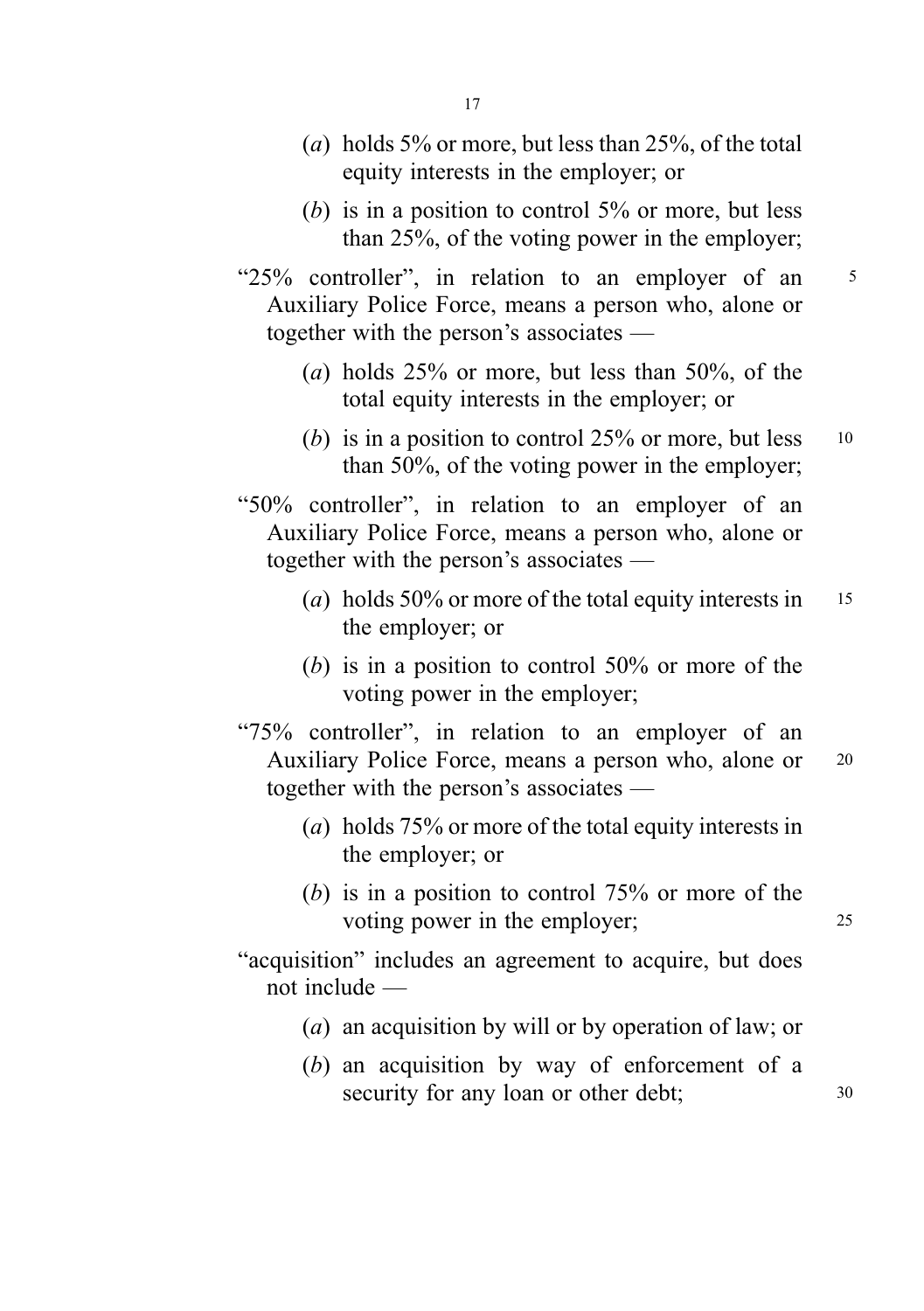- "arrangement" includes any formal or informal scheme, arrangement or understanding, and any trust whether express or implied;
- "chief executive officer", in relation to a company or an <sup>5</sup> organisation that is the employer of an Auxiliary Police Force, means the person principally responsible for the management and conduct of any type of business of the company or organisation in Singapore, and includes any person for the time being performing all or any of the <sup>10</sup> functions or duties of a chief executive officer;
- "control" includes control as a result of, or by means of, any trust, agreement, arrangement, understanding or practice, whether or not having legal or equitable force and whether or not based on legal or equitable <sup>15</sup> rights;
	- "director" has the meaning given by section 4(1) of the Companies Act;
- "employer", in sections 88, 88A, 88B and 88C and Division 1C, does not include the Government or a <sup>20</sup> statutory body which creates an Auxiliary Police Force;
	- "equity interest" means
		- (a) in relation to a company a voting share in that company; and
- (b) in relation to an organisation other than a <sup>25</sup> company — any right or interest, whether legal or equitable, in that organisation (by whatever name called) which gives the holder of that right or interest voting power in that organisation;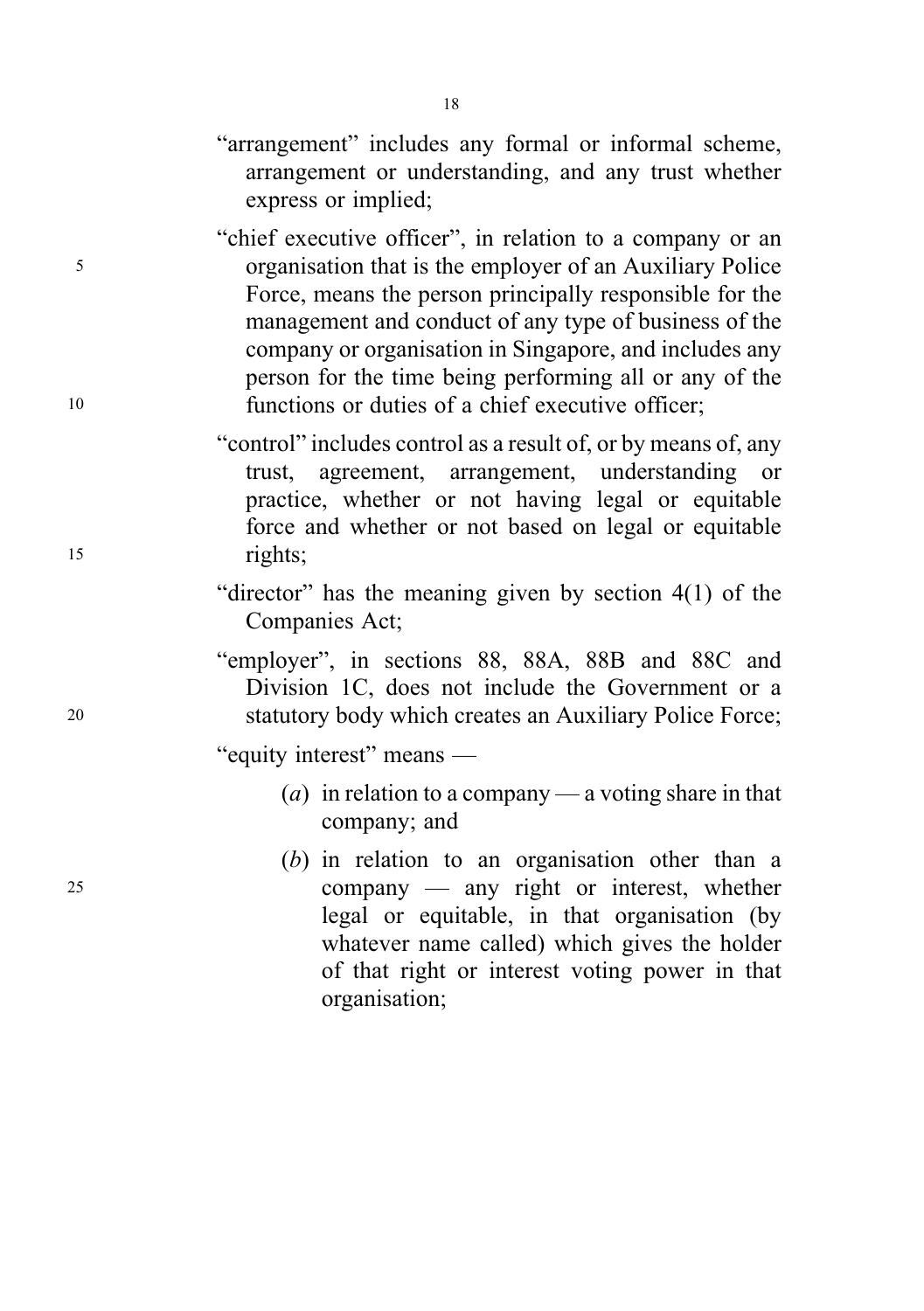- "indirect controller", in relation to an employer of an Auxiliary Police Force, means any person, whether acting alone or together with any other person, and with or without holding any equity interests or controlling the voting power in the employer —  $\frac{5}{5}$ 
	- (a) whose directions, instructions or wishes the directors or other officers of the employer are accustomed or under an obligation, whether formal or informal, to act in accordance with; or
	- (b) who is in a position to determine the policy of  $10$ the employer,

but does not include any of the following:

- (c) any person who is the chief executive officer, a director or the chairman of the employer whose appointment as such is approved or deemed <sup>15</sup> approved under section 87;
- (d) any person whose directions, instructions or wishes the directors or other officers of the employer are accustomed to act in accordance with by reason only that they act on advice given 20 by the person in that person's professional capacity;
- "limited liability partnership" has the meaning given by section 2(1) of the Limited Liability Partnerships Act;
- "treasury share" has the meaning given by section  $4(1)$  of  $25$ the Companies Act;
- "unregistered company" has the meaning given by section 245(1) of the Insolvency, Restructuring and Dissolution Act 2018;
- "voting share" has the meaning given by section  $4(1)$  of the  $30$ Companies Act but does not include a treasury share.

(2) A reference in this Part to the control of a percentage of the voting power in an employer of an Auxiliary Police Force is a reference to the control, whether direct or indirect, of that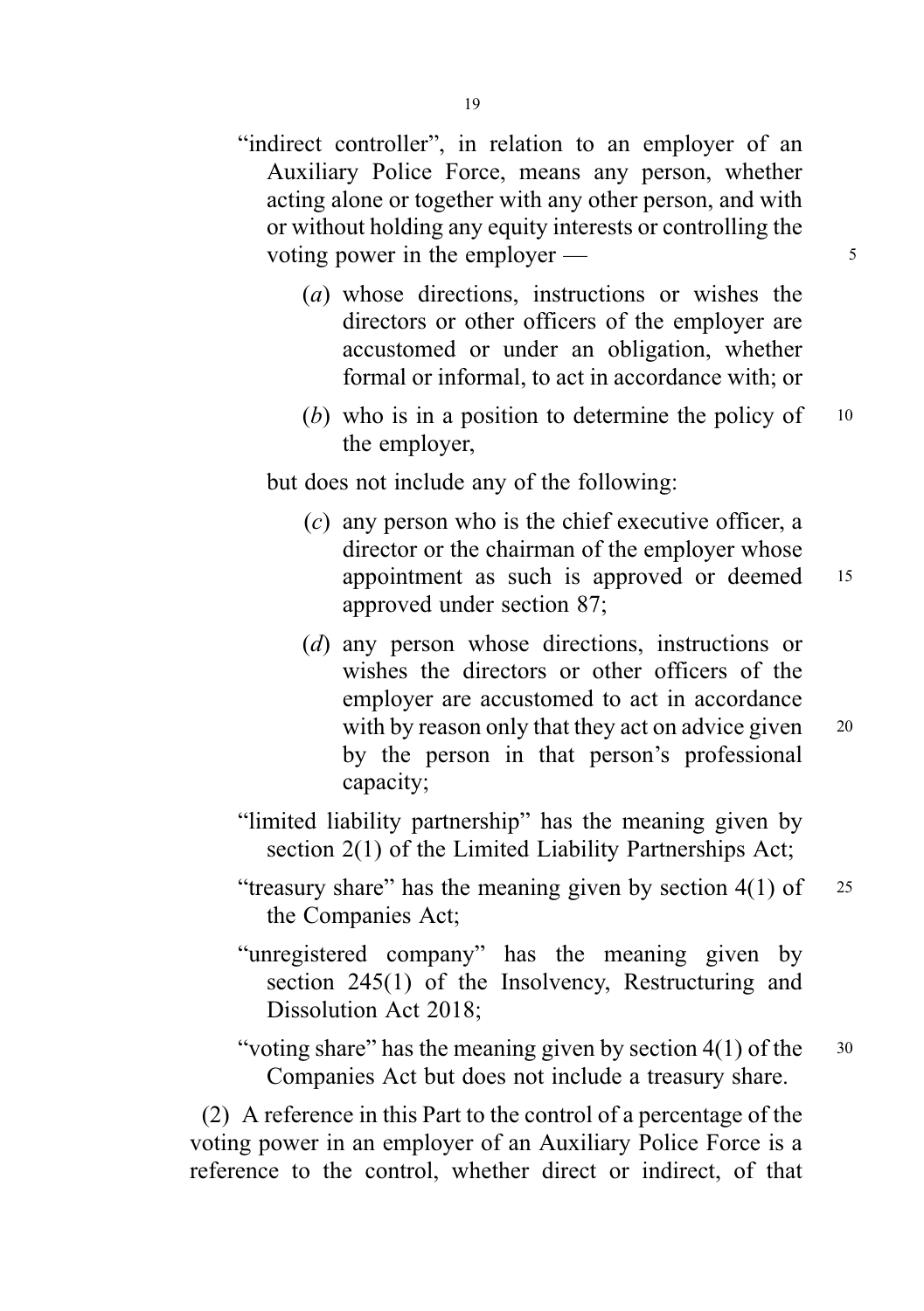percentage of the total number of votes that might be cast in a general meeting of the employer.

(3) In ascertaining a person's control of the percentage of the total number of votes that might be cast at a general meeting <sup>5</sup> mentioned in subsection (2), the number of votes that the person is entitled to cast at the meeting by reason of having been appointed a proxy or representative to vote at the meeting is to be disregarded.

# Meaning of holding an equity interest

<sup>10</sup> 85B.—(1) A person holds an equity interest under this Part if the person —

- (a) has or is deemed to have an equity interest in accordance with subsections (2) to (6); or
- (b) otherwise has a legal or an equitable interest in that <sup>15</sup> equity interest,

except for any interest prescribed by regulations made under section 104 as an interest that is to be disregarded.

(2) Subject to subsection (3), a person has an equity interest if the person has authority (whether formal or informal, or express <sup>20</sup> or implied) to dispose of, or to exercise control over the disposal of, that equity interest.

(3) It is immaterial that the authority of a person to dispose of, or to exercise control over the disposal of, the equity interest mentioned in subsection (2) is, or is capable of being made, <sup>25</sup> subject to restraint or restriction.

> (4) It is immaterial, for the purposes of determining whether a person has an equity interest, that the interest cannot be related to a particular share, or an interest or a right that gives its holder voting power.

<sup>30</sup> (5) A person is also deemed to have an equity interest if that person —

> (a) has entered into a contract to purchase the equity interest;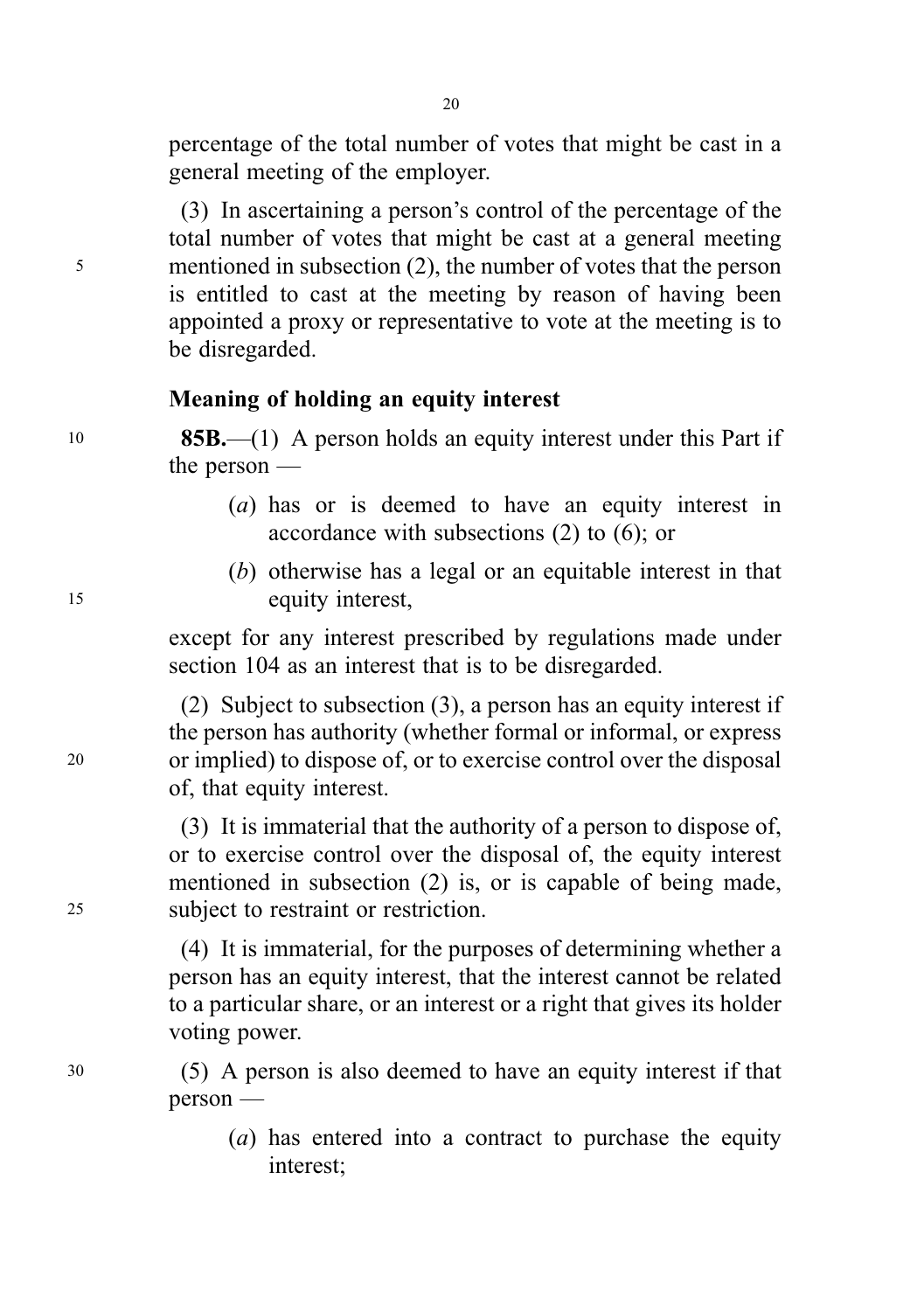- (b) has a right to have the equity interest transferred to (or to the order of) that person, whether the right is exercisable presently or in the future and whether on the fulfilment of a condition or not;
- $(c)$  has the right to acquire the equity interest under an  $5$ option, whether the right is exercisable presently or in the future and whether on the fulfilment of a condition or not; or
- (d) is entitled (otherwise than by reason of having been appointed a proxy or representative to vote <sup>10</sup> (as the case may be) at a general meeting of an employer of an Auxiliary Police Force) to exercise or control the exercise of a right attached to the equity interest, not being an equity interest in which that person has a legal or an equitable interest. <sup>15</sup>

(6) A person is not to be deemed as not having an equity interest by reason only that the person has the equity interest jointly with another person.

(7) Regulations made under section 104 may provide that any equity interest has to be disregarded for the purposes of this <sup>20</sup> section or any subsection of this section.".

# Deletion and substitution of Division heading of Part IX

18. Part IX of the principal Act is amended by deleting the existing Division 1 heading and substituting the following Division heading:

"Division  $1A$  — Creation of Auxiliary Police Forces".  $25$ 

# Amendment of section 86

19. Section 86 of the principal Act is amended —

- (a) by deleting sub-paragraph (ii) of subsection  $(3)(d)$ ;
- (b) by inserting, immediately after subsection (3), the following subsection:  $30$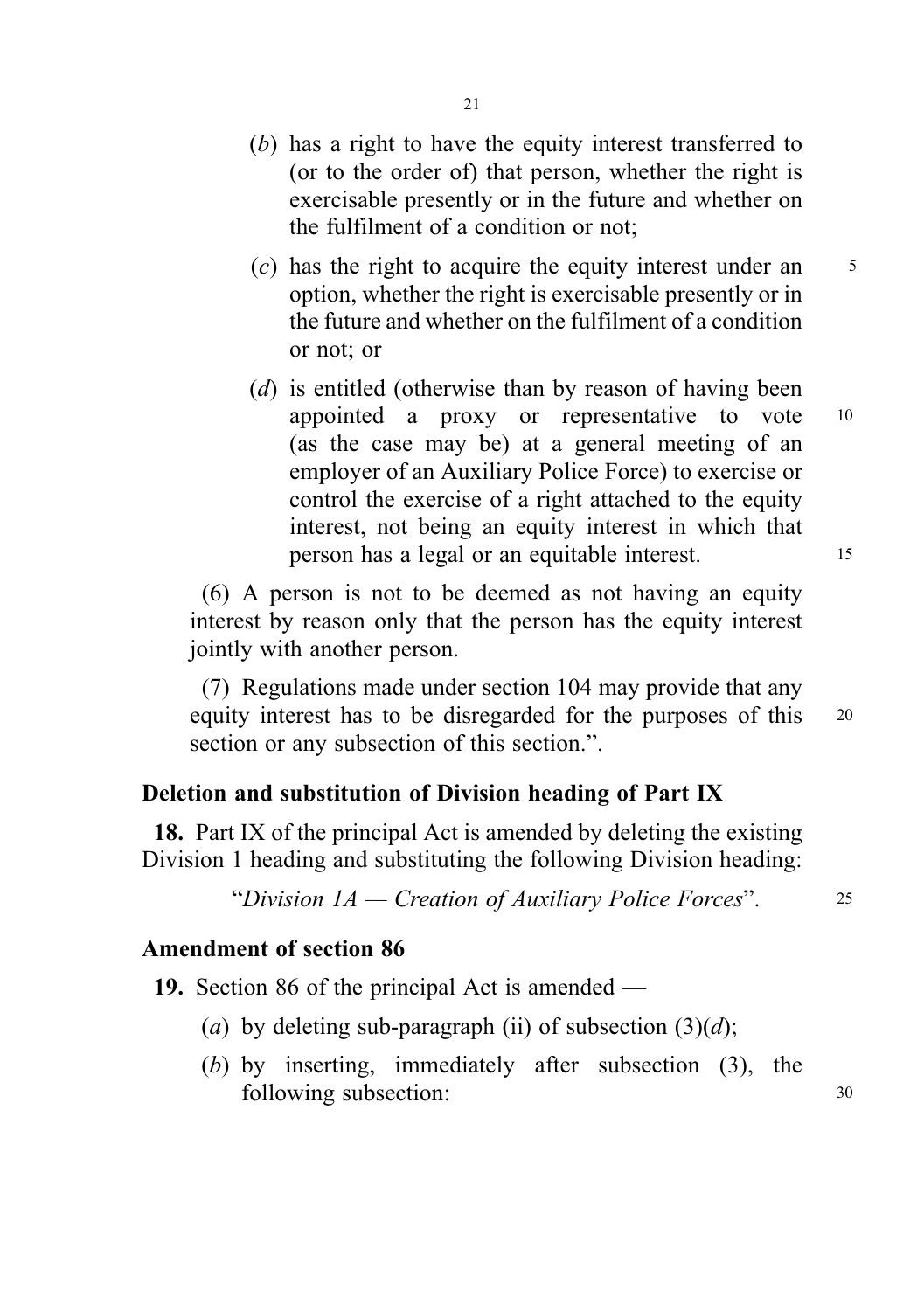"(3A) It is a condition of any authorisation for the creation of an Auxiliary Police Force under subsection (1) (whether the authorisation is given before, on or after the date of commencement of <sup>5</sup> section 19 of the Police Force (Amendment) Act 2021) that the employer of the Auxiliary Police Force must give written notice to the Commissioner within 7 days after the employer first becomes aware that any person —

- 10 (a) whether by a series of transactions over a period of time or otherwise, has become on or after the date of commencement of section 19 of the Police Force (Amendment) Act 2021, a 5% controller, <sup>15</sup> a 25% controller, a 50% controller or an indirect controller of the employer; or
- (b) has ceased, on or after the date of commencement of section 19 of the Police Force (Amendment) Act 2021, to <sup>20</sup> be a 50% controller or a 75% controller of the employer.";
	- (c) by inserting, immediately after the word "vary" in subsection (4), the words "or revoke";
- (d) by inserting, immediately after subsection (4), the <sup>25</sup> following subsection:

"(4A) Any condition imposed under subsection (2), or varied or revoked or added to under subsection (4), has effect despite any other written law or anything contained in the memorandum or articles of <sup>30</sup> association, or other constitution, of an employer.";

- (e) by inserting, immediately after the word "varying" in subsection (5), the words "or revoking";
- (f) by inserting, immediately after the word "varied" in subsection (5), the words "or revoked"; and
- <sup>35</sup> (g) by deleting subsection (9).

22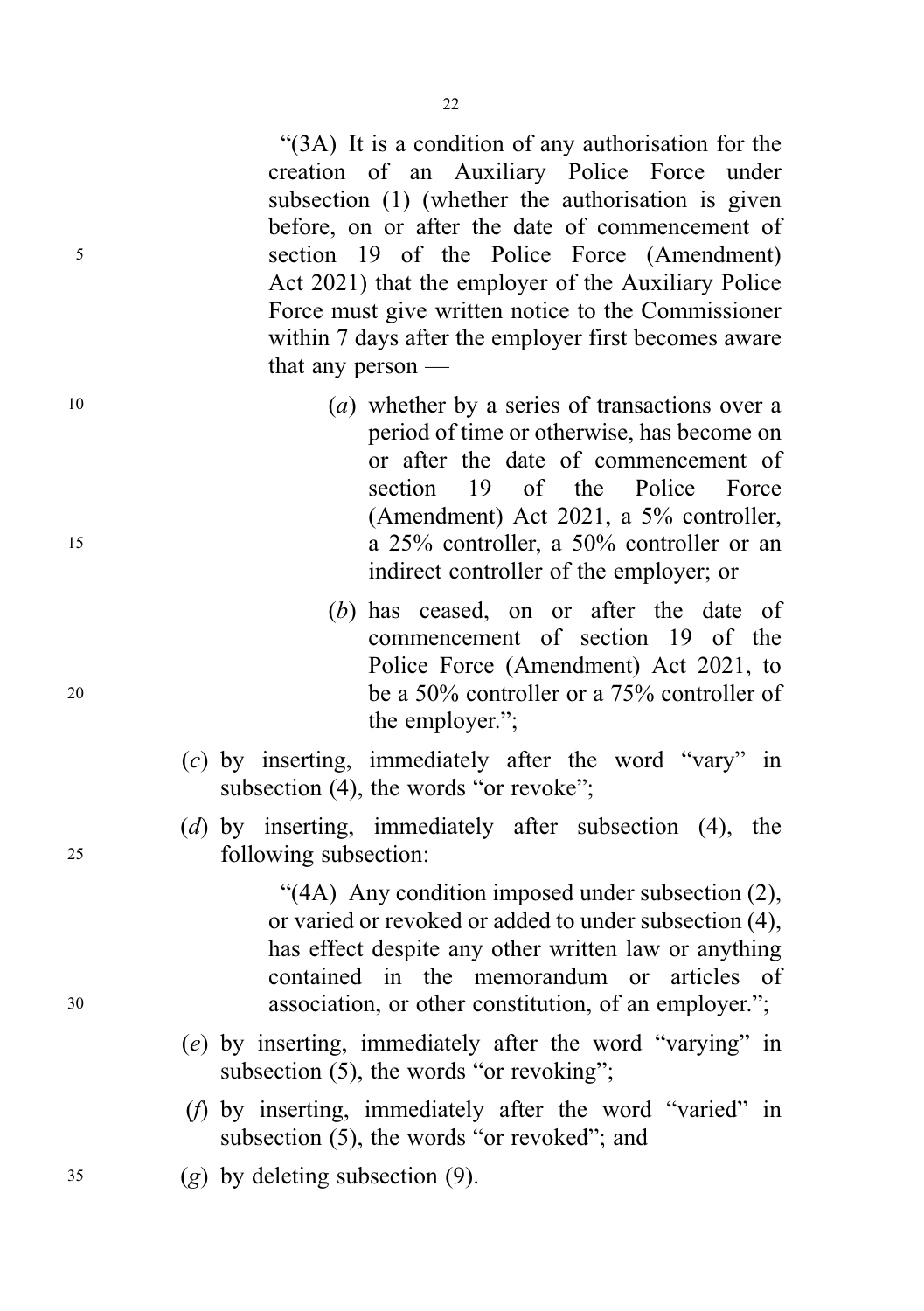### New section 86A and Division heading

20. The principal Act is amended by inserting, immediately after section 86, the following section and Division heading:

### "Offence for carrying on or advertising security activity

 $86A$ .—(1) Any person who — 5

- (a) is not an employer of an Auxiliary Police Force the creation of which is authorised by the Commissioner under section 86(1); and
- (b) does any of the following:
	- (i) in the course of any business carry on any <sup>10</sup> security activity;
	- (ii) advertise or in any way hold out that the person carries on, or is willing to carry on, for a fee or reward any security activity,

shall be guilty of an offence. 15

(2) A person who is guilty of an offence under subsection (1) shall be liable on conviction —

- (*a*) in the case of an individual
	- (i) to a fine not exceeding \$500,000 or to imprisonment for a term not exceeding <sup>20</sup> 3 years or to both; and
	- (ii) in the case of a continuing offence, to a further fine not exceeding \$50,000 for every day or part of a day during which the offence continues after conviction; or 25

(b) in any other case —

(i) to a fine not exceeding \$1 million; and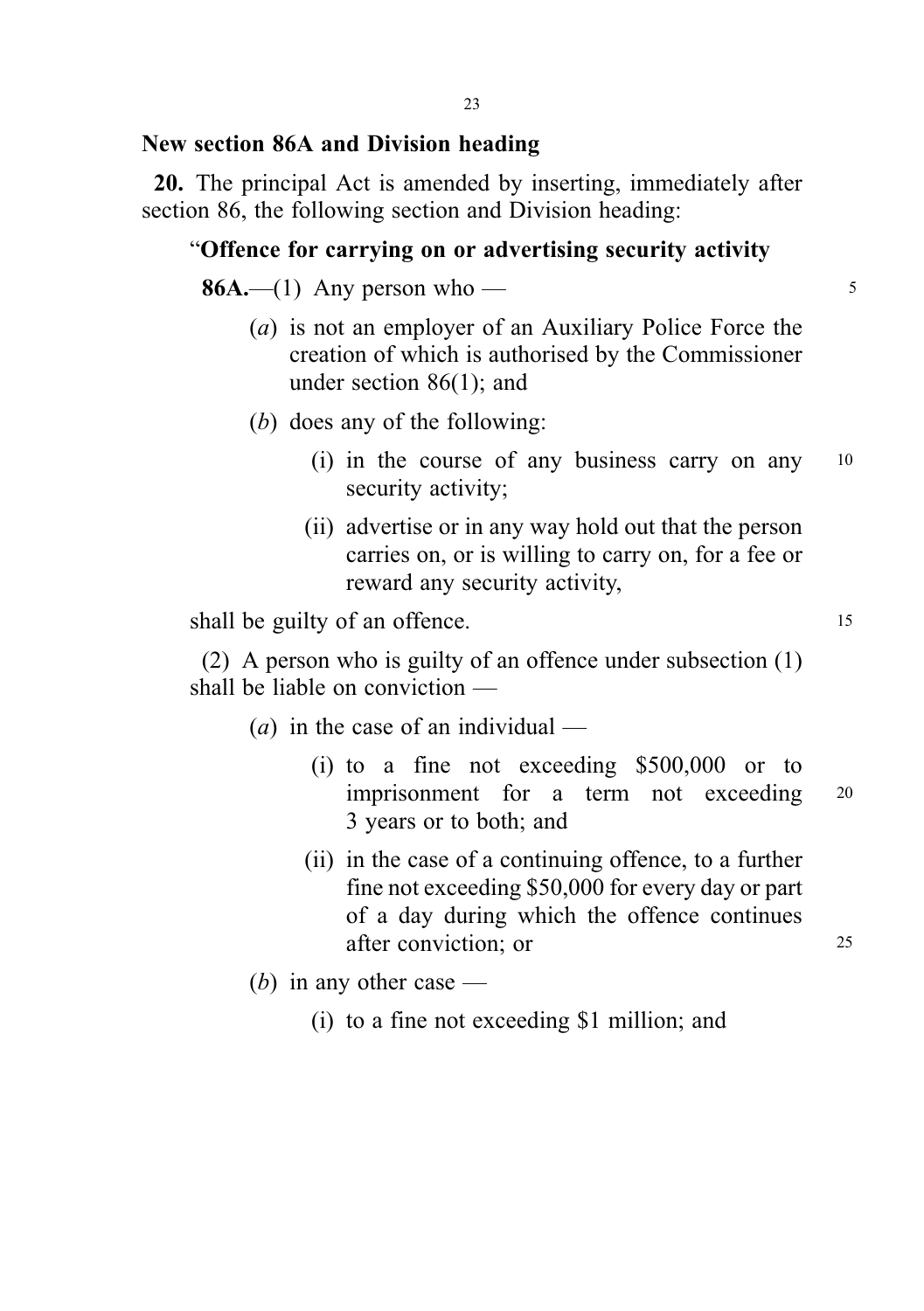(ii) in the case of a continuing offence, to a further fine not exceeding \$100,000 for every day or part of a day during which the offence continues after conviction.

<sup>5</sup> Division 1B — Monitoring control of certain employers of Auxiliary Police Force".

### Repeal and re-enactment of section 87

21. Section 87 of the principal Act is repealed and the following section substituted therefor:

# <sup>10</sup> "Special features of employer of Auxiliary Police Force

87.—(1) A person (other than the Government or a statutory body) must not acquire, on or after the date of commencement of section 21 of the Police Force (Amendment) Act 2021, as a going concern the business or undertaking of an employer of an <sup>15</sup> Auxiliary Police Force except with the prior written approval of the Minister granted upon the application of the person and the employer of the Auxiliary Police Force concerned.

> (2) The Minister must not approve an application made under subsection (1) if the Minister is satisfied that —

- <sup>20</sup> (a) the person proposing to acquire as a going concern the business or undertaking of the employer of an Auxiliary Police Force is not a fit and proper person;
- (b) the acquiring as a going concern the business or undertaking of the employer of an Auxiliary Police <sup>25</sup> Force will result in adverse effect on the continuity, reliability and security of the provision of security activities and other services by the Auxiliary Police Forces in Singapore generally; or
	- (c) it is not in the public interest to do so.

<sup>30</sup> (3) Any approval mentioned in subsection (1) may be granted subject to such conditions as the Minister may determine.

> (4) The Minister may at any time add to, vary or revoke any condition imposed under subsection (3).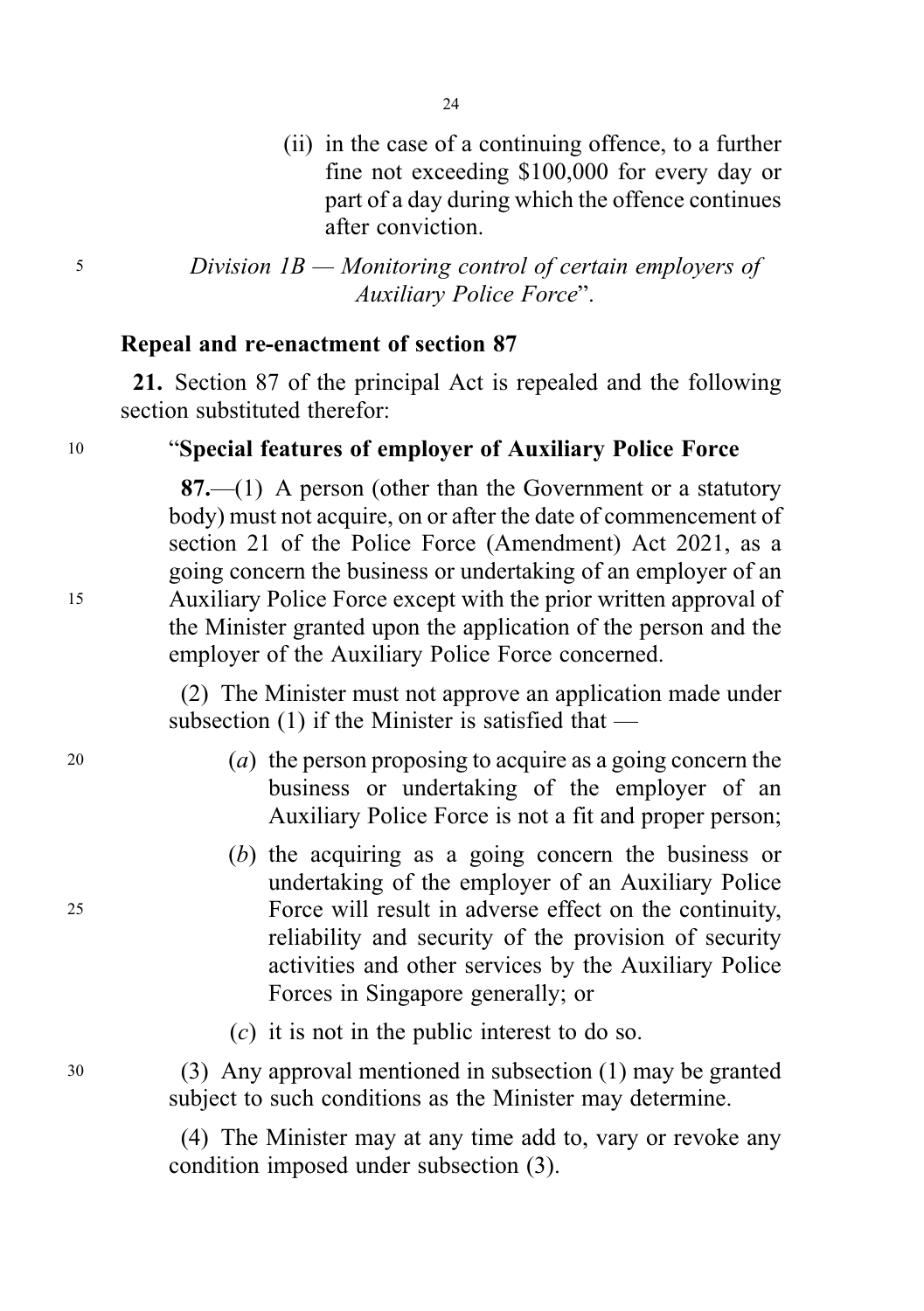(5) An employer of an Auxiliary Police Force (other than the Government or a statutory body) must not appoint, on or after the date of commencement of section 21 of the Police Force (Amendment) Act 2021, any person as its chief executive officer, chairman or director except with the prior approval of 5 the Commissioner to do so.

(6) A person who, immediately before the date of commencement of section 21 of the Police Force (Amendment) Act 2021, is a chief executive officer, chairman or director of an employer of an Auxiliary Police Force is <sup>10</sup> deemed to be approved by the Commissioner under subsection (5) as the chief executive officer, chairman or director of that employer.

(7) Unless the Minister otherwise approves, the chief executive officer of an employer of an Auxiliary Police Force <sup>15</sup> and at least one-half of its directors must be citizens of Singapore.

(8) Where the Commissioner revokes an approval or a deemed approval under this section for the appointment of a person as the chief executive officer, the chairman or a director of an <sup>20</sup> employer of an Auxiliary Police Force, the employer of the Auxiliary Police Force must immediately remove the person from such office.

(9) A person who contravenes subsection (1) shall be guilty of an offence and shall be liable on conviction — 25

- $(a)$  in the case of an individual, to a fine not exceeding \$500,000 or to imprisonment for a term not exceeding 3 years or to both; or
- (b) in any other case, to a fine not exceeding \$1 million.

(10) This section has effect despite the provisions of any other  $30$ written law or of the memorandum or articles of association, or other constitution, of a company or an organisation.".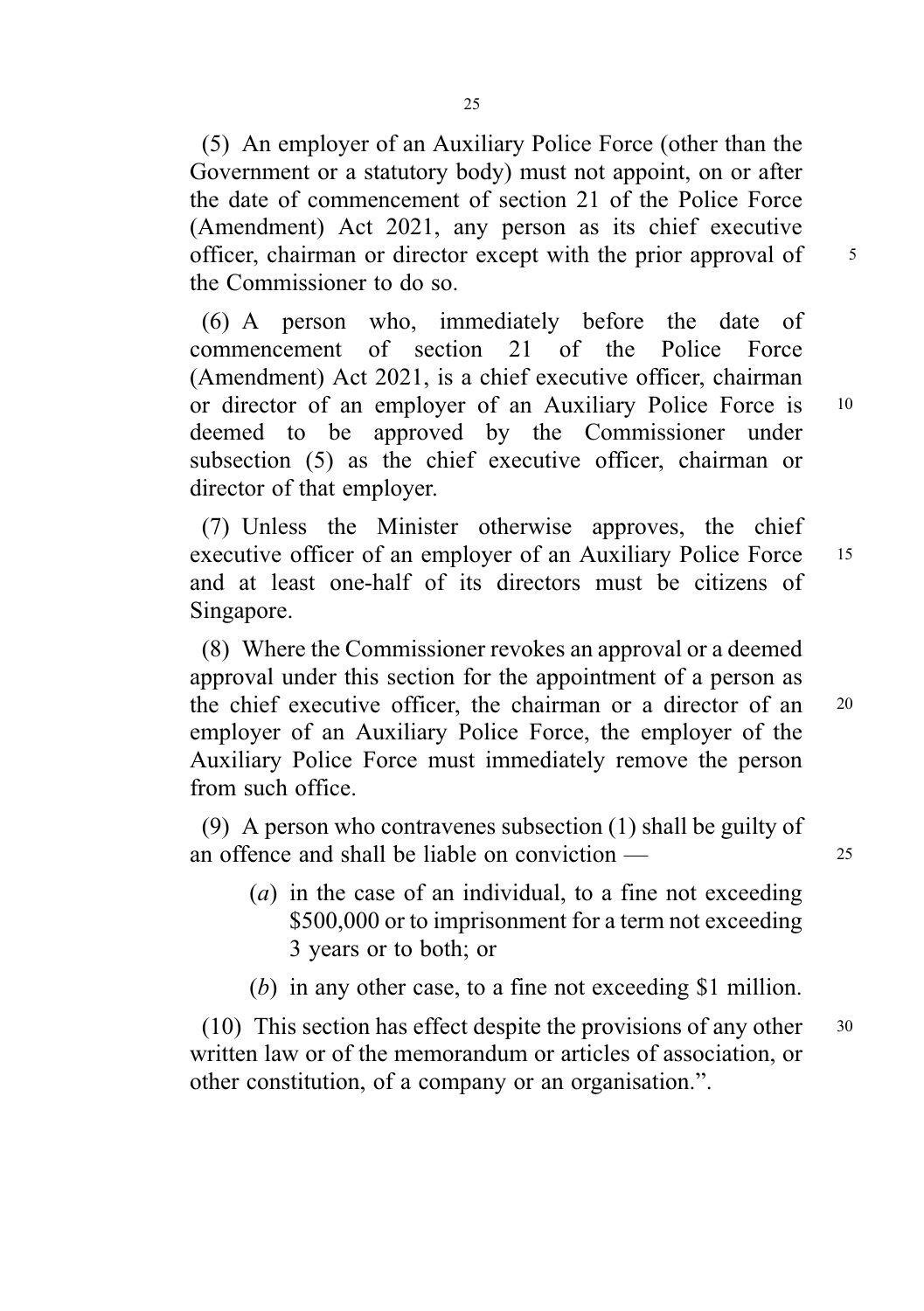# Repeal and re-enactment of section 88 and new sections 88A, 88B and 88C

22. Section 88 of the principal Act is repealed and the following sections substituted therefor:

<sup>5</sup> "Controls over ownership of employer of Auxiliary Police Force

88.—(1) If a person becomes, on or after the appointed day, a 5% controller of an employer of an Auxiliary Police Force, the person must, within 7 days after becoming the 5% controller, <sup>10</sup> give written notice to the Commissioner of that fact.

> (2) Except with the prior written approval of the Minister, a person must not —

- (a) whether by a series of transactions over a period of time or otherwise, become on or after the appointed <sup>15</sup> day a 25% controller, a 50% controller or an indirect controller of an employer of an Auxiliary Police Force; or
- (b) cease on or after the appointed day to be a 50% controller or a 75% controller of an employer <sup>20</sup> of an Auxiliary Police Force.

(3) A person who, immediately before the appointed day, is a 25% controller, a 50% controller or an indirect controller of an employer of an Auxiliary Police Force is deemed to be approved by the Minister under this section to be a 25% controller, a <sup>25</sup> 50% controller or an indirect controller of the employer of the Auxiliary Police Force, as the case may be.

> (4) The Minister must not approve an application made by any person under subsection  $(2)(a)$  if the Minister is satisfied that —

- (*a*) the person is not a fit and proper person:
- <sup>30</sup> (b) having regard to the person's likely influence, the employer of the Auxiliary Police Force will not or will not continue to conduct its business prudently and in compliance with this Act; or
	- (c) it is not in the public interest to do so.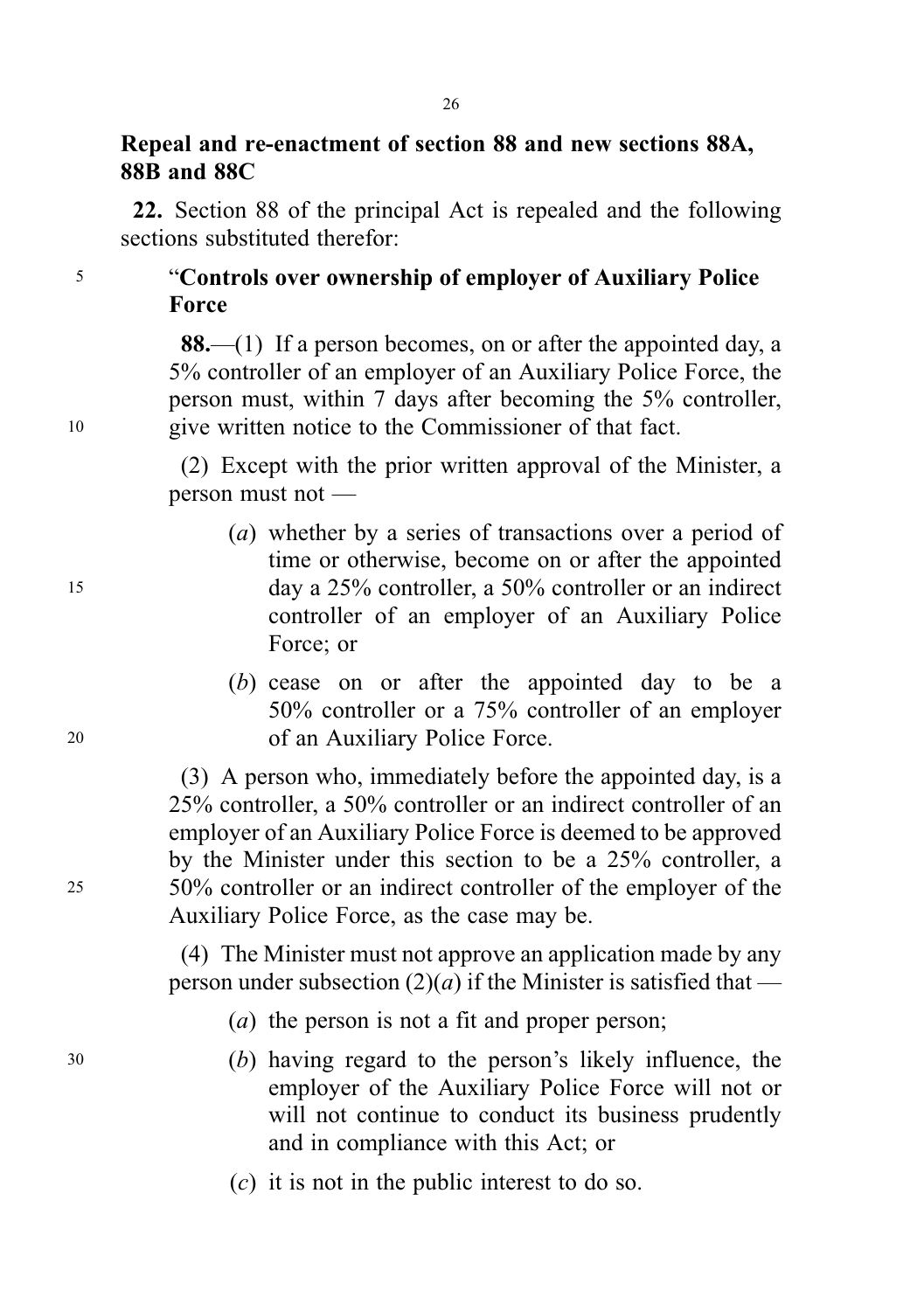(5) The Minister must not approve an application made by any person under subsection  $(2)(b)$  if the Minister is satisfied that —

- (a) the provision of security activities and other services by the employer of the Auxiliary Police Force of which the applicant is a  $50\%$  controller or a  $5\%$ 75% controller will not continue to be reliable;
- (b) the employer of the Auxiliary Police Force will cease to continue to conduct its business prudently and in compliance with this Act; or
- $(c)$  it is not in the public interest to do so.  $10$

(6) Any approval or deemed approval under this section may be subject to such conditions as the Minister may determine.

(7) The Minister may at any time add to, vary or revoke any condition imposed under subsection (6).

(8) Any condition imposed under subsection (6), or added to, <sup>15</sup> varied or revoked under subsection (7), has effect despite any written law or anything contained in the memorandum or articles of association, or other constitution, of a company or an organisation.

(9) In this section, "appointed day" means the date of <sup>20</sup> commencement of section 22 of the Police Force (Amendment) Act 2021.

### Power to issue directions

88A.—(1) The Minister may issue any direction to a person under subsection (2), (3) or (4) if the Minister is satisfied that  $\frac{25}{25}$ 

- 
- (a) the person has provided false or misleading information or documents in connection with an application for approval under section 87(1) or 88(2);
- (b) any condition of approval imposed under section 87(3) or (4) or 88(6) or (7) has been  $30$ contravened or has not been complied with;
- (c) in the case of a person who had obtained approval under section 87(1) in relation to acquiring as a going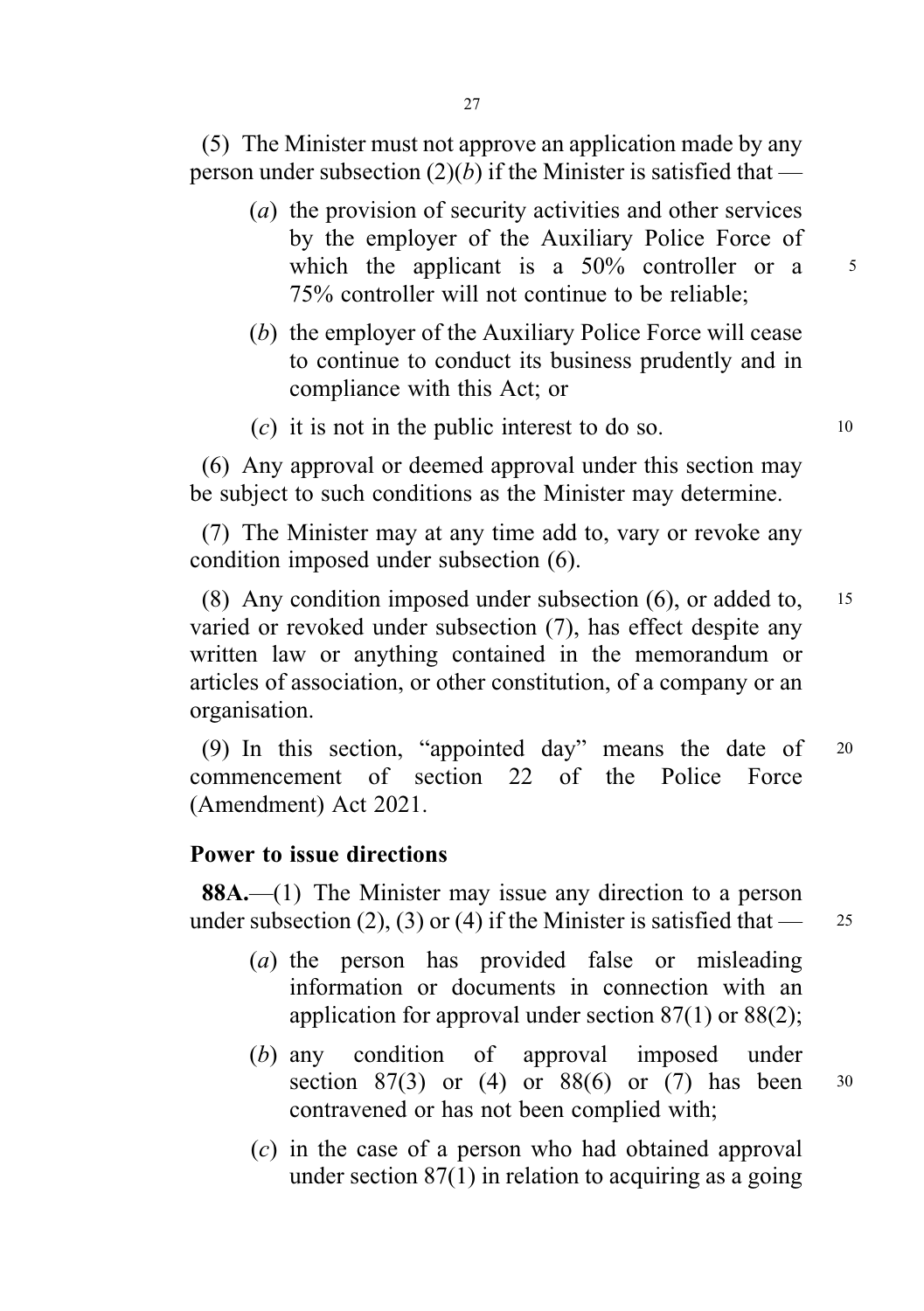concern the business or undertaking of an employer of an Auxiliary Police Force —

- (i) the person ceases to be a fit and proper person; or
- <sup>5</sup> (ii) it is not, or is no longer, in the public interest to allow the person to continue to carry on the business relating to the Auxiliary Police Force;
	- (d) the person has contravened section  $87(1)$  or  $88(2)$ ;
- (e) in the case of a person who has obtained the <sup>10</sup> Minister's approval under section 88(2) or who is deemed to be approved under section 88(3) —
	- (i) the person ceases to be a fit and proper person;
- (ii) having regard to the person's likely influence, the employer of the Auxiliary Police Force is <sup>15</sup> not, or is no longer, likely to conduct its business relating to the Auxiliary Police Force prudently or to comply with the provisions of this Act; or
- (iii) it is not, or is no longer, in the public interest to <sup>20</sup> allow the person —
	- (A) to continue to be a 25% controller, a 50% controller or an indirect controller of the employer of the Auxiliary Police Force; or
- $25$  (B) to cease to be a  $50\%$  controller or a 75% controller of the employer of the Auxiliary Police Force; or
- (f) the Minister would not have granted approval under section 87(1) or 88(2) to a person had the Minister <sup>30</sup> been aware, at that time, of circumstances relevant to the person's application for the approval.

(2) Where the person mentioned in subsection (1) has acquired as a going concern the business or undertaking of an employer of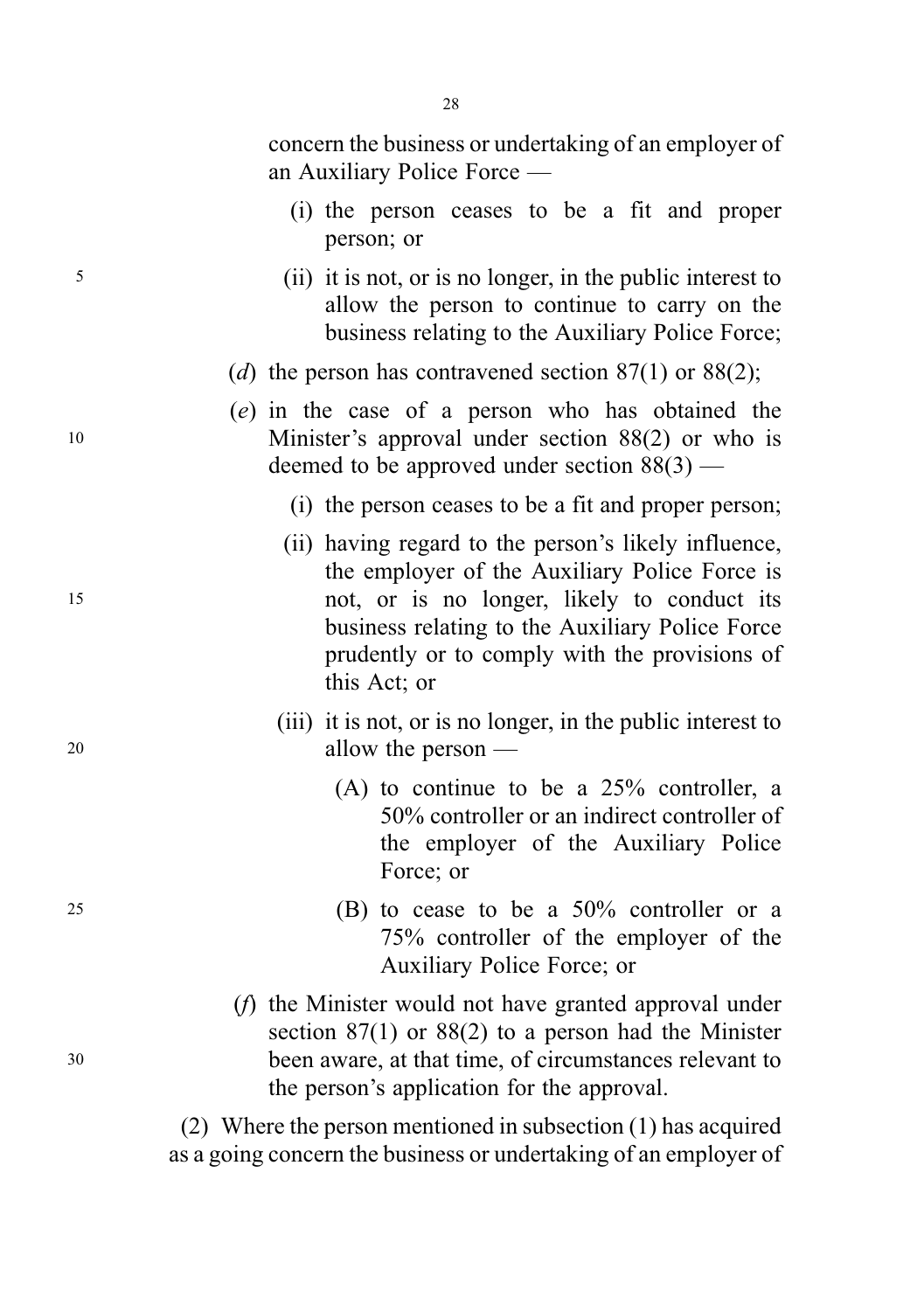an Auxiliary Police Force, the Minister may, by written notice —

- (a) direct the person to transfer or dispose of all or any part of the equity interests or assets in the employer that are held by the person (whether alone or together 5 with any other person) within such time and subject to such conditions as the Minister considers appropriate;
- (b) direct the person not to transfer or dispose of all or any part of the equity interests or assets in the employer that are held by the person; 10
- (c) direct the person to modify or terminate any agreement or arrangement relating to the acquisition as a going concern; or
- (d) make such other direction as the Minister considers appropriate. 15

(3) Where the person mentioned in subsection (1) is a 25% controller, a 50% controller or an indirect controller of an employer of an Auxiliary Police Force, the Minister may, by written notice —

- (*a*) direct the person to take such steps as are necessary,  $20$ within such period as may be specified by the Minister, to ensure that the person ceases to be a 25% controller, a 50% controller or an indirect controller of the employer of the Auxiliary Police Force; 25
- (b) direct the person or any of the person's associates to transfer or dispose of all or any of the equity interests in the employer held by the person or the person's associates (called in this section and section 88B the specified equity interests) within such time and 30 subject to such conditions as the Minister considers appropriate;
- (c) direct the person or any of the person's associates not to transfer or dispose of the specified equity interests;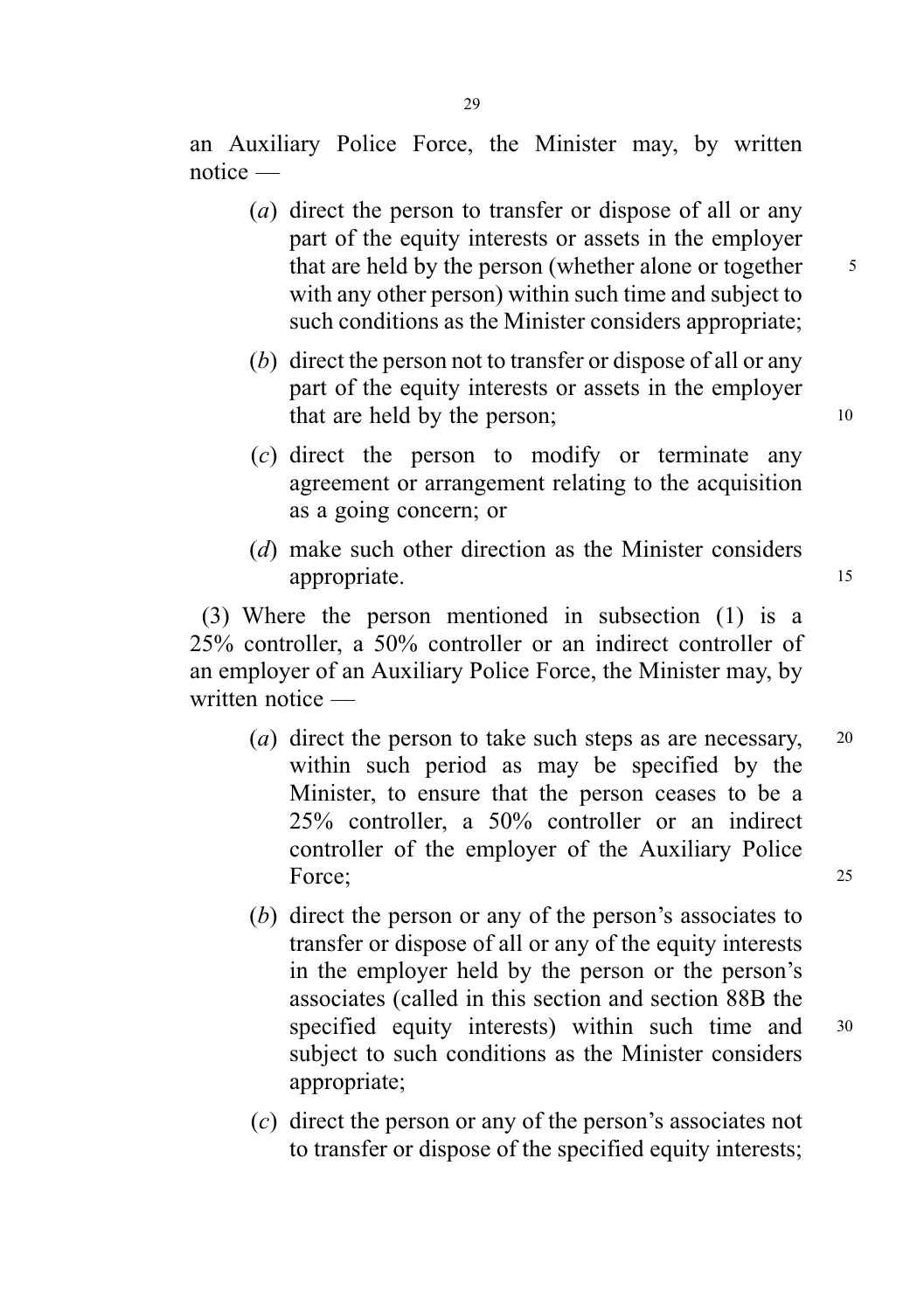- (d) direct the person to modify or terminate any agreement or arrangement relating to the holding of the specified equity interests, or the control of the voting power, in the employer of the Auxiliary Police <sup>5</sup> Force; or
	- (e) make such other direction as the Minister considers appropriate.

(4) Where the person mentioned in subsection (1) is a person  $(A)$  who has ceased to be a 50% controller or a <sup>10</sup> 75% controller of an employer of an Auxiliary Police Force as a result of a person  $(B)$  acquiring any equity interest from A (called in this section and section 88B the acquired equity interest), the Minister may do any one or more of the following:

- (a) direct  $B$  to take such steps as are necessary, within <sup>15</sup> such period as may be specified by the Minister, to cease to hold all or any of the acquired equity interest;
- (b) direct  $A$  to take such steps as are necessary, within such period as may be specified by the Minister, to resume being a 50% controller or a 75% controller, <sup>20</sup> as the case may be;
	- $(c)$  direct B to transfer or dispose of all or any of the acquired equity interest within such time and subject to such conditions as the Minister considers appropriate;
- 25 (d) direct A to acquire all or any of the acquired equity interest within such time and subject to such conditions as the Minister considers appropriate;
	- (e) direct  $B$  not to transfer or dispose of all or any of the acquired equity interest;
- 30 (*f*) direct *A* or *B* to modify or terminate any agreement or arrangement relating to the acquired equity interest;
	- (g) make such other direction as the Minister considers appropriate.

30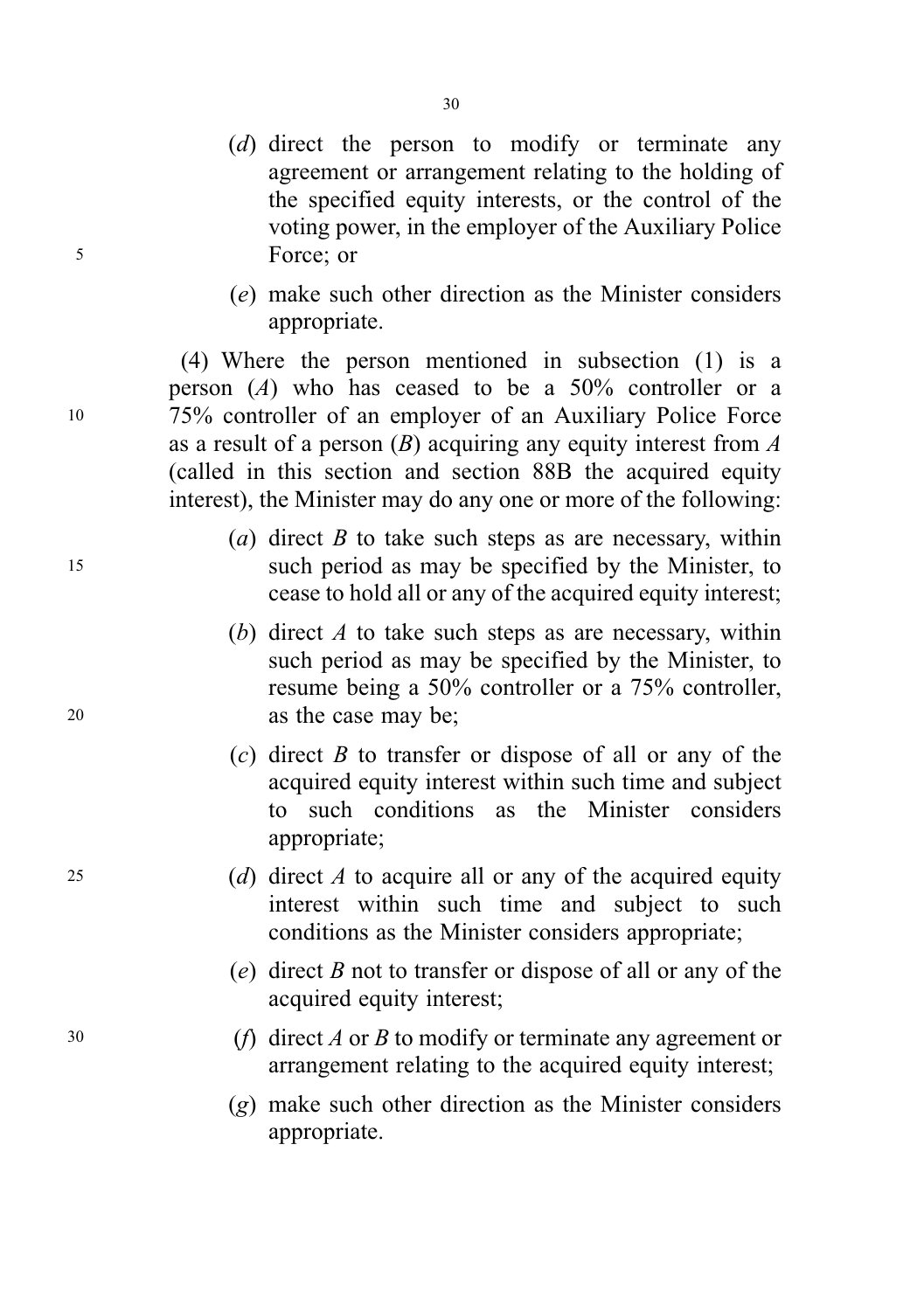(5) Before issuing any direction to a person under subsection  $(2)$ ,  $(3)$  or  $(4)$ , the Minister must, unless the Minister decides that it is not practicable or desirable to do so, give to the person written notice of the Minister's intention to issue the direction and specify a date by which the person may 5 make written representations with regard to the proposed direction.

(6) Upon receipt of any written representation mentioned in subsection (5), the Minister must consider it for the purpose of determining whether to issue the direction.

(7) Any person to whom a direction is issued under this section must comply with the direction.

(8) The Minister may vary, suspend or revoke any direction issued under this section.

### Effect of directions 15

88B.—(1) Any direction issued to a person under section 88A takes effect despite the provisions of any other written law or anything contained in the memorandum or articles of association or other constitution of any company or organisation.

(2) Without affecting subsection (1), where any direction is <sup>20</sup> issued under section 88A(3) or (4), then, until the direction is carried out or is suspended or revoked —

- (a) the voting rights in respect of the specified equity interest or acquired equity interest that is subject to the direction are not exercisable unless the Minister 25 expressly permits such rights to be exercised;
- (b) the voting power that the person to whom the direction is issued controls, whether alone or together with that person's associates, in the employer of an Auxiliary Police Force concerned is 30 not exercisable unless the Minister expressly permits that power to be exercised;
- $(c)$  no equity interest of the employer of an Auxiliary Police Force is to be issued or offered (whether by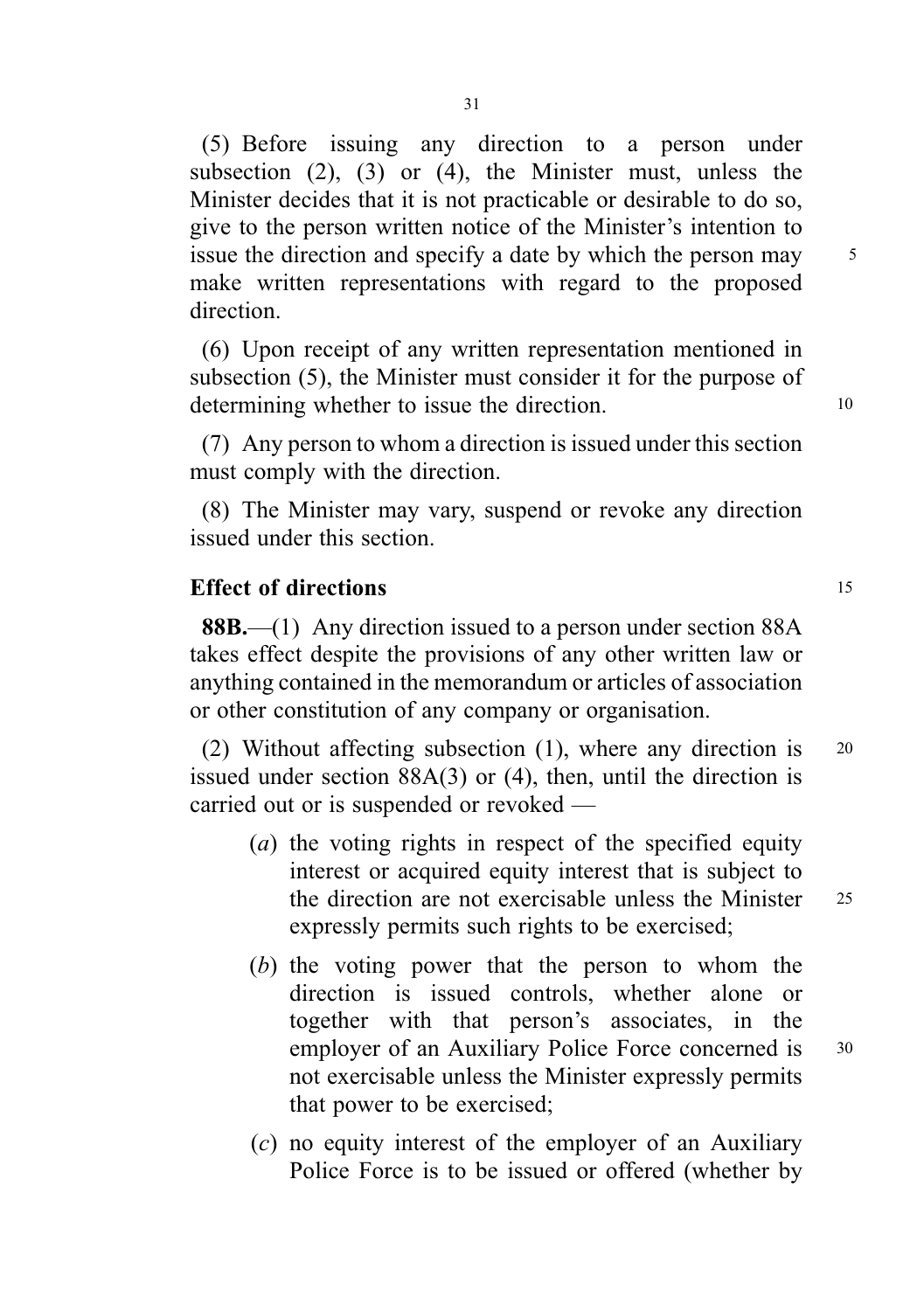way of rights, bonus or otherwise) in respect of the specified equity interest or acquired equity interest unless the Minister expressly permits such issue or offer; and

<sup>5</sup> (d) except in a winding up of the employer of an Auxiliary Police Force, no amount may be paid by the employer of the Auxiliary Police Force (whether by way of dividends or otherwise) in respect of the specified equity interest or acquired equity interest <sup>10</sup> that is subject to the direction unless the Minister expressly authorises such payment.

### Offences, penalties and defences

**88C.**—(1) A person who contravenes section 88(1) or (2) or 88A(7) shall be guilty of an offence and shall be liable on <sup>15</sup> conviction —

- (*a*) in the case of an individual
	- (i) to a fine not exceeding \$500,000 or to imprisonment for a term not exceeding 3 years or to both; and
- <sup>20</sup> (ii) in the case of a continuing offence, to a further fine not exceeding \$50,000 for every day or part of a day during which the offence continues after conviction; or

### (b) in any other case  $-$

- <sup>25</sup> (i) to a fine not exceeding \$1 million; and
	- (ii) in the case of a continuing offence, to a further fine not exceeding \$100,000 for every day or part of a day during which the offence continues after conviction.

<sup>30</sup> (2) Where a person is charged with an offence in respect of a contravention of section 88(1), it is a defence for the person to prove, on a balance of probabilities, that —

32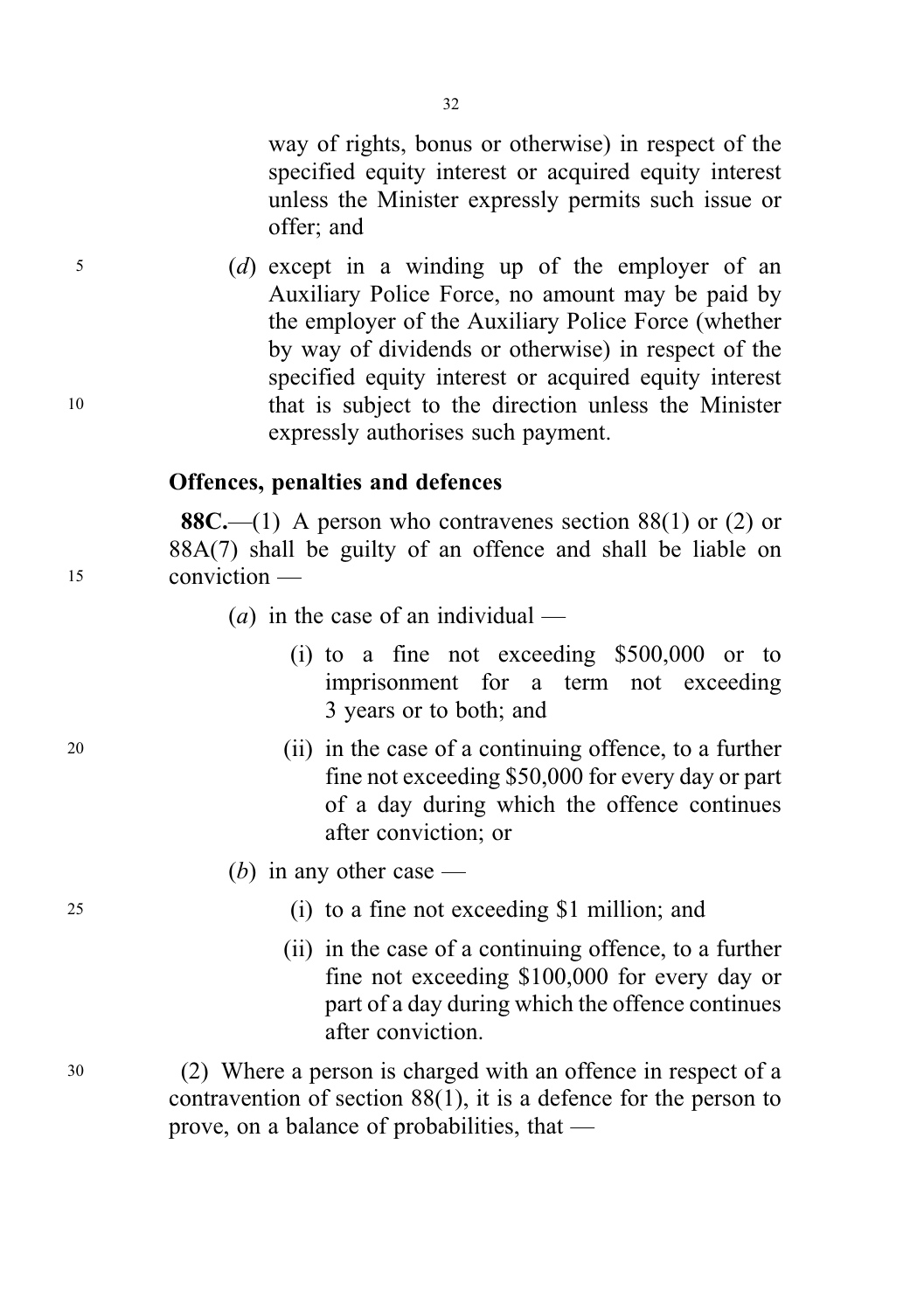- (a) the person was not aware that the person had contravened that section; and
- (b) the person has, within 14 days after becoming aware that the person had contravened that section, notified the Commissioner of the contravention.

(3) Where a person is charged with an offence in respect of a contravention of section 88(1), it is also a defence for the person to prove, on a balance of probabilities, that even though the person was aware of the contravention —

- (a) the contravention occurred as a result of an increase in  $10$ the holding of equity interest or in the voting power controlled by any of the person's associates;
- (b) the person has no agreement or arrangement, whether oral or in writing and whether express or implied, with that associate with respect to the acquisition, 15 holding or disposal of equity interest in, or under which they act together in exercising their voting power in relation to, the employer of the Auxiliary Police Force; and
- (c) the person has, within 14 days after the date of the  $20$ contravention, notified the Commissioner of the contravention.

(4) Where a person is charged with an offence in respect of a contravention of section 88(2), it is a defence for the person to prove, on a balance of probabilities, that — 25

- (a) the person was not aware that the person had contravened that section; and
- (b) the person has, within 14 days after becoming aware that the person had contravened that section, notified the Minister of the contravention and, within such <sup>30</sup> time as may be determined by the Minister, taken such actions in relation to the person's holding of equity interest or control of voting power in the employer of the Auxiliary Police Force as the Minister may direct.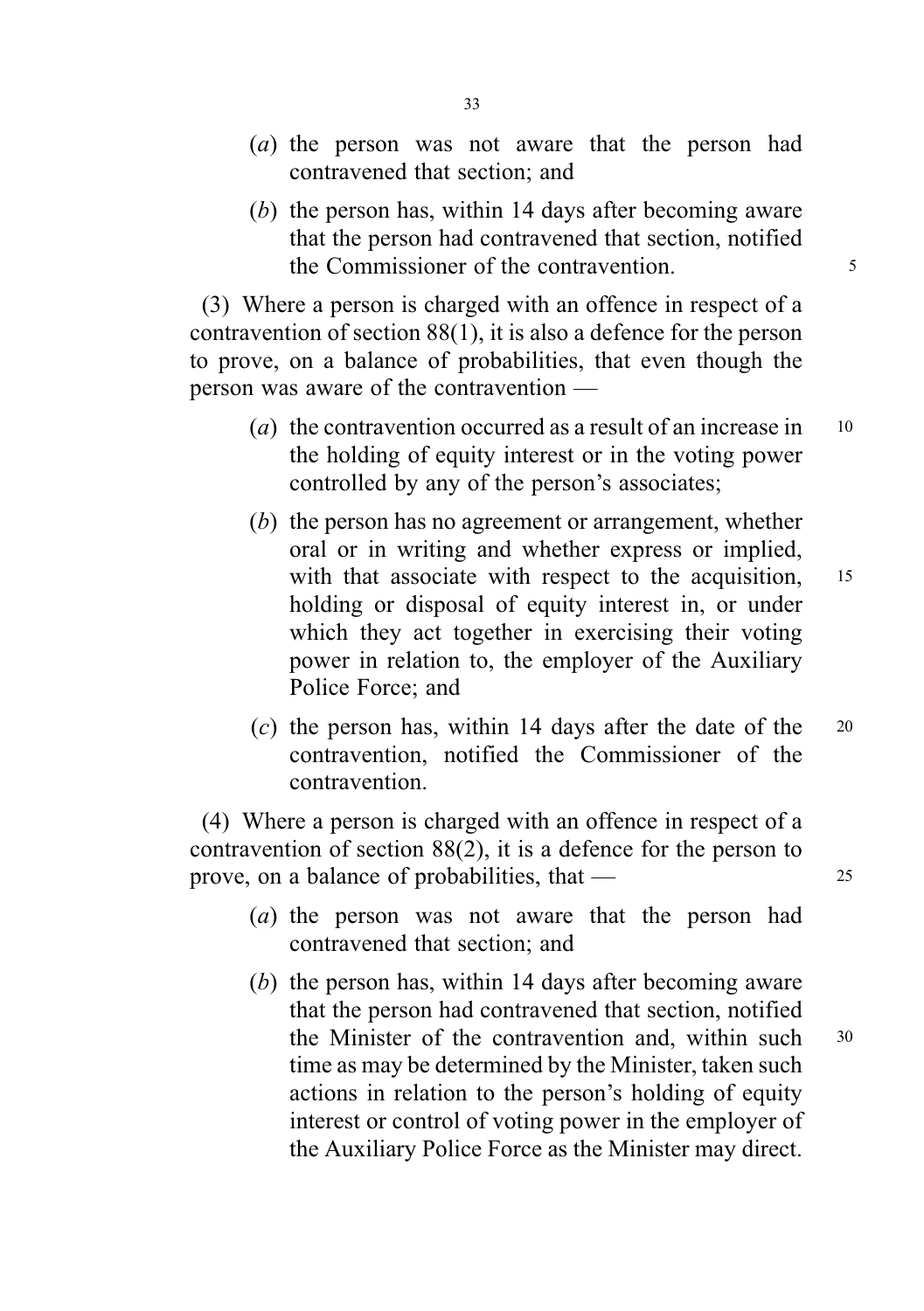(5) Where a person is charged with an offence in respect of a contravention of section 88(2), it is also a defence for the person to prove, on a balance of probabilities, that even though the person was aware of the contravention —

- <sup>5</sup> (a) the contravention occurred as a result of an increase or a decrease in the holding of equity interest or in the voting power controlled by any of the person's associates;
- (b) the person has no agreement or arrangement, whether <sup>10</sup> oral or in writing and whether express or implied, with that associate with respect to the acquisition, holding or disposal of equity interest in, or under which they act together in exercising their voting power in relation to, the employer of the Auxiliary <sup>15</sup> Police Force; and
- $(c)$  the person has, within 14 days after the date of the contravention, notified the Minister of the contravention and, within such time as may be determined by the Minister, taken such actions in <sup>20</sup> relation to the person's holding of equity interest or control of voting power in the employer of the Auxiliary Police Force as the Minister may direct.

(6) Except as provided in subsections  $(2)$ ,  $(3)$ ,  $(4)$  and  $(5)$ , it is not a defence for a person charged with an offence in respect of a <sup>25</sup> contravention of section 88(1) or (2) to prove that the person did not intend to or did not knowingly contravene that provision.".

### Amendment of section 90

**23.** Section 90(3) of the principal Act is amended —

- (a) by deleting paragraph (vi) and substituting the following <sup>30</sup> paragraph:
	- "(vi) revoke the authorisation for the creation of the Auxiliary Police Force under section 86(1);"; and

34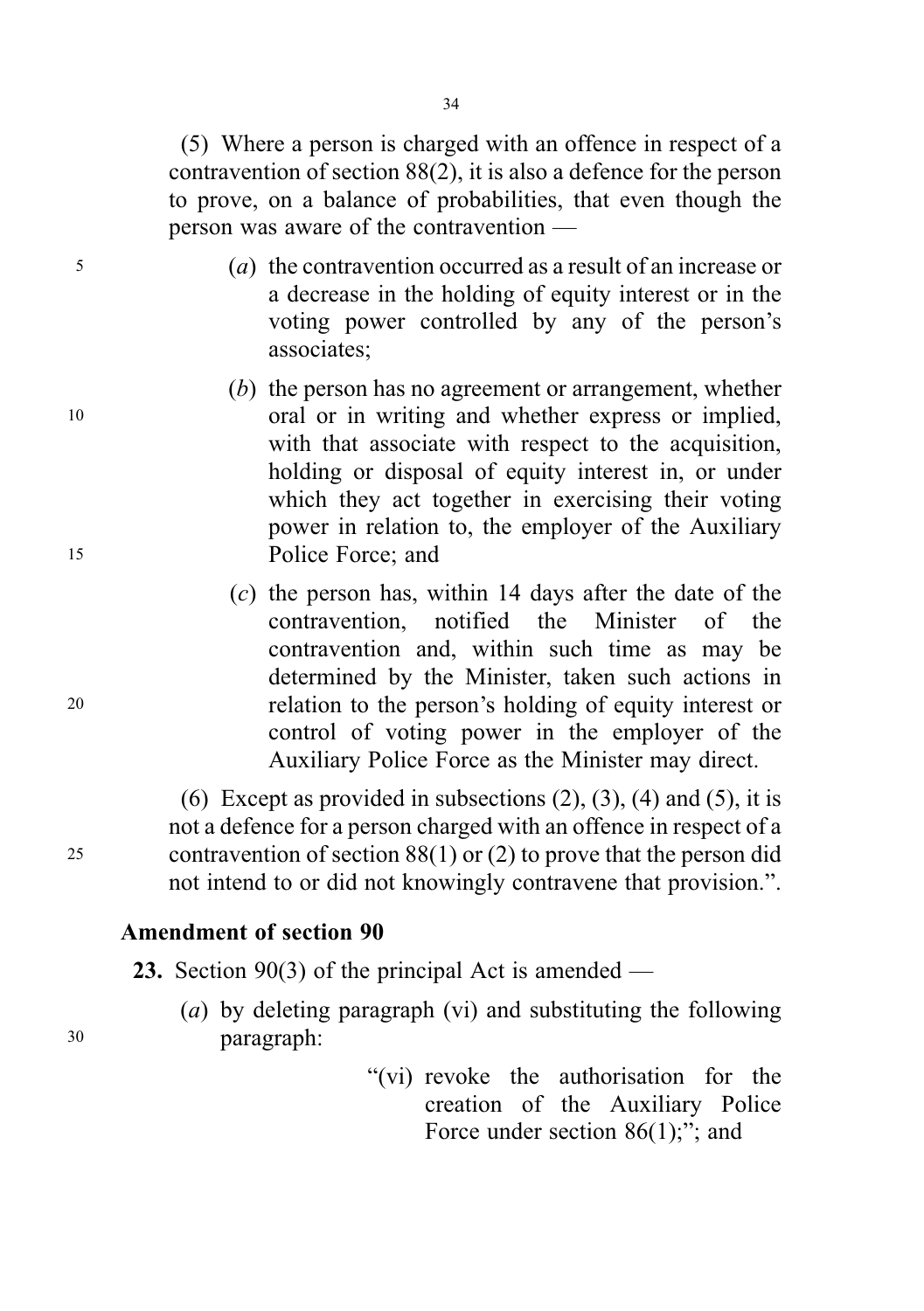(b) by deleting "\$50,000" in paragraph (vii)(B) and substituting "\$100,000".

### New Division 1C of Part IX

24. Part IX of the principal Act is amended by inserting, immediately after section 91, the following Division:

"Division  $IC$  – Special administration order

### Special administration order

91A.—(1) A special administration order is an order of the Minister made in accordance with section 91B in relation to an employer of an Auxiliary Police Force directing that, during the 10 period for which the order is in force, all or any of the affairs, business and property of that employer is to be managed directly or indirectly by the Commissioner or any other person appointed by the Minister —

- (*a*) for securing one or more of the purposes of such an  $15$ order set out in subsection (2); and
- (b) in a manner which protects the respective interests of the shareholders and creditors of that employer.
- (2) The purposes referred to in subsection  $(1)(a)$  are
	- (*a*) the continuity, reliability and security of the provision  $20$ of security activities and other services by the Auxiliary Police Forces in Singapore generally;
	- (b) the survival of the employer of the Auxiliary Police Force or the whole or part of its business, as a going concern; 25
	- (c) the transfer to one or more other employers of Auxiliary Police Forces, as a going concern, of such part of the business or undertaking of a transferor employer of the Auxiliary Police Force as is necessary in order to ensure that the functions and <sup>30</sup> duties which have been vested in the transferor employer of the Auxiliary Police Force may be properly carried out; and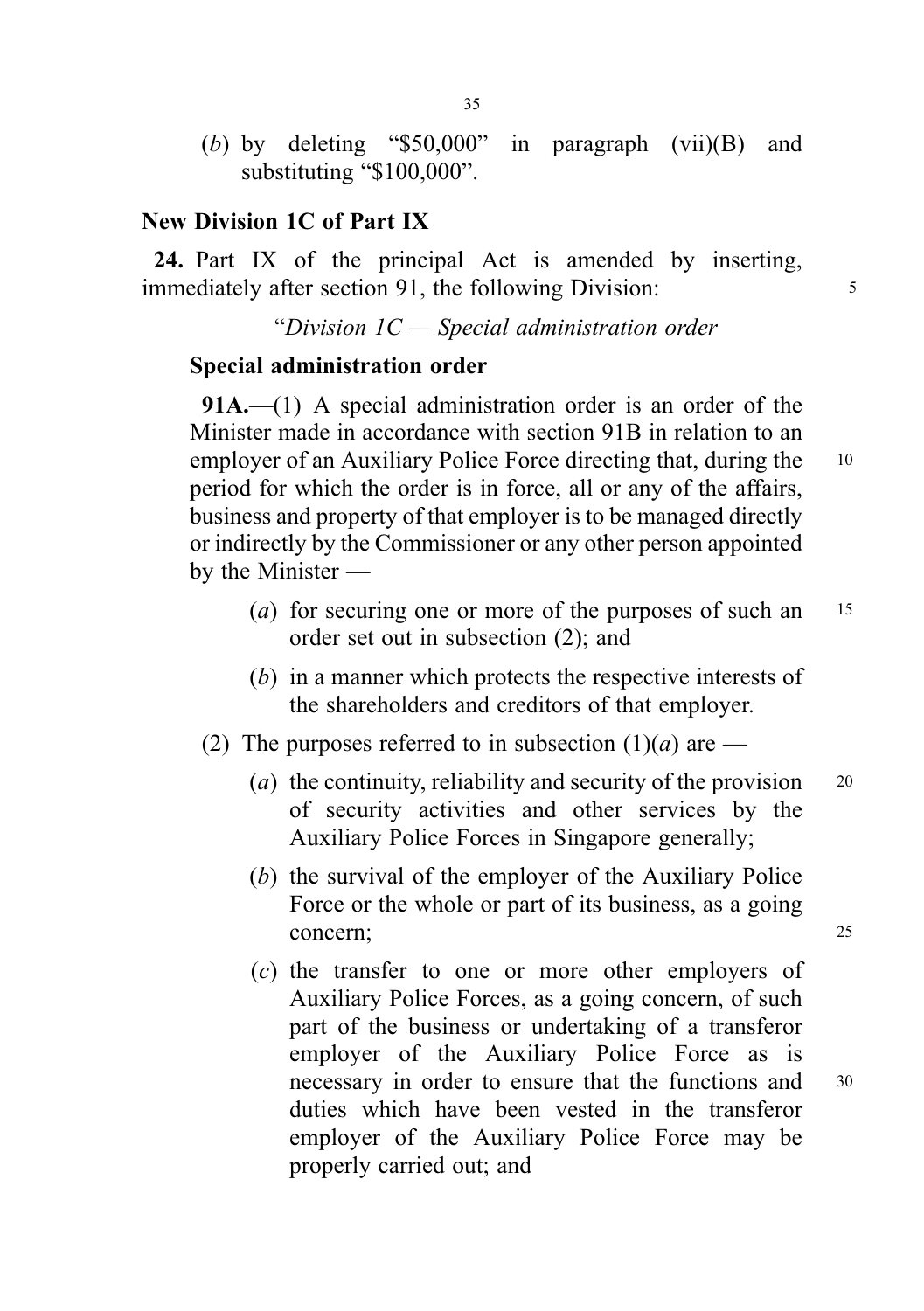(d) the carrying out of the functions and duties which have been vested in the employer of the Auxiliary Police Force pending the transfer to and the vesting of those functions and duties in one or more other <sup>5</sup> employers of Auxiliary Police Forces.

> (3) The Minister may make regulations under section 104 for giving effect to this Division, including —

- (a) regulations governing the transfer of the business or undertaking of the Auxiliary Police Force referred to 10 in subsection  $(2)(c)$ ; and
	- (b) where a special administration order is made, for applying, omitting or modifying the provisions of Part 7 of the Insolvency, Restructuring and Dissolution Act 2018.

### <sup>15</sup> Power to make special administration order, etc.

**91B.**—(1) If, on an application made to the Minister by the Commissioner, the Minister is satisfied in relation to any employer of an Auxiliary Police Force that any one or more of the grounds specified in subsection (2) are satisfied in relation to <sup>20</sup> that employer, the Minister may make any one or both of the following orders:

- (a) a special administration order in relation to that employer;
- (b) an order appointing a person to advise the employer in <sup>25</sup> the proper conduct of that part of its business or undertaking.
	- (2) The grounds referred to in subsection (1) are  $-$ 
		- (a) the employer is or is likely to be unable to pay its debts;
- <sup>30</sup> (b) the occurrence of a public emergency;
	- (c) the Minister considers it in the interest of the continuity, reliability and security of the provision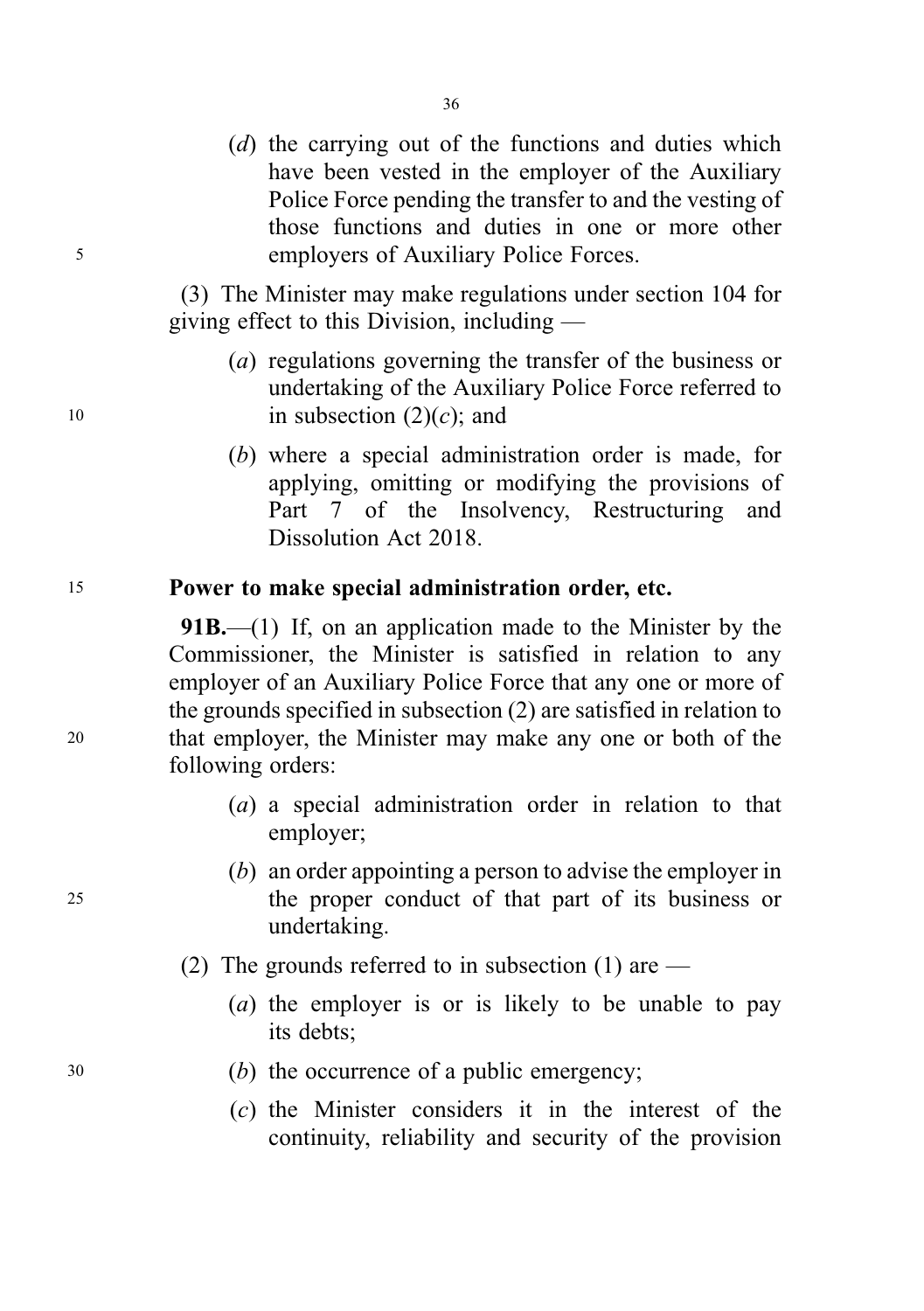of security activities and other services by the Auxiliary Police Forces in Singapore generally; and

(d) the Minister considers it in the public interest.

(3) The Minister may make a special administration order in relation to an employer of an Auxiliary Police Force despite the 5 commencement of (if applicable) —

- (a) any proceedings relating to the making of an order under section 210 of the Companies Act or section 71 of the Insolvency, Restructuring and Dissolution Act 2018 in relation to the employer of the <sup>10</sup> Auxiliary Police Force that is a company;
- (b) any proceedings relating to the making of a judicial management order under the Insolvency, Restructuring and Dissolution Act 2018 in relation to the employer of the Auxiliary Police Force that is a 15 company;
- (c) any meeting convened under section 94(7) of the Insolvency, Restructuring and Dissolution Act 2018 in respect of the employer of the Auxiliary Police Force that is a company; 20
- (d) any proceedings under the Insolvency, Restructuring and Dissolution Act 2018 relating to the winding up of the affairs of the employer of the Auxiliary Police Force that is a company or an unregistered company;
- (e) any proceedings under the Limited Liability <sup>25</sup> Partnerships Act relating to the winding up of the affairs of the employer of the Auxiliary Police Force that is a limited liability partnership; or
- (f) any proceedings before any court for the dissolution, winding up or termination (as the case may be) of the 30 employer of the Auxiliary Police Force if it is an entity not mentioned in paragraph (d) or (e).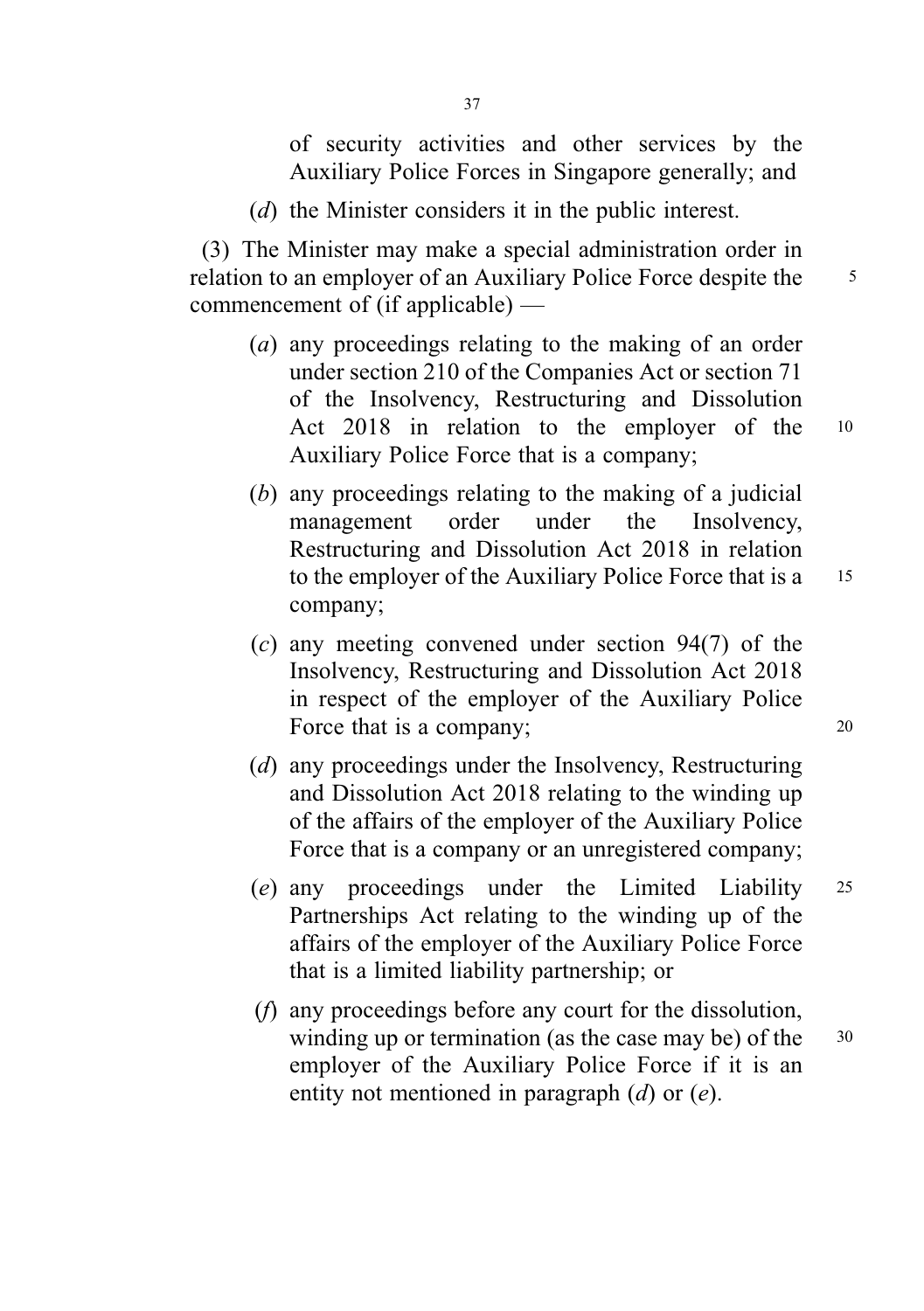38

(4) Notice of any application under subsection (1) is to be given immediately by the Commissioner to such persons and in such manner as may be determined by the Commissioner.

(5) Any order made by the Minister under subsection (1) must <sup>5</sup> be published in such manner as will secure adequate publicity.

(6) Any decision of the Minister under subsection (1) is final.

(7) An employer of an Auxiliary Police Force issued with an order under subsection (1) must comply with that order.

(8) For the purposes of this section  $-$ 

- <sup>10</sup> (a) an employer of an Auxiliary Police Force that is a company is unable to pay its debts if it is deemed to be unable to pay its debts under section 125(2) of the Insolvency, Restructuring and Dissolution Act 2018;
- (b) an employer of an Auxiliary Police Force that is an <sup>15</sup> unregistered company is unable to pay its debts if it is deemed to be unable to pay its debts under section 246(2) of the Insolvency, Restructuring and Dissolution Act 2018; and
- (c) an employer of an Auxiliary Police Force that is a <sup>20</sup> limited liability partnership is unable to pay its debts if it is deemed to be unable to pay its debts under paragraph 3(2) of the Fifth Schedule to the Limited Liability Partnerships Act.

# Remuneration and expenses of persons appointed by <sup>25</sup> Minister

91C.—(1) Where a special administration order has been made under section  $91B(1)(a)$ , the Commissioner may, at any time, whether or not the order is still in force, fix the remuneration and expenses to be paid by the employer of the <sup>30</sup> Auxiliary Police Force to a person appointed by the Minister.

> (2) The Commissioner may at any time (whether or not the appointment of the person has terminated) fix the remuneration and expenses to be paid by an employer of an Auxiliary Police Force to any person appointed by the Minister under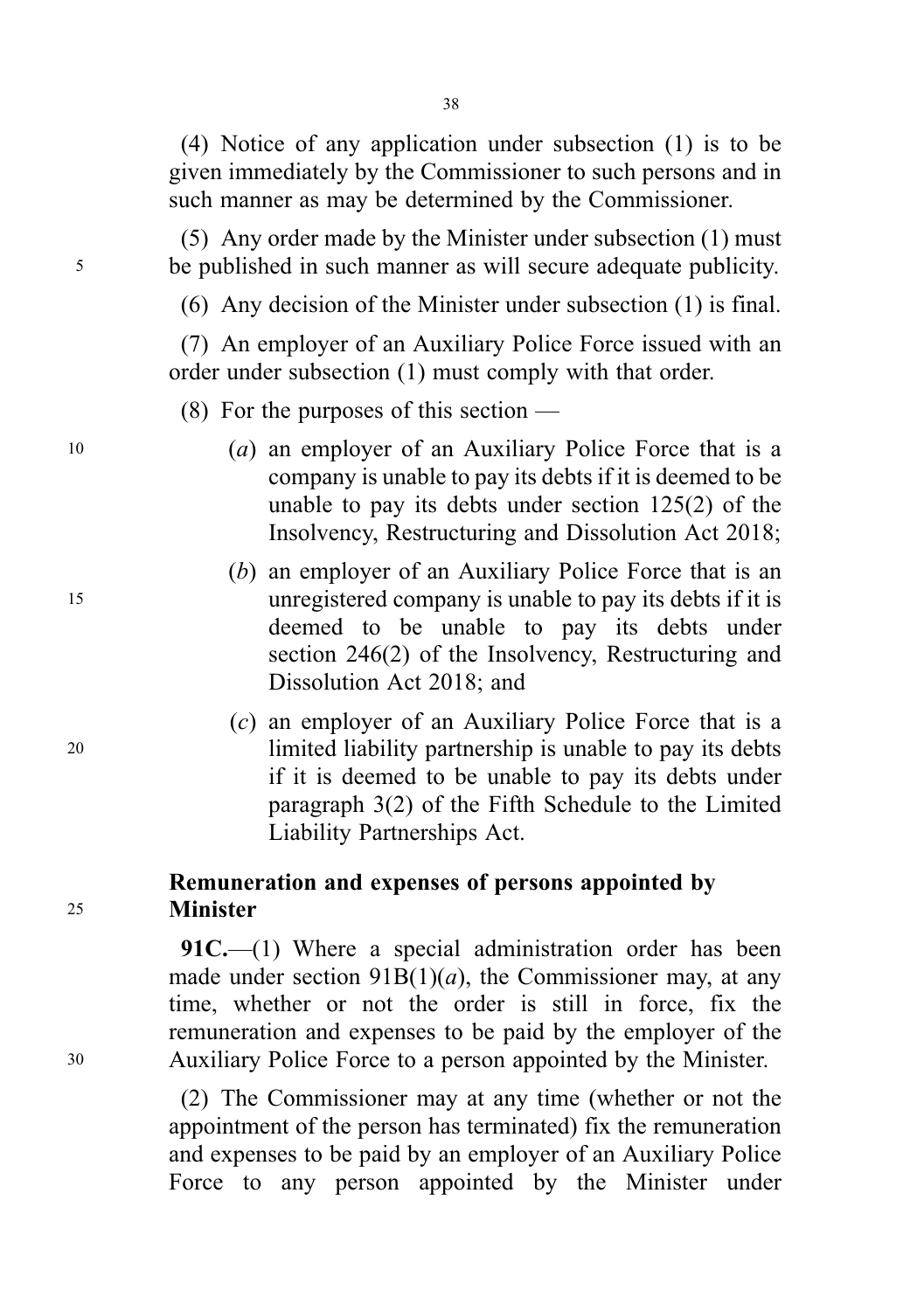section  $91B(1)(b)$  to advise the employer of the Auxiliary Police Force in the proper conduct of the business or undertaking.".

### Amendment of section 103

25. Section 103 of the principal Act is amended by deleting subsection (4) and substituting the following subsection:  $\frac{5}{5}$ 

"(4) For the purposes of Division 1B, the Commissioner or a person authorised in that behalf by him or her may, by written notice, direct any employer of an Auxiliary Police Force to obtain from any person who holds any equity interest in the employer, or who has control over any voting power in the 10 employer, and to transmit to the Commissioner information —

- (a) as to whether that person holds the equity interests as beneficial owner or as trustee and whether the person holds any other equity interests in the employer;
- (b) as to the nature of the control over the voting power in  $15$ the employer and the percentage of the voting power the person has control over; and
- (c) if the holder of the equity interests  $(A)$  holds the interest as trustee, to indicate, so far as  $A$  can, the person  $(B)$  for whom A holds the interest (either by 20 name or by other particulars sufficient to enable B to be identified) and the nature of  $A$ 's interest,

and the employer must comply with that direction within such time as may be specified in the notice.".

### Amendment of section 104 25

26. Section 104(2) of the principal Act is amended by deleting the word "and" at the end of paragraph  $(i)$ , and by inserting immediately thereafter the following paragraphs:

> "(ia) the circumstances under which a person would be considered an associate for the purposes of Part IX;  $30$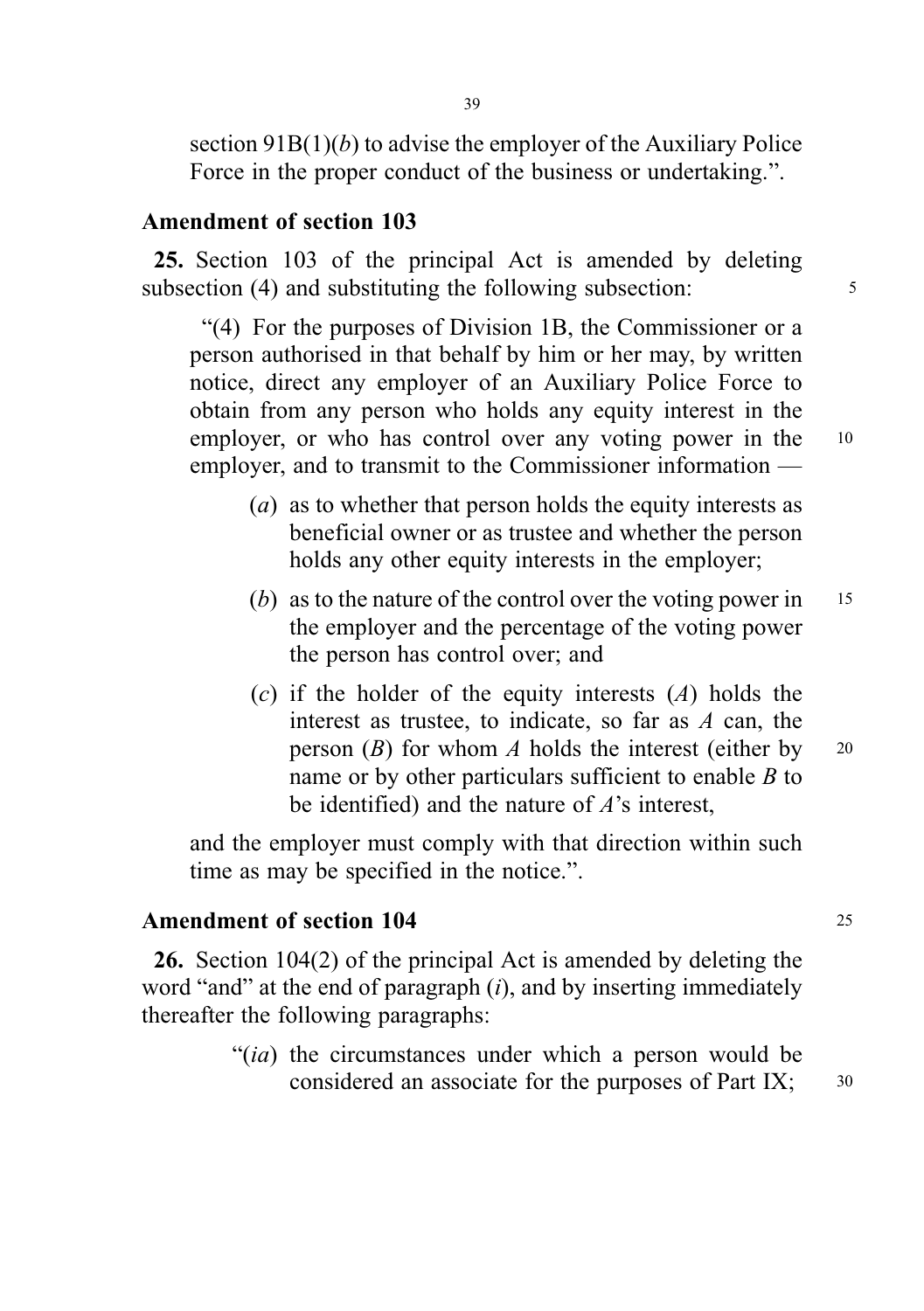(*ib*) the form and manner in which any notice or application for an approval under section 87 or 88 must be given or made, and the person or persons who are required to give the notice or make the <sup>5</sup> application; and".

### New section 114A

27. The principal Act is amended by inserting, immediately after section 114, the following section:

### "Protection from personal liability

<sup>10</sup> 114A.—(1) Subject to any other written law, no liability shall lie personally against —

- (a) a police officer;
- (b) a special police officer;
- (c) a forensic specialist;
- <sup>15</sup> (d) a Commercial Affairs Officer; or
	- (e) an intelligence officer,

(each called an enforcement officer in this section) who, acting in good faith and with reasonable care, does or omits to do anything, in the execution or purported execution of this Act or <sup>20</sup> any other written law.

(2) To avoid doubt, this section does not affect section 25.

(3) For the purpose of determining whether an enforcement officer mentioned in subsection (1) has acted in good faith and with reasonable care in respect of anything done or omitted to be <sup>25</sup> done by the officer, a court has to consider such matters and circumstances as may be prescribed by the Minister in regulations made under this section.".

### Amendment of section 117

28. Section 117(2) of the principal Act is amended by inserting, <sup>30</sup> immediately after the words "police officers" in paragraph (g), the words ", special police officers or any non-police personnel performing duties in the Police Force,".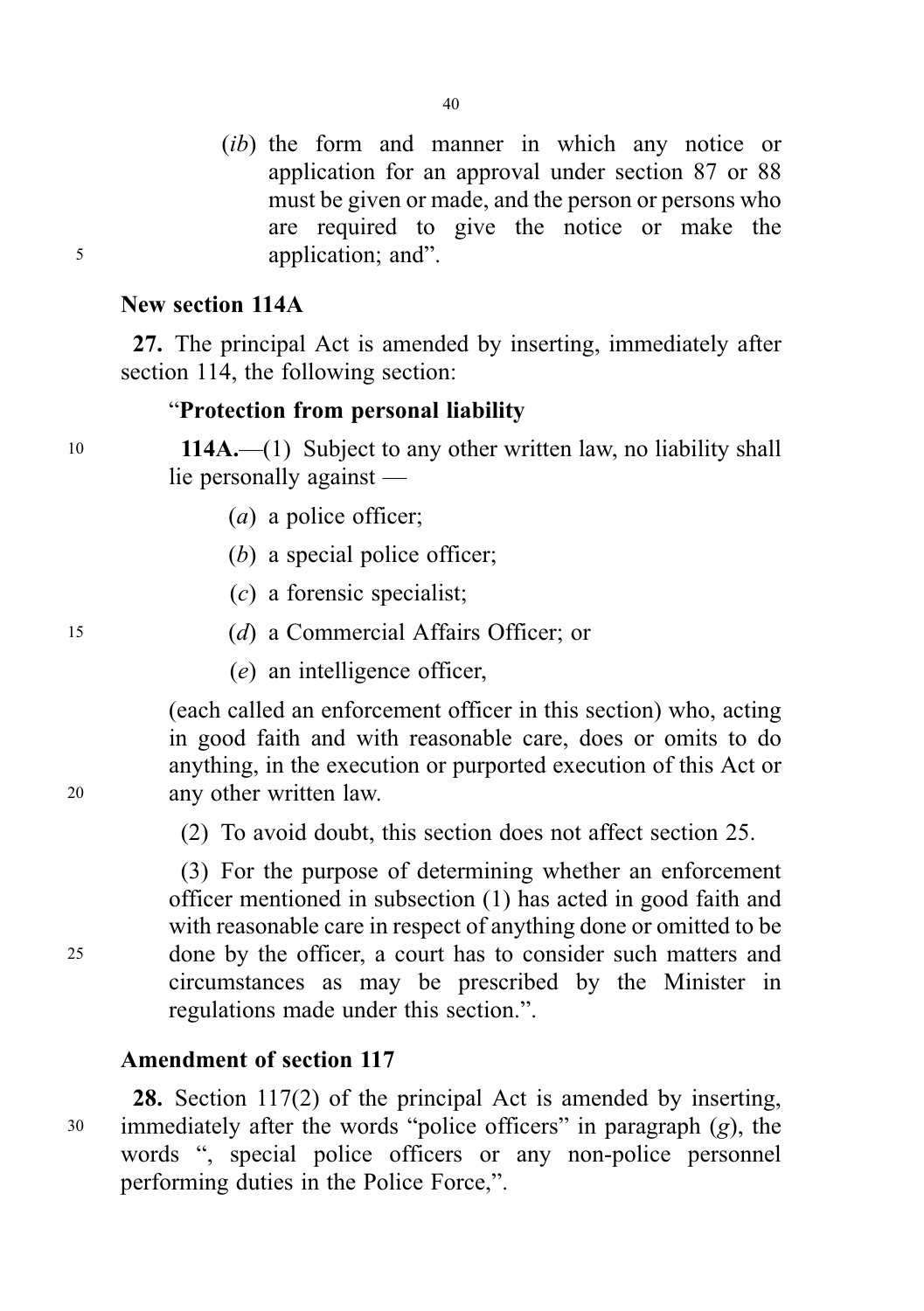# Amendment of section 120A

- 29. Section 120A of the principal Act is amended
	- (a) by deleting the words "holds a licence from the Commissioner referred to" in subsection  $(1)(d)(i)$  and substituting the words "has the permission of the 5 Commissioner"; and
	- (b) by deleting the words "with a licence granted to the person by the Commissioner" in subsection  $(4)(a)$  and substituting the words "with the Commissioner's permission".

### Saving and transitional provisions the state of the 10 models of 10 models and 10 models are not 10 models and 10 models are not 10 models and 10 models are not 10 models and 10 models are not 10 models and 10 models are n

**30.**—(1) Section 6 does not apply in relation to any offence —

- (a) under section 26(2) of the principal Act as in force immediately before the date of commencement of section 6; and
- (b) that is committed before that date. 15

(2) Section 8 or 15 (as the case may be) does not apply in relation to any disciplinary offence committed before the respective date of commencement of that section.

- (3) Section 20 does not apply in relation to any offence
	- (a) under section 86(9) of the principal Act as in force <sup>20</sup> immediately before the date of commencement of section  $19(g)$ ; and
	- (b) that is committed before that date.

(4) Despite section 23(*b*), section 90(3)(vii) of the principal Act as in force immediately before the date of commencement of <sup>25</sup> section 23(b) continues to apply in relation to the imposition of a financial penalty for any act of infringement that is committed before that date.

(5) For a period of 2 years after the date of commencement of any provision of this Act, the Minister may, by regulations, prescribe such  $30$ additional provisions of a saving or transitional nature consequent on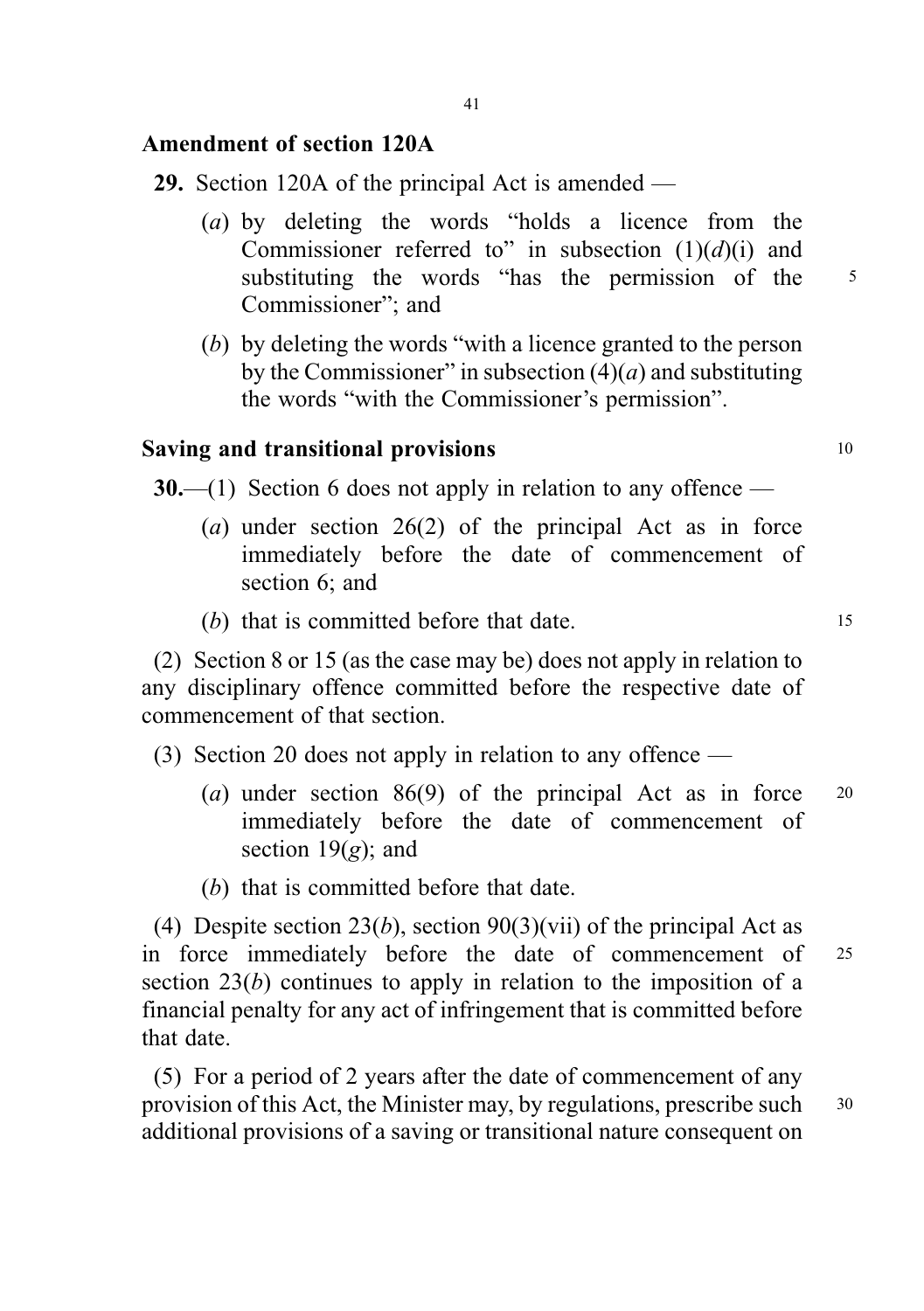the enactment of that provision as the Minister may consider necessary or expedient.

# EXPLANATORY STATEMENT

This Bill seeks to amend the Police Force Act for the following main purposes:

- (a) to enhance the operational response and efficiency of the Singapore Police Force (the Police Force);
- (b) to confer certain powers on Commercial Affairs Officers;
- (c) to modify and enhance certain disciplinary and administrative processes of the Police Force;
- (d) to strengthen controls on Auxiliary Police Forces.

Clause 1 relates to the short title and commencement.

Clause 2 amends the definition of "constable" in section 2(1) and inserts a new definition of "non-police personnel performing duties in the Police Force".

Clause 3 inserts a new section 13A by providing that a notice of resignation to resign from the Police Force that is given by a police officer or temporary constable is invalid if given during a crisis period (which is defined) and the Commissioner of Police (the Commissioner) refuses the notice of resignation. The Commissioner may refuse a notice of resignation given during a crisis period only if the Commissioner is of the opinion that the service of the police officer or temporary constable giving the notice is necessary for the securing of the public safety, defence and security of Singapore. The clause also provides for the treatment of a notice of resignation that is accepted before the start of a crisis period.

Clause 4 amends section 15 to require every police officer to return certain articles or property before leaving the Police Force.

Clause 5 repeals and re-enacts section 17 by empowering certain persons under certain circumstances to exercise the powers of, or to perform the duties of, the Commissioner or Deputy Commissioner of Police.

Clause 6 repeals and re-enacts section 26 to enhance the operational effectiveness of a police officer when performing his or her duties at a road barrier. When a barrier is set up at any public road or street or in any public place, a police officer may order the driver or rider of any vehicle travelling in the direction of the barrier to do certain acts, like proceeding towards the barrier and stopping the vehicle before reaching the barrier. Such an order may be given by spoken word, recognised hand signal or any other prescribed signal.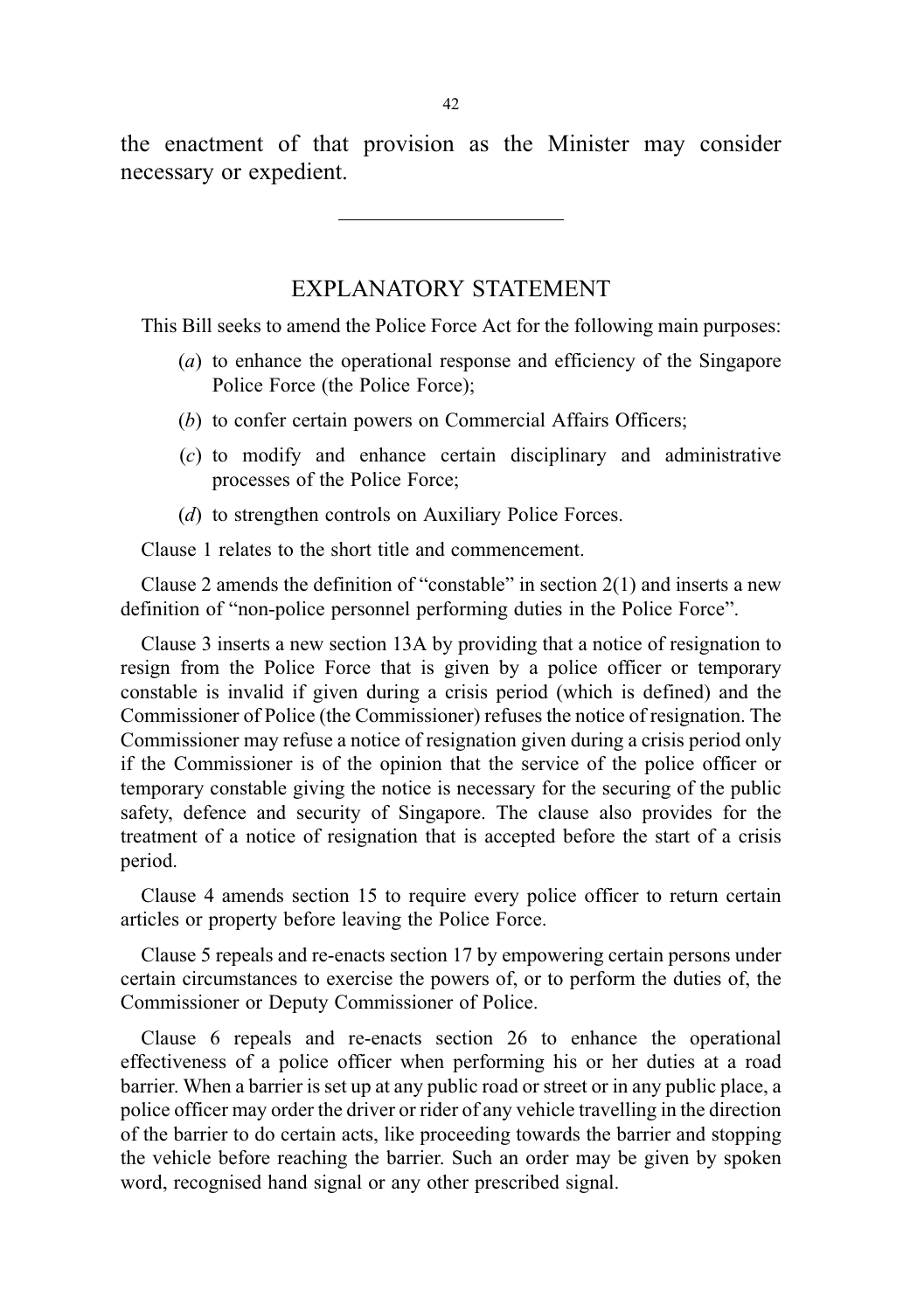Where a notice or sign warning of the presence of a road barrier is displayed to traffic approaching the barrier, the notice or sign constitutes, and is to be treated as, an order addressed by a police officer to the driver or rider of the vehicle approaching the barrier who is travelling in the direction of the barrier and who ought reasonably to have seen the notice or sign —

- (a) to proceed towards the barrier and stop the vehicle at or near, or before reaching the barrier; and
- (b) to remain in the vehicle and keep the vehicle stationary until permitted by a police officer to proceed.

Non-compliance with a police order is an offence.

For example, if there is a notice board placed near a road barrier warning a driver or rider of a vehicle in approaching traffic of the presence of the road barrier ahead, the driver or rider of the vehicle who would have seen that notice is guilty of an offence if he or she reverses the vehicle, makes a U-turn, or parks the vehicle by the side of the road and walks away.

The clause further makes it an offence for a person who is a pedestrian travelling on any public road or street or in any public place to fail to comply with certain directions of a police officer regarding any similar barrier.

Clause 7 inserts a new section 26E that empowers a police officer to break open any outer or inner door or window in a non-suicide case in order to gain entry or access into a place.

Clause 8 amends section 40 by providing that the fine amount which a disciplinary officer may order under subsection  $(4)(a)$  is a sum not exceeding \$200 or a higher amount prescribed in substitution.

Clause 9 amends section 64 by specifying the powers which are conferred on a Commercial Affairs Officer, which include the power to arrest, investigate, release any person on bail or personal bond, etc. A Commercial Affairs Officer must also comply with certain provisions of the Criminal Procedure Code when making an arrest or searching a woman.

Clause 10 amends section 67 by empowering special police officers to exercise all the powers conferred on police officers under any written law.

Clause 11 amends section 69 to provide that a special police officer not below the rank of superintendent is to be appointed, promoted, reduced in rank or grade, or dismissed or discharged, by the Minister. A special police officer of or below the rank of deputy superintendent is to be appointed, promoted, reduced in rank or grade, or dismissed or discharged, by the Commissioner.

Clause 12 amends section 71 to only require a warrant card to be issued to every special police officer deployed to perform duties that require the exercise of the powers of a police officer.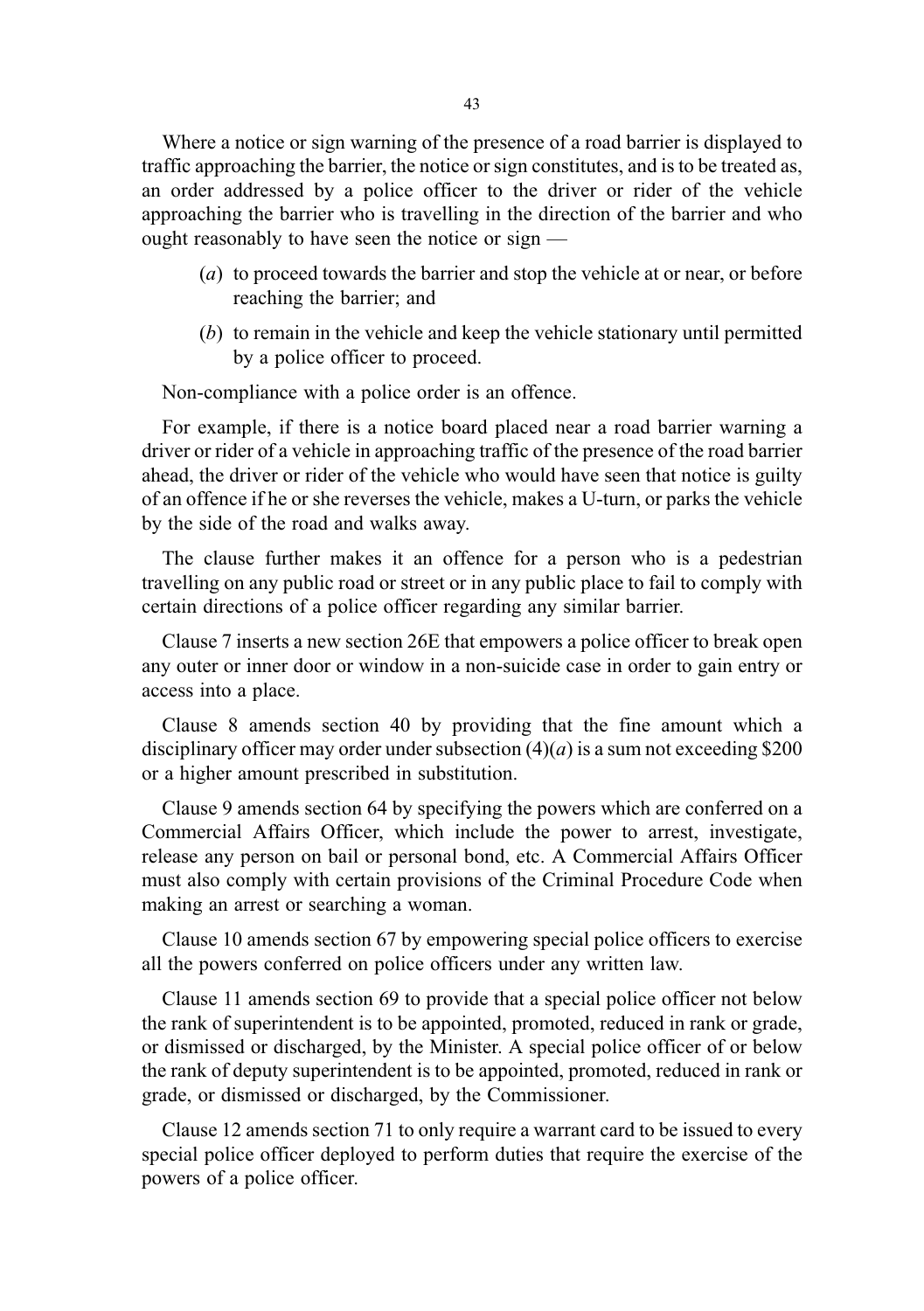Clause 13 amends the various grounds under section 72 by which a special police officer is discharged from continuous full-time service in the Special Constabulary, or is discharged from operationally ready national service in the Special Constabulary. The clause also requires every special police officer to return certain articles or property before leaving the Special Constabulary.

Clause 14 amends section 78 by amending the ranks of special police officers whom the Minister or the Commissioner may each deal with under that section by way of discipline.

Clause 15 amends section 81 by providing for the disciplinary fines which a disciplinary officer may order a special police officer to pay. The maximum amount is solely dependent on the rank of the special police officer and not whether a volunteer, etc.

Clause 16 amends section 84 by providing that a disciplinary officer may order a person treated under section 84(1) as continuing to be subject to the Act, to appear before the disciplinary officer on the date and at the time appointed by the disciplinary officer for the purpose of any disciplinary proceedings in relation to the disciplinary offence concerned. Any person who fails to comply with such an order is deemed to have committed a disciplinary offence.

Clause 17 introduces a new Division 1 of Part IX. The new section 85A defines certain terms and explains certain references used in Part IX. The new section 85B explains what holding an equity interest means for the purposes of Part IX.

Clause 18 deletes and substitutes the existing Division 1 heading of Part IX.

Clause 19 amends section 86 by making it a condition of any authorisation for the creation of an Auxiliary Police Force under subsection (1) that the employer of an Auxiliary Police Force must give written notice to the Commissioner within 7 days after the employer first becomes aware of certain matters. The clause also makes some other technical amendments to the powers of the Commissioner in relation to the conditions imposed by the Commissioner.

Clause 20 inserts a new section 86A and Division heading. The new section 86A provides for the offence relating to the carrying out of, or the advertising of, any security activity.

Clause 21 repeals and re-enacts section 87. The clause requires certain persons to obtain the prior written approval of the Minister before acquiring as a going concern the business or undertaking of an employer of an Auxiliary Police Force. The clause also provides that an employer of an Auxiliary Police Force (other than the Government or a statutory body) must not appoint, on or after the date of commencement of section 21 of the Police Force (Amendment) Act 2021, any person as its chief executive officer, chairman or director except with the prior approval of the Commissioner to do so.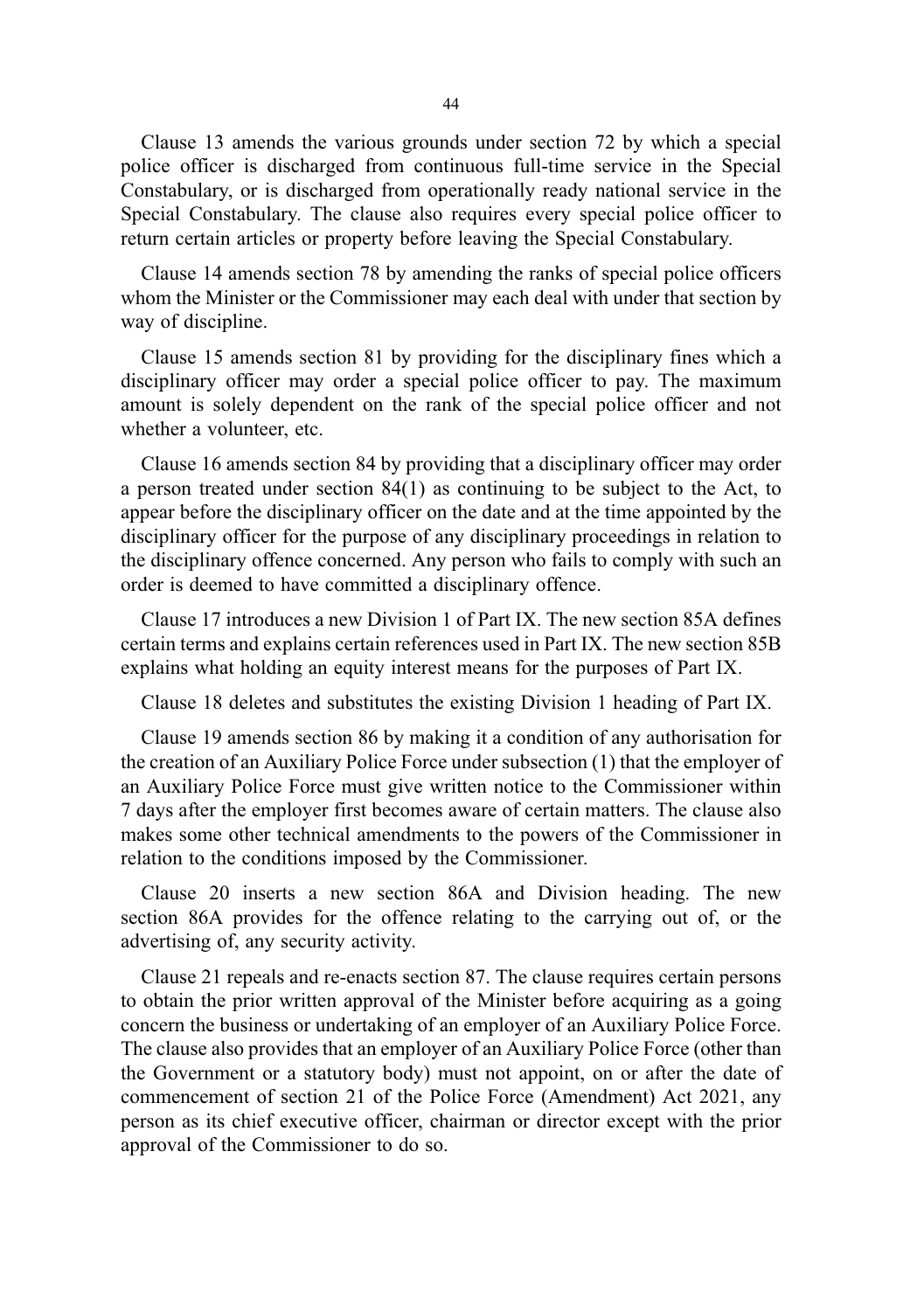Clause 22 repeals and re-enacts section 88 and introduces new sections 88A, 88B and 88C.

The re-enacted section 88 provides that if a person becomes, on or after the appointed day, a 5% controller of an employer of an Auxiliary Police Force, the person must, within 7 days of becoming the 5% controller, give written notice to the Commissioner of that fact.

The re-enacted section 88 also provides that except with the prior written approval of the Minister, a person must not —

- (a) whether by a series of transactions over a period of time or otherwise, become on or after the appointed day a 25% controller, a 50% controller or an indirect controller of an employer of an Auxiliary Police Force; or
- (b) cease on or after the appointed day to be a 50% controller or a 75% controller of an employer of an Auxiliary Police Force.

The new section 88A empowers the Minister to issue certain directions if the Minister is satisfied of certain defaults mentioned in the new section 88A(1) that are made by certain persons.

The new section 88B sets out the effect of a direction issued by the Minister under the new section 88A.

The new section 88C sets out the penalties for the offence of contravening section  $88(1)$  or (2) or  $88A(7)$ . It also sets out the various defences available to a person charged with an offence in respect of a contravention of section 88(1) or (2).

Clause 23 makes certain technical amendments to section 90 and also sets out increased financial penalties that the Commissioner may impose on an employer of an Auxiliary Police Force (other than the Government).

Clause 24 inserts a new Division 1C of Part IX.

The new section 91A sets out the purposes and effect of a special administration order, and also empowers the Minister to make regulations for giving effect to the new Division 1C of Part IX.

The new section 91B provides that if, on an application made to the Minister by the Commissioner, the Minister is satisfied in relation to any employer of an Auxiliary Police Force that any one or more of the grounds specified in the new section 91B(2) are satisfied in relation to that employer, the Minister may make any one or both of the following orders:

- (a) a special administration order in relation to that employer;
- (b) an order appointing a person to advise the employer in the proper conduct of that part of its business or undertaking.